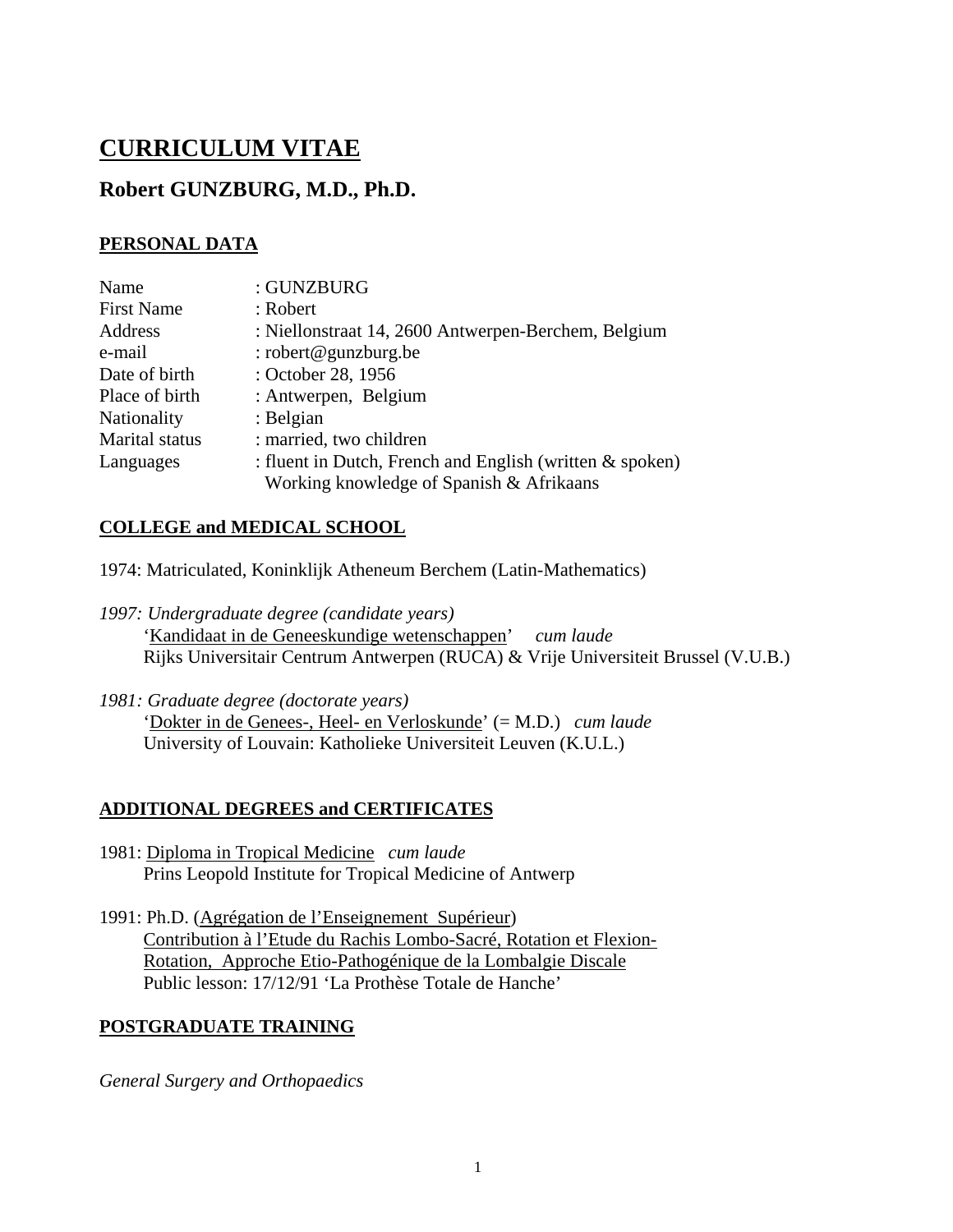- 1981: General Surgery, Dr. G. Ceulemans, Antwerp (6 months) 1982-1984: University of Cape-Town, South-Africa, Groote Schuur Hospital General Surgery, Prof. J. Terblanche, Orthopaedics, Prof. G. Dall and Prof. B. Heywood Cardiac Surgery , Prof. C. Barnard, 1984: Orthopaedics, Prof. F. Burny, Hôpital Universitaire Erasme, Brussels (8 months)
- 1984-1987: Orthopaedics, Prof. R. de Marneffe and J. Wagner, Hôpital Universitaire Brugmann, Brussels (34 months).

#### *Certification by the Ministry of Public Health*

1987: **Specialist in Orthopaedic Surgery and Traumatology** (RIZIV) n° 1-17496-68-480 1999: *(Principal List)* N°4595485 Orthopaedic Medicine, *United Kingdom Certificate of Full Registration as a Medical Practitioner* General Medical Council, 23/03/99

# **PROFESSIONAL CAREER**

1987 to date:**Senior Consultant** in the Department of Orthopaedics, Brugmann University Hospital, Brussels, Free University of Brussels.

1988-89: **Clinical Fellowship** in Spinal Surgery with Prof. R. D. Fraser, Royal Adelaide Hospital, Adelaide, Australia

1992 to date:**Private practice** at the Eeuwfeestkliniek in Antwerp, Belgium

1989 to date:**Expert for the Court of Law**, particularly in matters concerning the spine

As from 2003: consultant spine surgeon at the Al Noor Hospital, Abu Dhabi, United Arab Emirates.

# **ADMINISTRATIVE FUNCTIONS**

Treasurer of the European Spine Society (ESS) from 1994, till dissolution (1998) Treasurer of the Groupement Belge d'Orthopédie (GBS-VBS) since 1993 Treasurer of the EIBAL (Enseignement Interdisciplinaire de Biomécanique de l'Appareil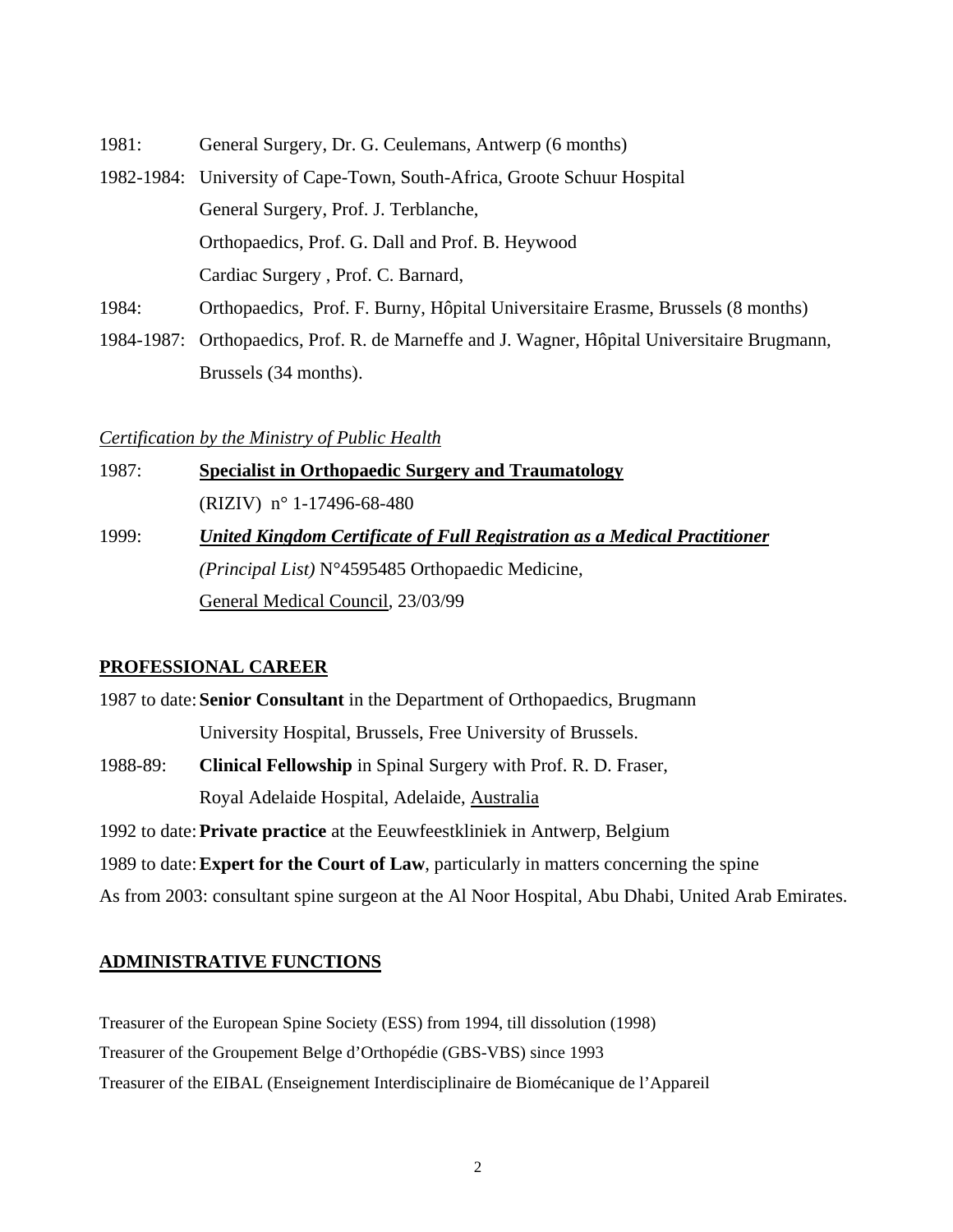Locomoteur)

Treasurer of the Spine Society of Europe since 1998 (SSE)

European Representative for International Society for the Study of the Lumbar Spine (ISSLS)

Instructional course Representative for International Society for the Study of the Lumbar Spine (ISSLS)

Secretary of International Society for the Study of the Lumbar Spine (ISSLS) 2005-2008

Vice-President Spine Society of Europe (SSE) 2006-2007

President of EuroSpine Society (ESS) 2007-2008

Founding Board member of the EuroSpine Foundation since 2008

# **AWARDS and GRANTS**

### *National*

**Travel Award** by the Nationaal Fonds voor Wetenschappelijk Onderzoek (National Foundation for Scientific research) C18/4-MO 21703 to attend the 33rd South-African Orthopedic Association Meeting, 1987

**Travel Award** by the Nationaal Fonds voor Wetenschappelijk Onderzoek (National Foundation for Scientific research) ref. C 18/5 - LC. 18634 to attend the International Society for the Study of the Lumbar Spine Annual Meeting, 1990

## *International*

**Research Grant** from the AO/ASIF Foundation 92/G26 (8.000 Sfr.) for in vitro research concerning the effects of posterior instrumentation on axial rotation of the lumbar spine, 1992

**Lyman Smith Award** 1992 for the best paper at the Annual Meeting of the International Intradiscal Therapy Society, Nice, 1992 (\$ 1.000)

**Volvo Foundation Award** for organising "Whiplash '96", 1996 (200.000 SK)

**Scott Haldeman Award** 2003: 1st Prize in the International Research Competition at the World Federation of Chiropractic Conference. (\$7,000 USD) The paper will be published as the Award Winning Paper in the Journal of Manipulative & Physiological Therapeutics. Colloca CJ, Keller TS, Gunzburg R. Biomechanical and Neurophysiological Responses to Spinal Manipulation in Patients With Lumbar Radiculopathy.

# **Scott Haldeman Award of World Federation of Chiropractic**

Colloca C, Keller T, Gunzburg R

Biomechanical and neurophysiological responses to spinal manipulation in patients with lumbar radiculopathy

# **FOREIGN STUDY VISITS**

- 1979-80: Internal Medicine, Prof. H. Péquignot, Cochin University Hospital, Paris (4 months)
- 1980: Ben Gardane, Tunisia, 1980, benevolent work (2 months)
- 1982-83: South-Africa (see above)
- 1986: Spinal Surgery, Prof. R. Louis, Hôtel-Dieu Hospital, Marseilles (3 weeks)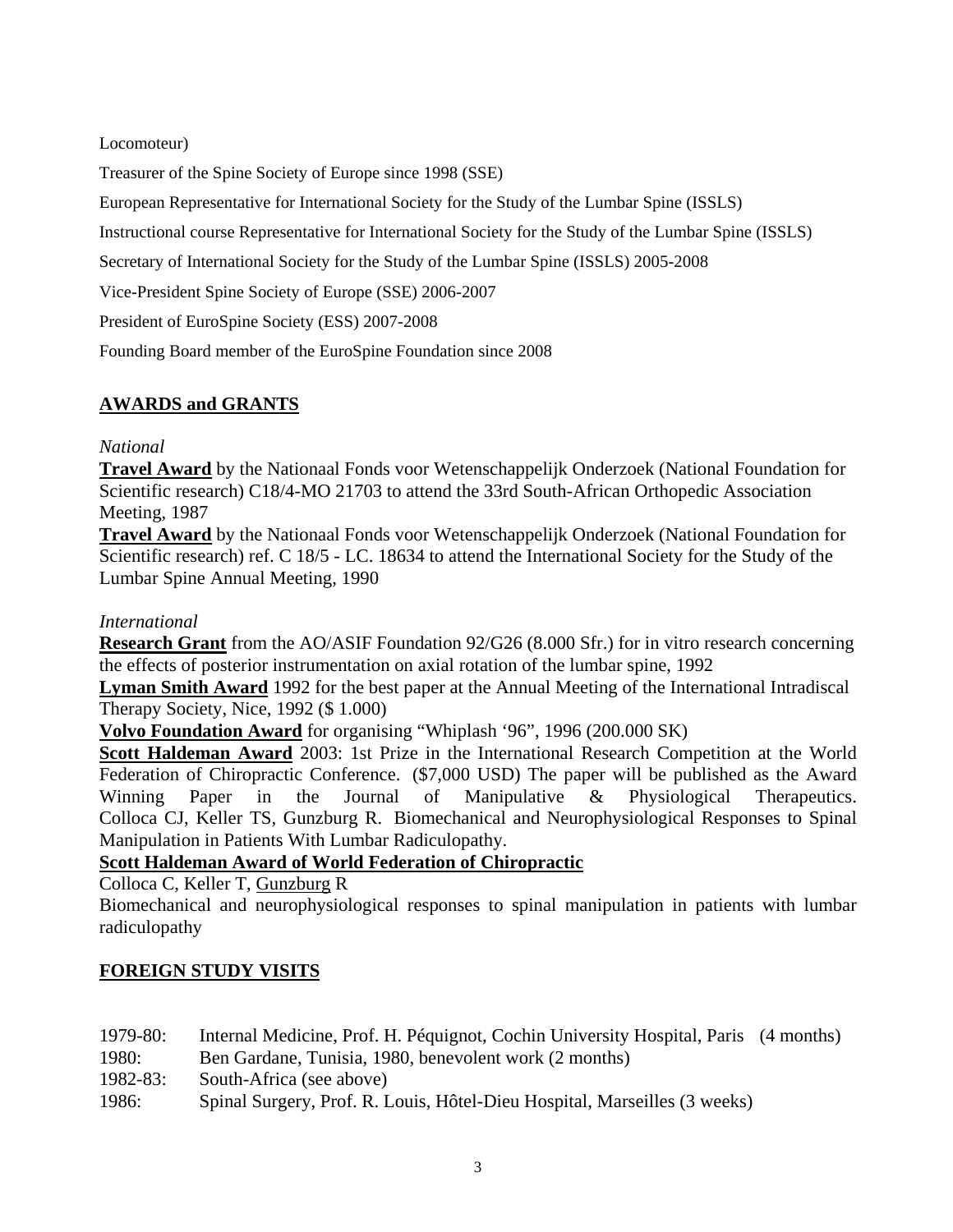1988-89: **Fellowship in Spinal Surgery** of the Adelaide Bone and Joint Research Foundation, Prof. R.D. Fraser, Adelaide (Australia) (1 year)

### **MEMBERSHIP of SCIENTIFIC SOCIETIES**

Member of the **Belgian Society for Orthopaedics and Traumatology** Flemish section (BVOT) and French section (SOBCOT) Founder member of the **European Spine Society** (ESS) Treasurer from 1994, till dissolution (1998) Member of Scientific Committee 1994, 1996 Founder member **Spine Society of Europe** (SSE) Treasurer since 1998 Member of Scientific Committee 1999, 2000, 2001 Member of Programme Committee 2000, 2001 Member of SpineWeek Committee since 1999 Vice-President 2007 **President 2008**  Member of the **Société Internationale de Chirurgie Orthopédique et de Traumatologie** (SICOT) Member of the **International Society for the Study of the Lumbar Spine (**ISSLS) European Representative since 1998 Instructional course organiser 2003 General Secretary 2005-2008 Member of the **Spine Society of Australia** (SSA) Member of the Geneesherenkring van Berchem Member of the Groupement Belge d'Orthopédie (GBS-VBS) since 1993 Treasurer since 1994 Member of the EIBAL (Enseignement Interdisciplinaire de Biomécanique de l'Appareil Locomoteur) Treasurer since 1991

# **EDITORIAL WORK**

**1987-1999:** Member of the Board of Editors **INTERNATIONAL ORTHOPAEDICS** (peer

reviewed journal, Springer-Verlag, Heidelberg, indexed in 'Current Contents/Clinical Medicine, IS Alerting Services, Science Citation Index-Expanded (SciSearch), Index Medicus.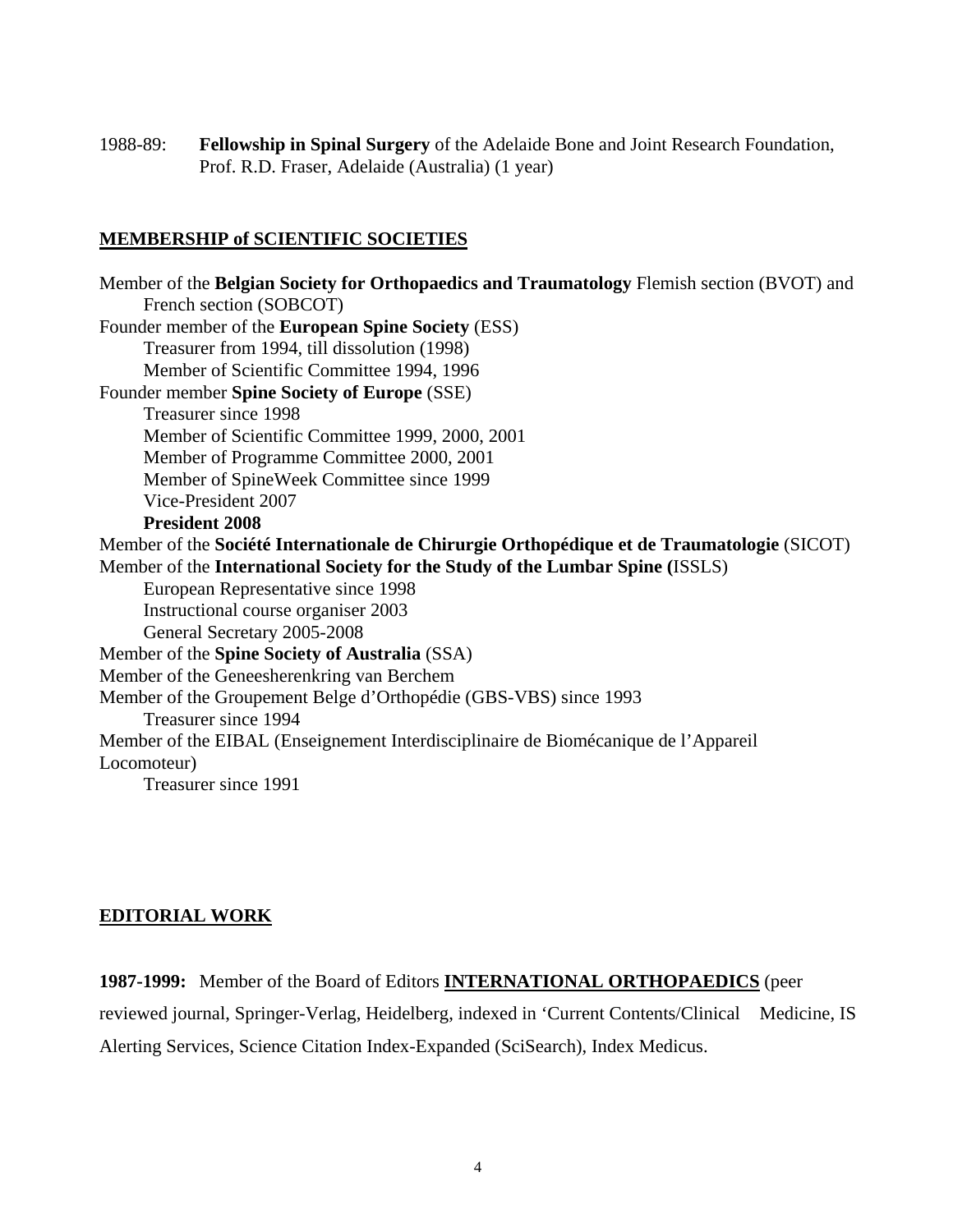# **1996 to date: Deputy-Editor** of the **EUROPEAN SPINE JOURNAL** (peer reviewed journal,

Springer-Verlag, Heidelberg, indexed in 'Current contents/Clinical Medicine, IS Alerting Services,

Science Citation Index-Expanded (SciSearch), Index Medicus, Citation index (2002) 0,966.

**Reviewer for Acta Orthopaedica Belgica** (peer reviewed journal) Indexed in Index Medicus.

Member of the scientific committee of the European Spine Society (1994)

Chairman of the scientific committee of the European Spine Society (1996)

# **2004- Corresponding Reviewer for Columna/Coluna**

Member of the scientific committee of the **ISSLS** (2005)

# **2009- Assistant Editor-in-Chief** of the **EUROPEAN SPINE JOURNAL**

# **TEACHING TASKS**

Anatomy (4 h/week) from 1984 till 1994 at the Higher Institute for Physiotherapy, Antwerp (Hoger Instituut voor Kinesitherapie en Ergotherapie H.I.K.E)

Physiology (1 h/week) from 1985 at the Higher Institute for Physiotherapy, Antwerp (Hoger Instituut voor Kinesitherapie en Ergotherapie H.I.K.E)

Table Instructor at the AO course in Davos (Switzerland), annually 1 week in December from 1985 till 1991

Member of the Scientific Committee of EIBAL (Enseignement Interdisciplinaire de Biomécanique de l'Appareil Locomoteur) as from 1993

Continuous teaching seminars School of Physiotherapy and Manual Medicine, Free University of Brussels on a yearly basis since 1996:

 *Etio-Pathogenie van Discale Lumbalgie Oppuntstelling van lumbalgie en cervicalgie: diagnose-strategie en behandeling*

Promotor of thesis: Lumbar flexion and rotation after spondylodesis, Mr. R. SCHOOFS, Free University of Brussels, 1993

'Spinal Stenosis', instructional course to General Practitioners, organised by Exell Pharma 1994

'Spinal Fusion', instructional course to General Practitioners, organised by Exell Pharma 1994

*Nieuwe inzichten in discuspathologie*, Dokterskring van Berchem, 16/05/95, Antwerp, Belgium, 1995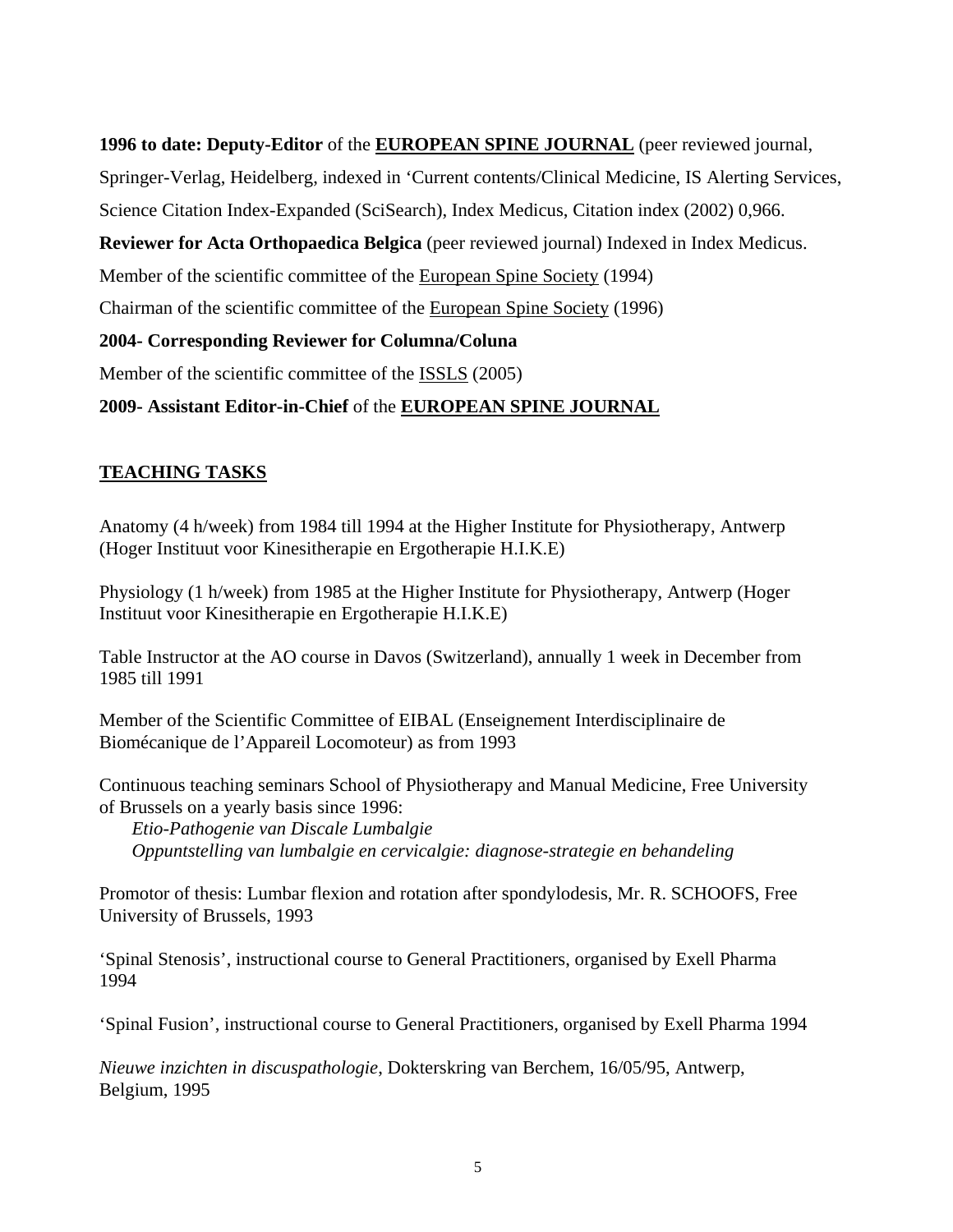Facet Joint Injections, 11th Instructional Course of the International Society for the Study of the

Lumbar Spine, in collaboration with the Hospital for Joint Diseases, New York, June 1996

Table Instructor at the AO Spine course in Davos (Switzerland), 1998

Spine Society of Europe annual course, Barcelona, 2003

International Society for the Study of the Lumbar Spine Instructional Course, Saigon (Vietnam) 2005

International Society for the Study of the Lumbar Spine Instructional Course, Curitiba (Brazil) 2006

International Society for the Study of the Lumbar Spine Instructional Course, Sandton (Republic of South Africa) 2007

International Society for the Study of the Lumbar Spine Instructional Course, Carthagena (Colombia) 2008

# **ORGANIZATION OF COURSES**

12th Orthopedic Day of Brugmann, The degenerative Lumbar Spine, Brussels, 1993

Organiser of the First Instructional Course of the European Spine Society, Brussels, 1994.

Organiser of the First International Symposium of the International Society for the Study of the Lumbar Spine, Brussels, 1994

Organiser of the International Symposium on the Instrumented fusion of the Lumbar Spine, Brussels, 1995

Organiser of the International Symposium on Whiplash, Brussels, 1996

Organiser of the International Symposium on Lumbar Spinal Instability, Brussels, 1997

### **Organiser and Chairman of the Annual Meeting of the International Society for the Study of the Lumbar Spine, Brussels, 1998**

Organiser of the International Symposium on Lumbar Spinal Stenosis, Brussels, 1998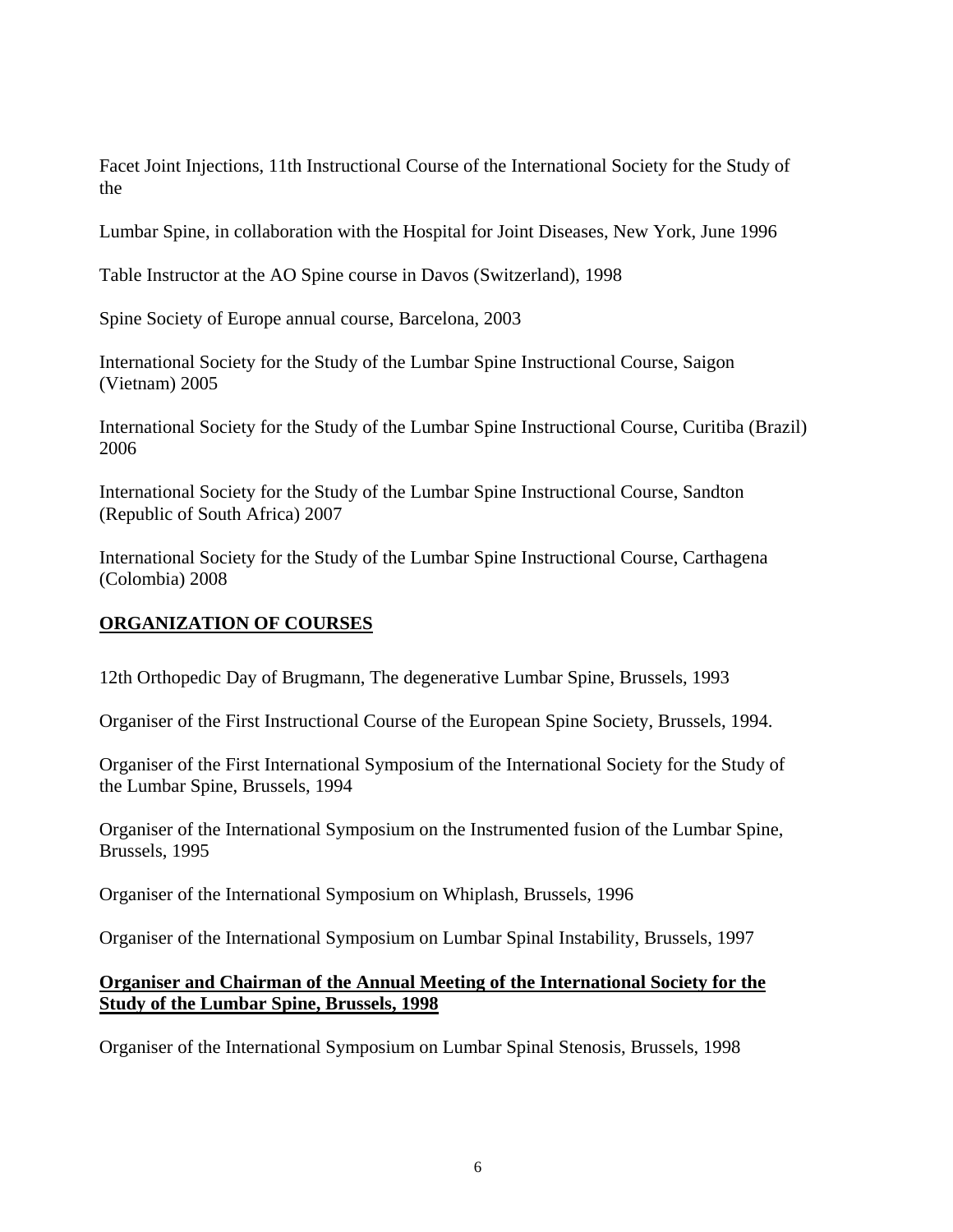### **Organiser and Chairman of the AO Instructional Course in Antwerp, May 3-6 1999**

Organiser of the International Symposium on The Degenerative and Inflammatory Cervical Spine, Brussels, 1999

Organiser of the hands-on course on infiltration and injections of the locomotor system, Brussels September 18, 1999

#### **Organiser and Chairman of Whiplash Associated Disorders, Tel Aviv, Israel, 1999**

#### **Organiser and Chairman of the Combined Annual Meeting of the European Spine Society and European Spinal Deformities Society (EUROSPINE), Antwerp, 2000**

Organiser of the hands-on course on infiltration and injections of the locomotor system, Brussels February 5, 2000

Organiser of the hands-on course on infiltration and injections of the locomotor system, Brussels April 29, 2000

Organiser of the Brussels International Spine Symposium on Disc Herniation in the Third Millennium, Brussels, 2000.

Organiser of the Brussels International Spine Symposium on Osteoporotic Vertebral Fractures, Brussels, 2001.

Organiser and lecturer at the first combined European–Brazilian course on spinal disorders, Ribeirao-Preto (Brazil), 2001

Organiser and lecturer at the first combined European–Brazilian course on spinal disorders, Ribeirao-Preto (Brazil), 2001

Organiser of the 1<sup>st</sup> Brussels International Obesity Symposium: Obesity Bone and Joint (BIOS), Bussels, October 2001

Organiser of the Brussels International Spine Symposium on Degenerative Disc … Disease? Brussels, 2002.

Organiser of the Brussels International Spine Symposium on The Failed Spine, Brussels, 2003.

Organiser of the Brussels International Spine Symposium on Spondylolysis, Brussels, 2004.

**Organiser and Chairman of the Combined Meeting of leading Spine Societies (SpineWeek), Porto 2004** *www.spineweek.com*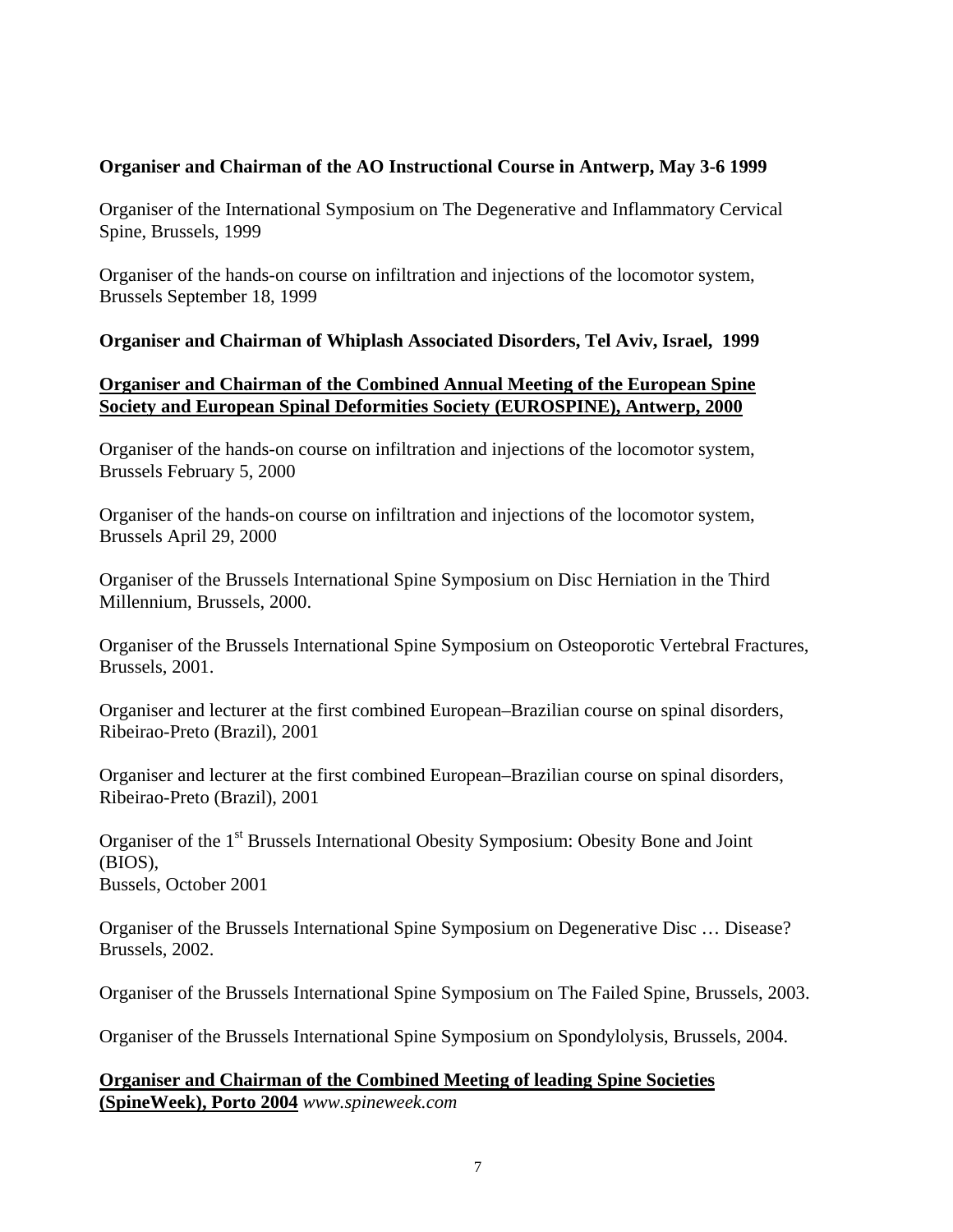Organiser of the Brussels International Spine Symposium on Non-Fusion technologies, Brussels, 2005.

Organiser of the International Society for the Study of the Lumbar Spine Instructional Course, Saigon (Vietnam) 2005

Organiser of the Brussels International Spine Symposium on Fractures & Tumors of the Spine, Brussels, 2006.

Organiser of the International Society for the Study of the Lumbar Spine Instructional Course, Curitiba (Brazil) 2006

Organiser of the Brussels International Spine Symposium on Low Back pain: To fuse or not? Brussels, 2007.

Organiser of the International Society for the Study of the Lumbar Spine Instructional Course, Sandton (Republic of South Africa) 2007

Organiser of the International Society for the Study of the Lumbar Spine Instructional Course, Carthagena (Colombia) 2008

**Organiser and Chairman of the Combined Meeting of leading Spine Societies (SpineWeek), Geneva 2008** *www.spineweek.com*

Organiser of the Brussels International Spine Symposium on 'Semi-Rigid Fixation of the Spine' Brussels, 2008.

Organiser and Co-Chairman of the first United Kingdom 'day of the Spine', Cambridge 2008.

Organiser and Co-Chairman of the first Australian 'day of the Spine', Adelaide 2008.

Organiser of the Brussels International Spine Symposium on 'Soft-Tissue Injuries to the Spine' Brussels, 2009.

# **CHAIRMANSHIP of INTERNATIONAL CONGRESSES or COURSES**

1993:12th Orthopedic Day of Brugmann, The degenerative Lumbar Spine, Brussels

1994:First Instructional Course of the European Spine Society, Brussels

- 1994:The lumbar spine, a basic science approach: first International Symposium of the International Society for the Study of the Lumbar Spine, Brussels  $(1<sup>st</sup> Brussels International)$ Spine Symposium)
- 1995:Instrumented Fusion of the Lumbar Spine (2nd Brussels International Spine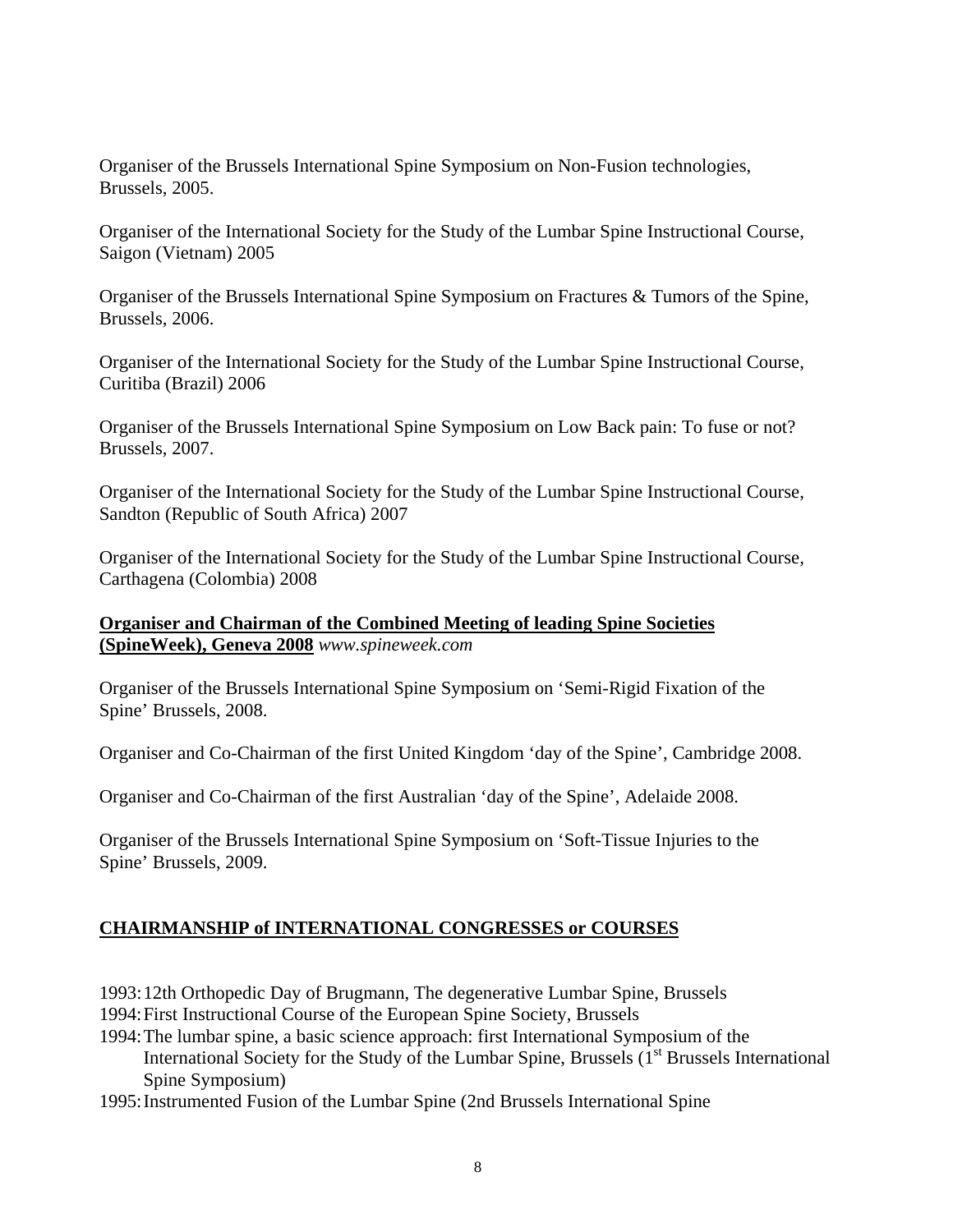Symposium), Brussels

- 1996:Whiplash '96 (3rd Brussels International Spine Symposium), Brussels
- 1997:Lumbar Spinal Instability (4th Brussels International Spine Symposium), Brussels
- 1998:25<sup>th</sup> Annual Meeting of the International Society for the Study of the Lumbar Spine, Brussels
- 1998: Lumbar Segmental Stenosis (5<sup>th</sup> Brussels International Spine Symposium), Brussels 1999:AO Instructional Spine Course, Antwerp
- 1999: The Degenerative and Inflammatory Cervical Spine  $(6<sup>th</sup>$  Brussels International Spine Symposium), Brussels,
- 1999:Organiser and Chairman of Whiplash Associated Disorders, Tel Aviv, Israel
- 2000:Organiser and Chairman of EUROSPINE, annual meeting of the Spine Society of Europe, Antwerp
- 2000: Disc Herniation in the Third Millennium ( $7<sup>th</sup>$  Brussels International Spine Symposium), Brussels
- $2001:O$ steoporotic Vertebral Fractures ( $8<sup>th</sup>$  Brussels International Spine Symposium), Brussels
- 2002: Degenerative Disc ... Disease?  $(9<sup>th</sup>$  Brussels International Spine Symposium)
- 2003: The failed spine  $(10^{th}$  Brussels International Spine Symposium)
- 2003: Non-fusion techniques in Spine Surgery, Bordeaux
- 2004: Disc prosthesis. Instituto Ortopedico Galeazzi, Milan
- 2004: Spondylolysis, spondylolisthesis and degenerative spondylolisthesis  $(11<sup>th</sup> Brussels)$ International Spine Symposium)
- 2004: SpineWeek, Porto Portugal (First Combined annual meeting of E-CSRS, SSE and ISSLS)
- 2005: Non-Fusion Techniques in Spine Surgery  $(12<sup>th</sup>$  Brussels International Spine Symposium)
- 2006: Tumors & Fractures of the Spine  $(13^{th}$  Brussels International Spine Symposium)
- 2007: Low Back Pain: To fuse or not?  $(14<sup>th</sup>$  Brussels International Spine Symposium)
- 2008: Semi-Rigid fixation of the Spine  $(15<sup>th</sup>$  Brussels International Spine Symposium)
- 2009: Soft-Tissue Injuries to the Spine  $(16<sup>th</sup>$  Brussels International Spine Symposium)

# **SESSION CHAIRMAN and/or MODERATOR at INTERNATIONAL SCIENTIFIC**

#### **MEETINGS**

Annual meeting Belgian Orthopaedic Association (Sobcot, BVOT) Ghent, Belgium, 1991 International Symposium Lumbar & Cervical Spine (instructional course ESS), Brussels, 1994 Annual meeting of the Spine Society of Europe, Madrid, Spain 1994 Spine session EFORT Meeting, Munich, Germany, 1995 Annual Meeting European Spine Society, Noordwijk aan Zee, Netherlands, 1995 Instrumented Fusion of the Lumbar Spine, Head Moderator, Brussels, 1995 4° Annual International Spine Meeting, Amsterdam, Netherlands, 1996 11th Instructional Course of the International Society for the Study of the Lumbar Spine: Recent

advances in the treatment of low back pain, in collaboration with the Hospital for Joint Diseases, New York, June 1996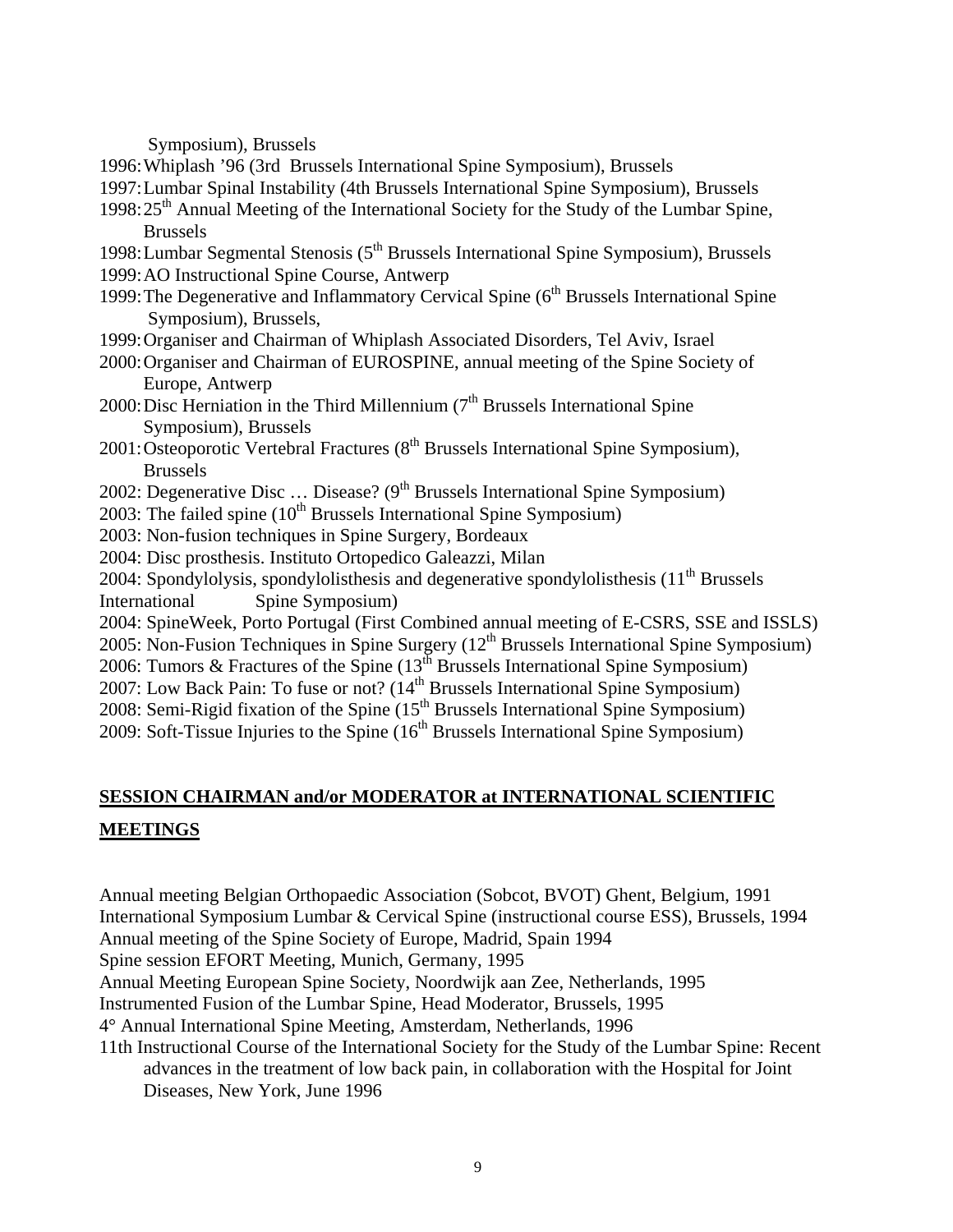SICOT meeting Amsterdam, August 1996 Annual Meeting European Spine Society, Eurospine, Zurich, Switzerland, 1996 Whiplash 96, Head Moderator, Brussels, 1996 Annual meeting of the International Society for the Study of the Lumbar Spine, Burlington, USA 1996 Spine session EFORT Meeting, Barcelona, Spain, 1997 5° Annual International Spine Meeting, Bologna, Italy, 1997 Annual Meeting of the International Society for the Study of the Lumbar Spine, Singapore, 1997 Annual Meeting European Spine Society, Kos, Greece, 1997 Lumbar Spinal Instability, Head Moderator, Brussels, 1997 Lumbar Spinal Stenosis, Head Moderator, Brussels, 1998 International Society for the Study of the Lumbar Spine, Brussels 1998 Whiplash Associated Disorders, A World Congress for Health Care, Auto Engineering and Insurance Professionals, Vancouver, 1999 Annual Meeting of the International Society for the Study of the Lumbar Spine, Hawaii, USA 1999 Annual meeting of the Spine Society of Europe: EuroSpine, Munich, Germany 1999 Whiplash Associated Disorders, Tel Aviv, Israel, 1999 Controversies in spinal surgery, Bloemfontein, South-Africa, 1999. Annual Meeting of the International Society for the Study of the Lumbar Spine, Adelaide, Australia, 2000 Annual meeting of the Spine Society of Europe: EuroSpine, Antwerp 2000 International conference on 3D navigation in surgical procedures, a multi-disciplinary approach, Antwerp, 2001 International Society for the Study of the Lumbar Spine, Edinburg, Scotland 2001 Annual meeting of the Spine Society of Europe, Göteborg, Sweden 2001 Osteoporotic vertebral fractures, International two-day symposium, Brussels, Belgium 2001 Annual meeting of the Spine Society of Europe, Nantes, France 2002 International Society for the Study of the Lumbar Spine, Cleveland, USA 2002 Degenerative Disc … Disease? International two-day symposium, Brussels, Belgium 2002  $6<sup>th</sup>$  International congress on spinal surgery, Ankara, Turkey 2002 Biotechnologies for Spinal Surgery, Halle, Germany 2002  $28<sup>th</sup>$  annual meeting of the Spine, Heraclion, Greece 2003 International Society for the Study of the Lumbar Spine, Vancouver, Canada 2003 Annual meeting of the Spine Society of Europe, Prague, Chech Republic 2003 Non-Fusion techniques in Spinal Surgery, Bordeaux, France 2003 Bi-annual meeting of the Brazilian Spine Society, Fortaleza, Brazil 2003 International Society for the Study of the Lumbar Spine, Porto, Portugal 2004 Annual meeting of the Spine Society of Europe, Porto, Portugal 2004 International Society for the Study of the Lumbar Spine, New York, USA 2005 Annual meeting of the Spine Society of Europe, Barcelona, Spain 2005 International Society for the Study of the Lumbar Spine, Bergen, Norway 2006 Annual meeting of the Spine Society of Europe, Istanbul, Turkey, Spain 2006 International Society for the Study of the Lumbar Spine, Hong Kong, China 2007 Annual meeting of the Spine Society of Europe, Brussels, Belgium 2007 5<sup>th</sup> Orthopaedic CHIREC meeting, Brussels, Belgium 2007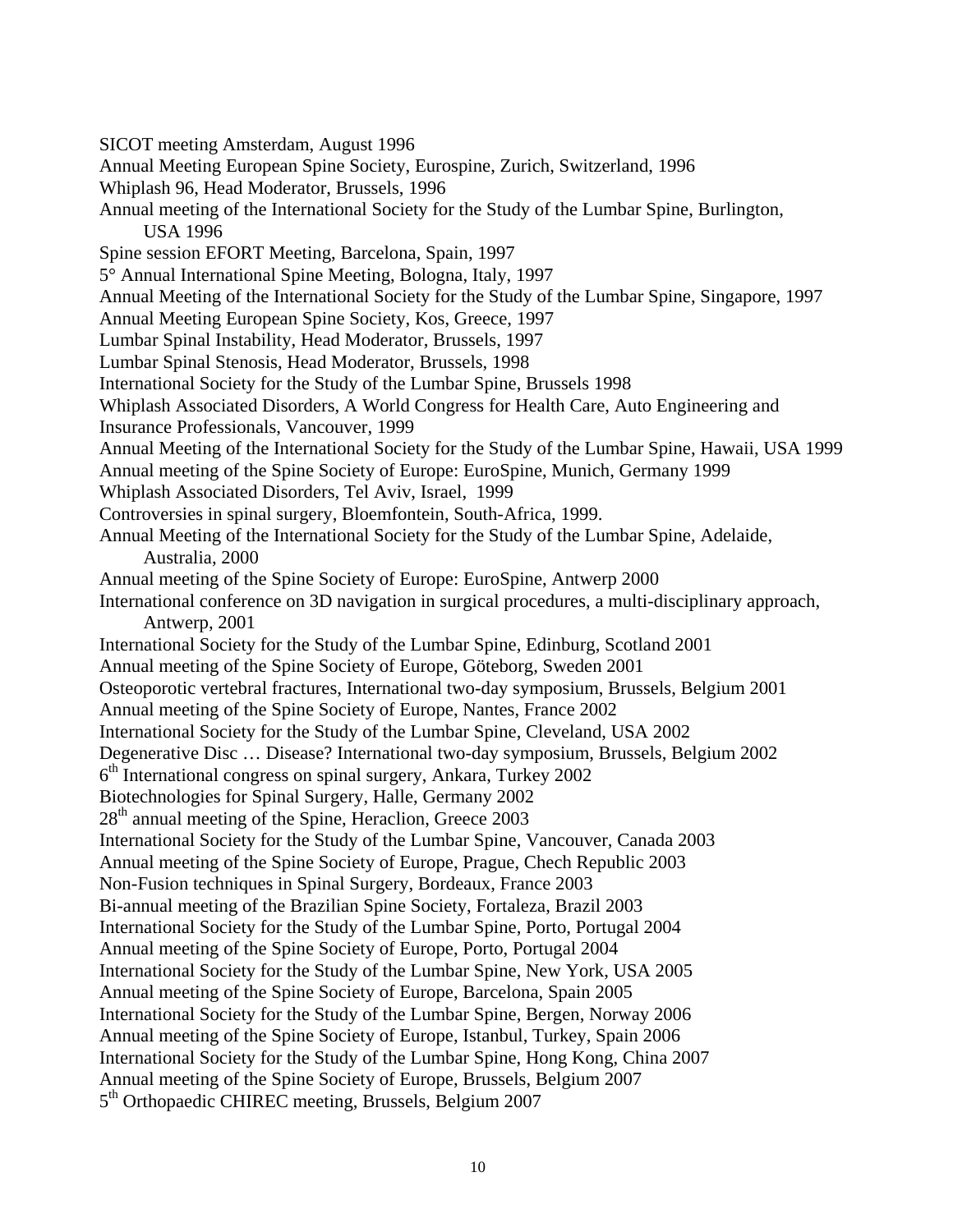International Society for the Study of the Lumbar Spine, SpineWeek, Geneva, Switzerland 2008 Annual meeting of the Spine Society of Europe, SpineWeek, Geneva, Switzerland, 2008 International Society for the Study of the Lumbar Spine, Miami, USA 2009 Annual meeting of the Spine Society of Europe, Warsaw, Poland, 2009

#### **INVITED LECTURER or KEY-NOTE SPEAKER at INTERNATIONAL MEETINGS**

**Adelaide**, Australia (1988, 1989, 1992 & 2000), **Tunis**, Tunisia (1992), **Cape-Town**, South-Africa (1992 & 2002), **Amsterdam**, The Netherlands (1995 & 1996), **Brussels** (1996), **Bologna**, Italy (1997), **Barcelona**, Spain (1997), **London**, United Kingdom (1997), **Montreux**, Switzerland (1997), **Münster**, Germany (1998), **Interlaken**, Switzerland (1998), **Middlesbrough**, United Kingdom (1998), **Paris**, France (1998), **Tel-Aviv**, Israel (1999), **Bloemfontein**, South-Africa (1999), **Vancouver**, Canada (1999), **Grenoble**, France (1999), **Iquique**, Chile (2000), **New-York**, USA (2000), **Leeds**, United Kingdom (2000), **Bern**, Switzerland (2001**), Belo Horizonte**, Brazil (2001), **Santiago**, Chile (2001), **Milan**, Italy (2001), **Zurich**, Switzerland (2001), **Halle**, Germany (2002), **Leeds**, United Kingdom (2002), **Ribeirao-Preto**, Brazil (2002), **Heraclion**, Greece (2002), **Bordeaux**, France (2003), **Fortaleza**, Brazil (2003), **Milan**, Italy (2004), **Coolum**, Australia (2004), **Paris,** France (2004), **Dubai,** United Arab Emirates (2004), **Teesside**, United Kingdom (2004), **Davos**, Switzerland (2005), **Riyadh**, Saoudi-Arabia (2005), **Zielona Gora**, Poland (2005), **Rio de Janeiro**, Brazil) (2005), **Frankfurt**, Germany (2005), **Zakopane**, Poland (2006), **Bern**, Switzerland (2006), **Chicago**, USA (2006), **Changsha**, China (2007), **Austin**, USA (2007), **Athens**, Greece (2007), **Porto**, Portugal (2007), **Lisbon**, Portugal (2007), **Madrid**, Spine (2007), **Phoenix**, USA (2007), **Beijing**, China (2008), **Shanghai**, China (2008), **Phoenix**, USA (2008), **Rome**, Italy (2008), **Madrid**, Spain (2008), **Adelaide**, Australia (2008), **Cambridge**, United Kingdom (2008), **Sao-Paulo**, Brazil (2008), **Adelaide**, Australia (2009), **Sao Paulo**, Brazil (2009), **Beijing**, China (2009), **Madrid**, Spain (2009) and numerous national and international meetings in Belgium.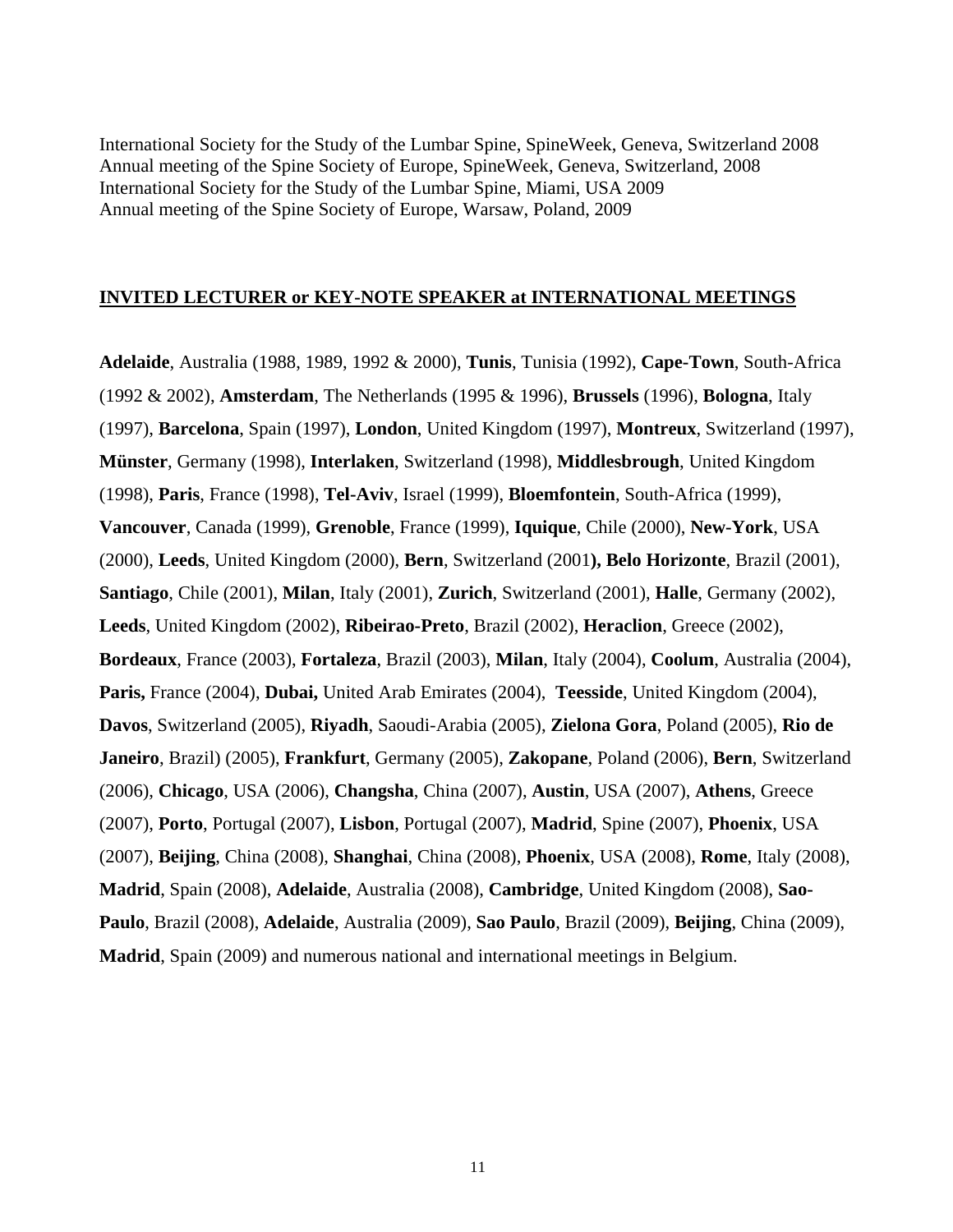## **COURSES FOLLOWED**

Biomechanics Course (EIBAL), Prof. J. Wagner, Brussels, 1985 Osteosynthesis Course, Davos, 1985 The London & Nottingham Course for Overseas orthopaedic surgeons, Prof. M. Trickey and Mr. J. Webb, 1985 (on invitation) Spinal Surgery Course, Davos, 1986 Spinal Surgery Course, Marseilles, Prof. R. Louis, 1987 Cotrel-Dubousset Instrumentation Course, Berck-s-Mer, Dr. D. Chopin, 1988 SICOT European Zone Trainees' Teaching Meeting, London, 1989 Instructional Course, International Society for the Study of the Lumbar Spine, Paris, 1989 The Lumbar Spine, A Basic Science Approach, First International Symposium, Brussels, 1994 Laparoscopic Spinal Surgery Course, Saar, 1995 Midas Rex Hands-On Workshop 'Modern dissection techniques of bone, biometals and Bioplastics`, Leuven, Belgium, 1995 11th Instructional Course of the International Society for the Study of the Lumbar Spine, in collaboration with the Hospital for Joint Diseases, New York, June 1996 International Spinal Microsurgery Course, Louvain, October 2000 Management for Hospital Doctors, Vlerick Business & Management School, 2001

#### **INTERNATIONAL CONFERENCES ATTENDED**

7th Combined Meeting of the Orthopedic Associations of the English Speaking World, Cape-Town, 1982 SICOT Conference, London, 1984 Yearly Conferences of the Belgian Society for Orthopaedics and Traumatology (BVOT) 33rd Congress of the South-African Orthopedic association, Cape-Town, 1987 Congress of the Australian Orthopedic Association, Perth, 1988 Meeting of the South-Australian branch of the Australian Orthopedic Association, 1988 Meeting of the South-Australian branch of the Australian Orthopedic Association, 1989 Annual Meeting of the International Society for the Study of the Lumbar Spine, Boston, U.S.A., 1990 SICOT Conference, Montreal, 1990 First Annual Meeting of the European Spine Society, Zurich, 1990 Annual Meeting of the International Society for the Study of the Lumbar Spine, Heidelberg, Germany, 1991 Annual Meeting of the European Spine Society, Rome, Italy, 1991 Annual Meeting of the American Academy of Orthopedic Surgeons, Anaheim, U.S.A., 1991 Annual Meeting of the Spine Society of Australia, Adelaide, 1992 Annual Meeting of the International Society for the Study of the Lumbar Spine, Chicago, U.S.A., 1992 33rd Congress of the South-African Orthopedic Association, Cape-Town, 1992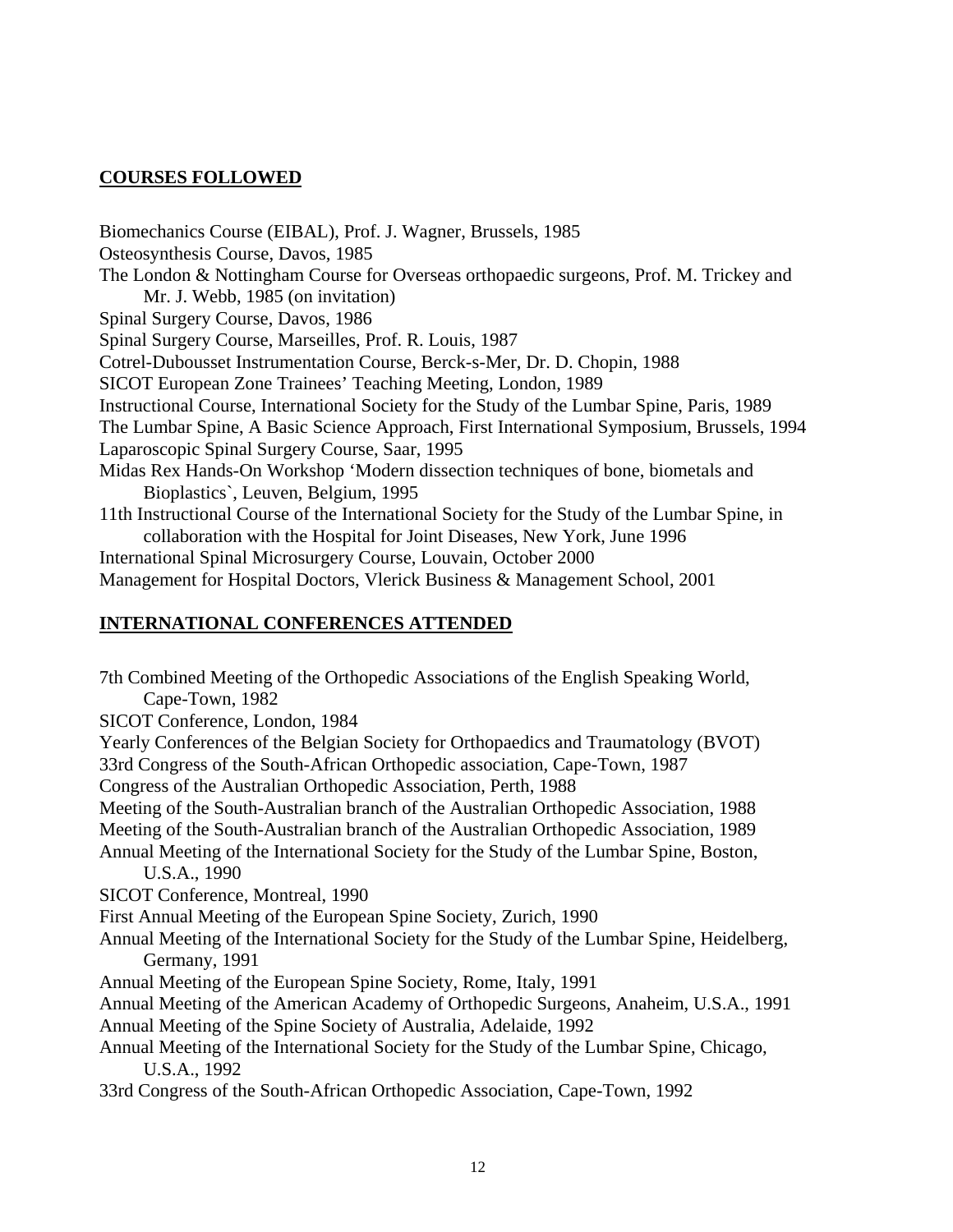Combined Meeting Belgian-Tunisian Orthopedic Associations, Tunis, 1992 Annual Meeting of the International Society for the Study of the Lumbar Spine, Marseilles, France, 1993 Annual Meeting of the International Society for the Study of the Lumbar Spine, Boston, U.S.A., 1990 SICOT Conference, Seoul, 1993 Annual Meeting of the Cervical Spine Research Society, New-York, U.S.A., 1993 Annual Meeting of the European Spine Society, Bochum, Germany, 1993 Annual Meeting of the International Society for the Study of the Lumbar Spine, Seattle, U.S.A., 1994 Annual Meeting of the European Spine Society, Madrid, Spain, 1994 Annual Meeting of the International Society for the Study of the Lumbar Spine, Helsinki, Finland, 1995 1995 International Spine Conference, Amsterdam, The Netherlands, 1995 Annual Meeting of the European Spine Society, Noordwijk aan Zee, Netherlands, 1995 4° Annual International Spine Meeting, Amsterdam, Netherlands, 1996 Annual Meeting of the European Spine Society, Zurich, Switzerland, 1996 Annual Meeting of the International Society for the Study of the Lumbar Spine, Burlington, Vt USA, 1996 5° Annual International Spine Meeting, Bologna, Italy, 1997 Advances in Spinal Fixation and reconstruction, Medical engineering division, Institution of Mechanical Engineering, London, 1997 Annual Meeting of the International Society for the Study of the Lumbar Spine, Singapore, 1997 Annual Meeting of the European Spine Society, Kos, Greece, 1997 Combined Meeting of the Société Suisse d'Orthopédie and the Société Belge de Chirurgie Orthopédique et de Traumatologie, Montreux, Switzerland, 1997 American Academy of Orthopaedic Surgeons, New-Orleans, 1998 North American Spine Society, San-Francisco, 1998 International Meeting on Knee, Hip and Spine Surgery, Interlaken, 1998 The Middlesbrough Spine Symposium, Middlesbrough, 1998 Annual Meeting of the European Spine Society, Munich, Germany, 1998 2<sup>nd</sup> International R. Roy-Camille Meeting on Spine, Paris, 1998 Deformities and Degenerative Diseases of the Spine-Current Concepts and Perspectives, Münster, 1998 Annual Meeting of the International Society for the Study of the Lumbar Spine, Brussels, 1998 International Symposium on Degeneration of the Lumbar Functional Spinal Unit and Physiopathology of Low Back Pain, Paris, 1998 Whiplash Associated Disorders, A World Congress for Health Care, Auto Engineering and Insurance Professionals, Vancouver, 1999 Annual Meeting of the International Society for the Study of the Lumbar Spine, Hawaii, 1999 Lombalgies chez les ecoliers: une étude longitudinale prospective, Le dos de l'enfant et de l'adolescent et la prévention des lombalgies, Grenoble, 1999. Journée de l'Hôpital Beaujeon, Paris, 1999. Annual meeting of SILACo, Punta del este, Uruguay, 1999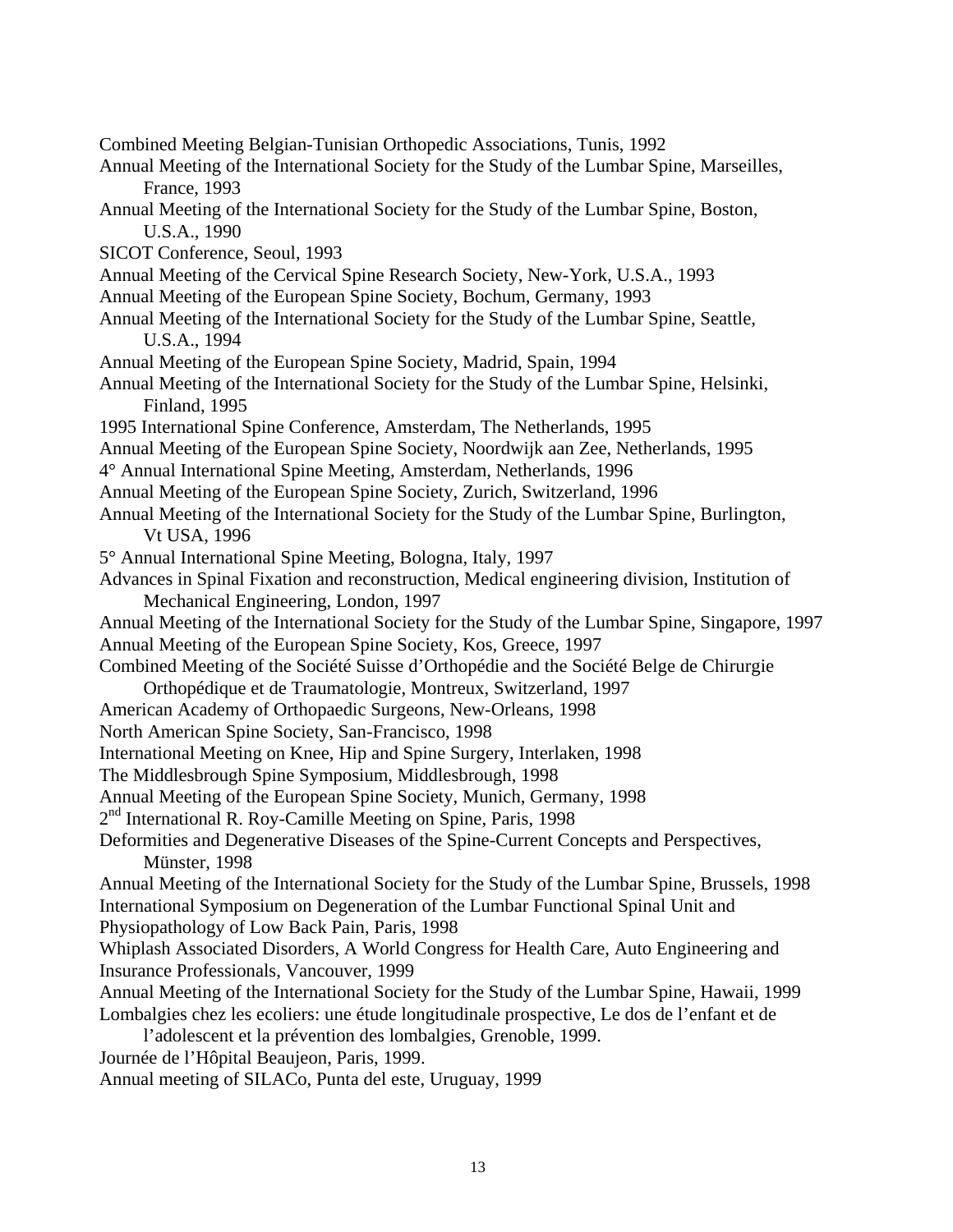Whiplash Associated Disorders, Tel Aviv, Israel, 1999 Annual Meeting of the Spine Society of Europe, Innsbruck, Austria, 1999 Controversies in spinal surgery, Bloemfontein, South-Africa, 1999 Annual Meeting of the International Society for the Study of the Lumbar Spine, Adelaide, Australia, 2000 Annual meeting of the Chilean Orthopaedic and Trauma Society, November , 2000 Annual Meeting of the Spine Society of Europe, Antwerp, Belgium, 2000 Back Pain and Disability: Unraveling the puzzle, New-York, 2000 International Congress on Whiplash Associated Disorders, Bern, March 2001 Annual meeting of the Brazilian Spine Society, Belo Horizonte, April 2001 Annual Meeting of the International Society for the Study of the Lumbar Spine, Edinburgh, Scotland, 2001 Annual meeting of the Chilean Orthopaedic and Trauma Society, November, 2001 Annual meeting of the Chilean Orthopaedic and Trauma Society, November, 2001 Annual Meeting of the Spine Society of Europe, Göteborg, Sweden, 2001 First International Symposium on Advanced Spine Surgery, Milan, Italy, 2001 International symposium on Bone Substitutes, Zurich, Switzerland, 2001 Annual Meeting of the International Society for the Study of the Lumbar Spine, Cleveland, USA, 2002  $6<sup>th</sup>$  International Congress on spinal surgery, Ankara, Turkey, 2002 Joint meeting of Britisch Research Society and United Kingdom Society for Biomaterials, Leeds, United kingdom, 2002 Biotechnologies for Spinal Surgery, Halle, Germany, 2002  $28<sup>th</sup>$  annual meeting of the Spine, Heraclion, Greece 2003 International Society for the Study of the Lumbar Spine, Vancouver, Canada 2003 Annual meeting of the Spine Society of Europe, Prague, Chech Republic 2003 Non-Fusion techniques in Spinal Surgery, Bordeaux, France 2003 Bi-annual meeting of the Brazilian Spine Society, Fortaleza, Brazil 2003 International Society for the Study of the Lumbar Spine, Porto, Portugal 2004 Annual meeting of the Spine Society of Europe, Porto, Portugal 2004 Annual meeting of the Spine Society of Australia, Coolum, Australia, 2004 Non-Fusion Technologies, Milan, 2004 10<sup>th</sup> Teesside Spine Symposium, Leeds, 2004 International Society for the Study of the Lumbar Spine, New York, USA 2005 Annual meeting of the Spine Society of Europe, Barcelona, Spain 2005 International Society for the Study of the Lumbar Spine, Bergen, Norway 2006 Controversies and progress in Spinal Surgery, Zakopane, Poland, 2006 Annual meeting of the Spine Society of Europe, Istanboul, Turkey 2006 International Society for the Study of the Lumbar Spine, Hong Kong, China 2007 Annual meeting of the Spine Society of Europe, Brussels, Belgium 2007 Inspiration Annual Meeting, Chantilly, France 2007 XX Orthopaedic days of ST Joao Hospital, Porto, Portugal, 2007 Second Chinese conference on Minimally Invasive Spine Surgery, Schangscha China 2007 V International Symposium La Luz Clinic, Madrid, Spain, 2007 Creta Club Meeting, Lisbon, Portugal, 2007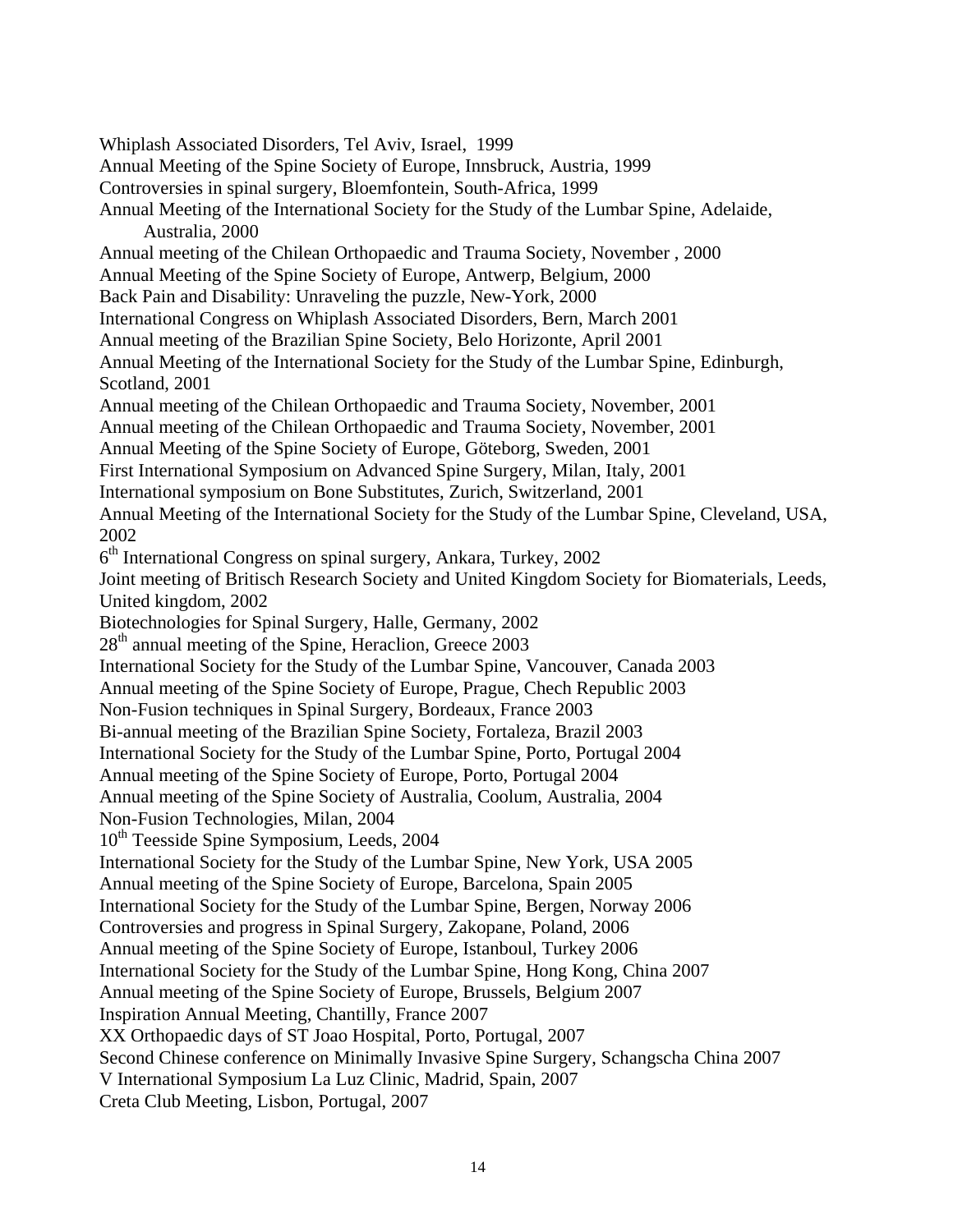Biospine 2, Leipzig, Germany, 2007

International Society for the Study of the Lumbar Spine, SpineWeek, Geneva, Switzerland 2008 Annual meeting of the Spine Society of Europe, SpineWeek, Geneva, Switzerland 2008 Inspiration Annual Meeting, Rome, Italy 2008 Annual Meeting Chinese Spine Society, Beijing China 2008 VI International Symposium La Luz Clinic, Madrid, Spain, 2008 Creta Club Meeting, Verona, Italy, 2008 Annual meeting of the Spine Society of Australia, Adelaide, 2008 VIII congresso de cirurgia espinal, Sao-Paulo, Brazil, 2008  $3<sup>rd</sup>$  International congress of spine deformitiv and non fusion techniques, Changhai, China, 2008 International Society for the Study of the Lumbar Spine, Miami, USA 2009 Annual meeting of the Spine Society of Europe, Warsaw, Poland 2009 VII International Symposium La Luz Clinic, Madrid, Spain, 2008

# **INTERNATIONAL PUBLICATIONS**

# *A. PAPERS*

R. Gunzburg, S. Boulvin, R. Bourgois, J. Wagner

Biomechanical behaviour of the tibio-fibular frame in non-union, **J Bone Joint Surg** 70-B, 505, 1988

R. Gunzburg, J. Wagner

Degenerative spondylolisthesis with unilateral spondylolysis, **Int Orthop** 12, 139-141, 1988

D. Zorman, M. De Roose, <u>R. Gunzburg</u>, J. Wagner, F. Burny

Intracapsular fractures of the neck of the femur treated with the Thornton nail**, Acta Orthop Belg**  54, 268-274, 1988

R. Gunzburg, C. Arias, J. Wagner Notions de biomécanique du rachis humain, **Rev Med Brux** 9, 80-83, 1988

R. Gunzburg, R.D. Fraser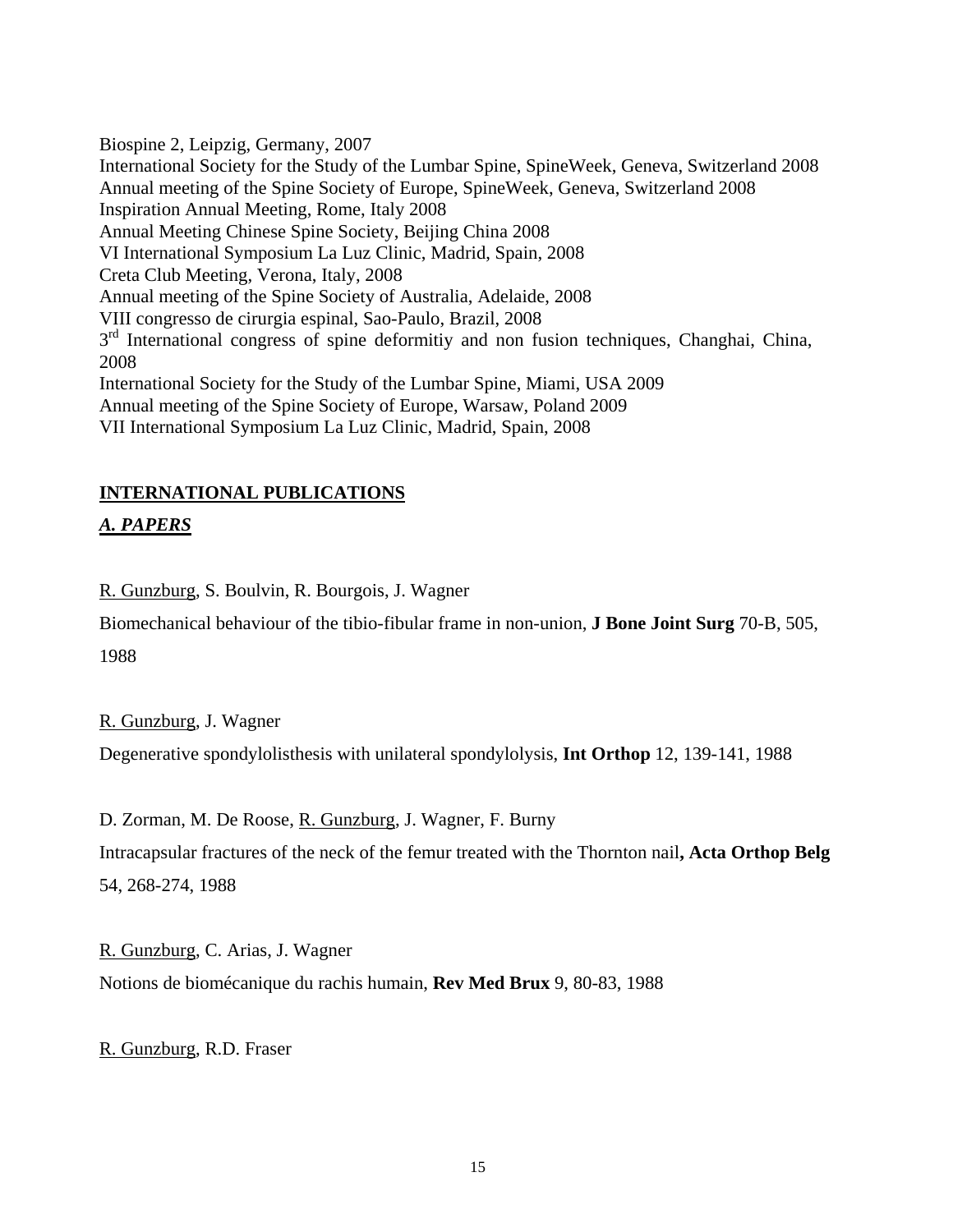The value of computerised tomography in determining facet joint orientation**, J Spinal Disord** 2, 170-175, 1989

R. Gunzburg, L. Mokassa, J. Wagner Arthrodèse du coude par fixateur externe d'Ilizarov, **Acta Orthop Belg** 55, 593-597, 1989

R. Gunzburg, R.D. Fraser Lumbar intervertebral disc prolapse in teenage twins, **J Bone Joint Surg** 72-B, 914-916, 1990

R. Gunzburg, R.D. Fraser Progressive sacral nerve root dysfunction, a possible complication of sublaminar hooks, **Spine** 15, 142-144, 1990

R. Gunzburg, W.C. Hutton, R.D. Fraser Axial rotation of the lumbar spine and the effect of flexion, **Spine** 16, 22-28, 1991

R. Gunzburg, R.D. Fraser Stress fractures of the lumbar pedicle, case reports of 'pediculolysis' and review of the literature, **Spine** 16, 185-189, 1991

R. Gunzburg, S. Boulvin, J. Wagner, R. Bourgois Biomechanical behaviour of the tibio-fibular frame in non-union, **Acta Orthop Belg** 57, 234-241, 1991

R. Gunzburg, J. Gunzburg, J. Wagner, R.D. Fraser The radiological interpretation of lumbar spine rotation, **Spine** 16, 660-663, 1991

R. Gunzburg

High valgus tibial osteotomy for osteoarthritis of the knee. **Int Orthop** 16, 407, 1992

R. Gunzburg, W.C. Hutton, G. Crane, R.D. Fraser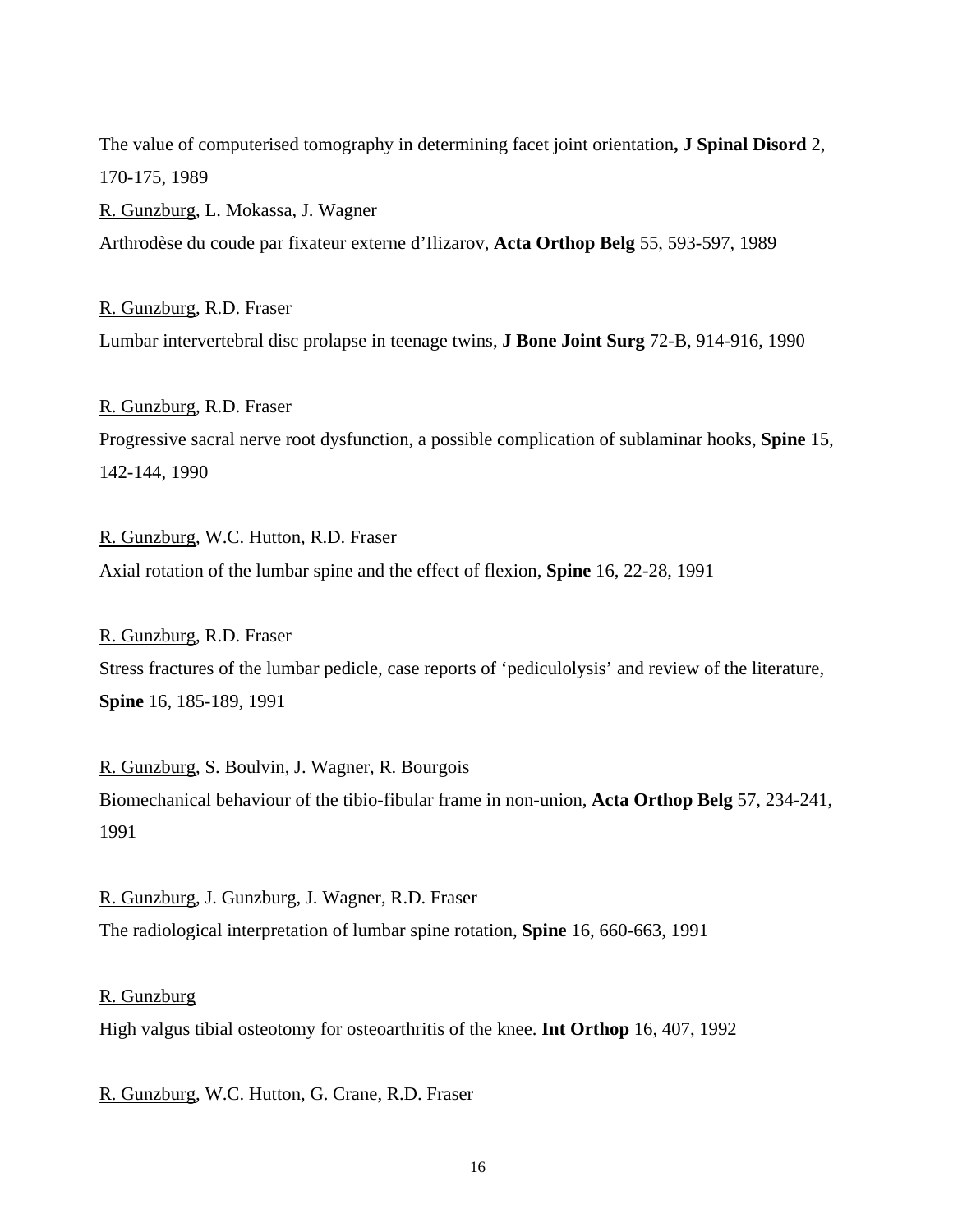The role of the capsulo-ligamentous structures in rotation and combined flexion-rotation**, J Spinal Disord** 5, 1-7, 1992

R. Gunzburg, R.D. Fraser, R. Moore, B. Vernon-Roberts An experimental study comparing chemonucleolysis with percutaneous discectomy, **Spine** 18, 218- 226, 1993

R. Gunzburg, R. Parkinson, R. Moore, F. Cantraine, W.C. Hutton, B. Vernon-Roberts, R.D. Fraser A cadaveric study comparing discography, MRI, histology and mechanical behaviour of the human lumbar disc, **Spine** 17, 417-423, 1992

R. Gunzburg, F. Servais, M. Verhas

Tomoscintigraphy of the lumbar spine: prospects and clinical application, **Eur Spine J** 3, 308-311, 1994

R. Gunzburg, W.C. Hutton

The effects of posterior instrumentation on axial rotation of the lumbar spine, **J Spinal Disord**  5:427, 1995

Letter to the Editor, **Int Orthop** 19, 193, 1995 R. Gunzburg

Colour blindness and the use of slides at meetings, **Neuro-Orthop** 20, 63-66, 1996 R. Gunzburg

R. Gunzburg, M. Szpalski Facet Joint injections, **Bull Hosp Jt Dis** 55, 173-175, 1996

M. Aebi, R. Gunzburg, S. Nazarian, Editorial**. Eur Spine J** 6, 1, 1997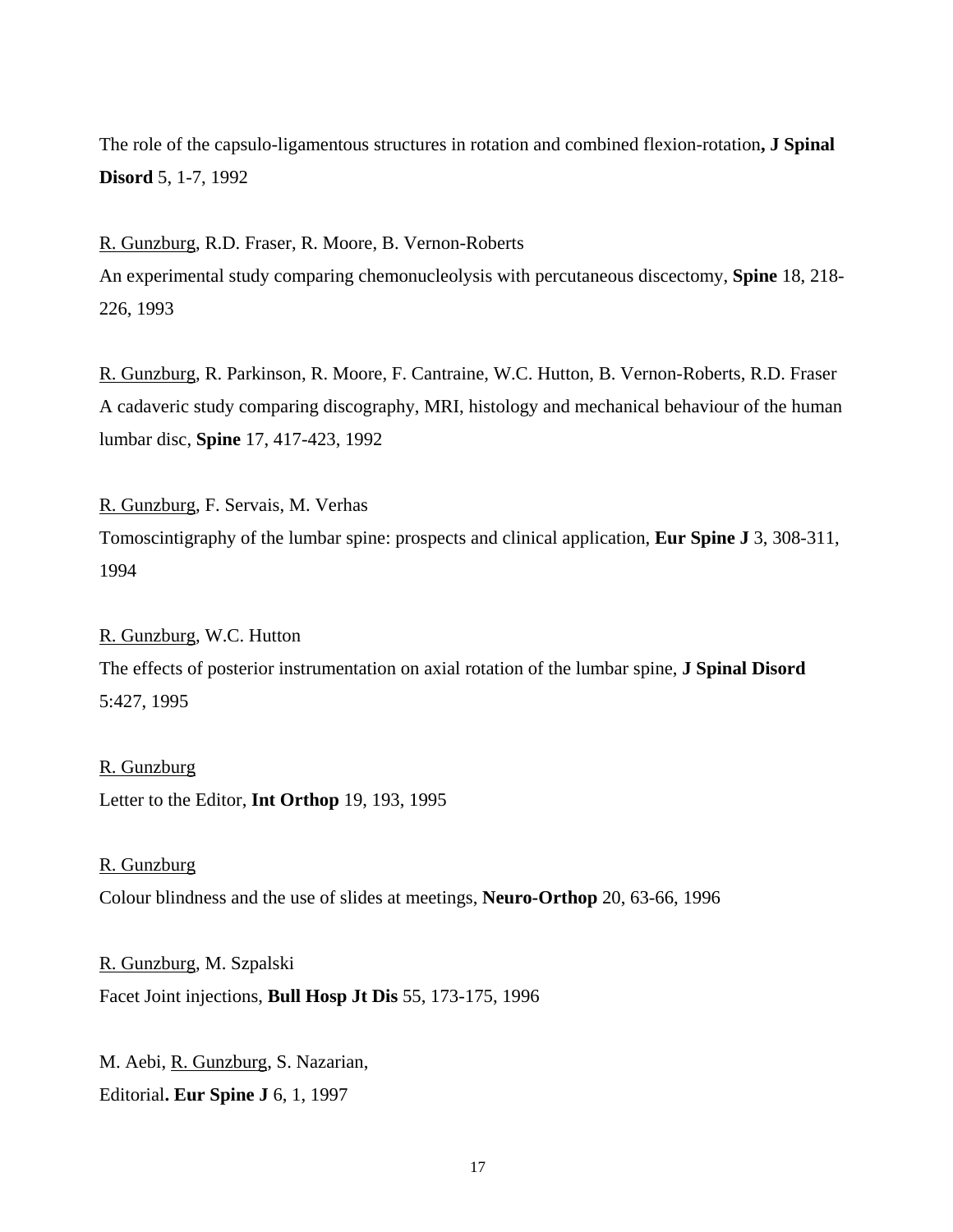M. Aebi, R. Gunzburg, S. Nazarian, Editorial**. Eur Spine J** 6, 83, 1997

M. Aebi, R. Gunzburg, S. Nazarian, Editorial**. Eur Spine J** 6, 151, 1997

M. Aebi, <u>R. Gunzburg,</u> S. Nazarian, K. Olmarker Technical advances, financial problems and ethics (Editorial)**. Eur Spine J** 6, 221, 1997

M. Aebi, R. Gunzburg, S. Nazarian, K. Olmarker Slide presentations, think about colour blindness (Editorial)**. Eur Spine J** 6, 293, 1997

M. Szpalski, <u>R. Gunzburg</u> The role of Surgery in the management of low back pain, **Ballière's Clin Rheumatol** 12, 141-159, 1998

M. Aebi, <u>R. Gunzburg,</u> S. Nazarian, K. Olmarker Editorial**. Eur Spine J** 7, 87, 1998

Editorial**. Eur Spine J** 7, 177, 1998 R. Gunzburg

M. Szpalski, R. Gunzburg Methods of trunk function testing, **Seminars in Spine Surgery**, 10, 104-111, 1998

M. Aebi, <u>R. Gunzburg,</u> K. Olmarker Editorial**. Eur Spine J** 8, 1, 1999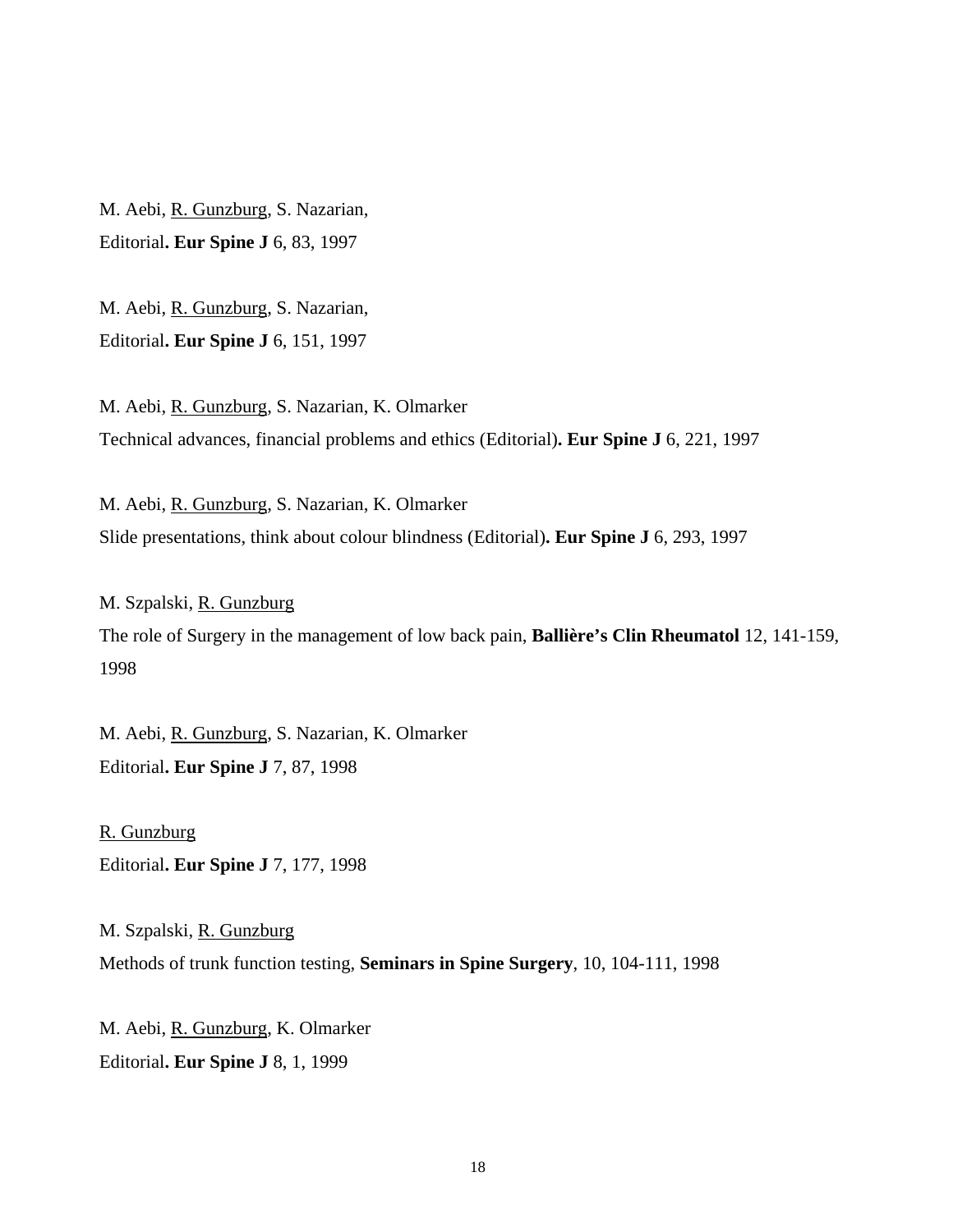M. Aebi, <u>R. Gunzburg,</u> K. Olmarker Comment on current issues (Editorial)**. Eur Spine J** 8, 251, 1999 M. Aebi, <u>R. Gunzburg,</u> K. Olmarker Comment on current issues (Editorial)**. Eur Spine J** 8, 337, 1999

Reviewer's comment**. Eur Spine J** 8, 500, 1999 R. Gunzburg

R. Gunzburg, F. Balagué, M. Nordin, M. Szpalski, D. Bull, B. Duyck, C. Mélot Low back pain in a population of school children**. Eur Spine J** 8, 439-443, 1999

C. Colloca, T. Keller, R. Gunzburg, K. Vandeputte, A. Fuhr Neurophysiologic response to intraoperative lumbosacral spinal manipulation, **J Manipulative Physiol Ther** 23, 447-457, 2000

M. Aebi, <u>R. Gunzburg</u> Introduction to Minimally Invasive Spine Surgery**. Eur Spine J** S1-2, 2000

M. Aebi, R. Gunzburg, K. Olmarker Editorial**. Eur Spine J** 9, 91, 2000

M. Aebi, <u>R. Gunzburg,</u> K. Olmarker Editorial**. Eur Spine J** 9, 177, 2000

M. Aebi, R. Gunzburg, K. Olmarker Editorial**. Eur Spine J** 9, 265, 2000

M. Aebi, <u>R. Gunzburg,</u> K. Olmarker Immaterial rights in medical research (Editorial)**. Eur Spine J** 9, 371, 2000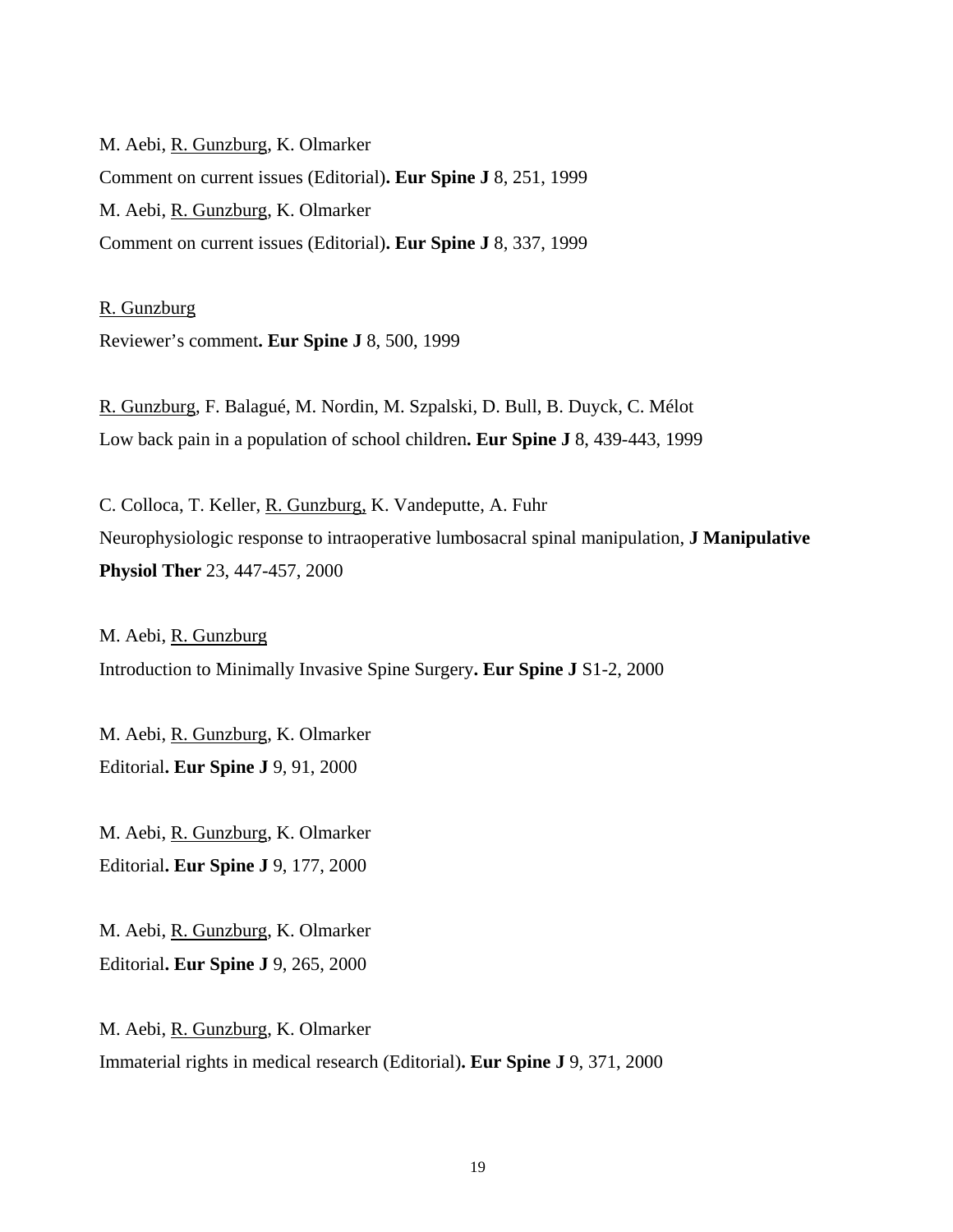M. Aebi, <u>R. Gunzburg,</u> K. Olmarker

Important news on Link-alert (Editorial)**. Eur Spine J** 9, 457, 2000

M. Aebi, <u>R. Gunzburg,</u> K. Olmarker The quality of medical care clinicians offer their patient depends on many factors (Editorial)**. Eur Spine J** 10, 87, 2001

R. Gunzburg, M. Szpalski Instabilité lombaire: mythe ou réalité? **Rev Med Vertébrale** 2, 12, 2001

R. Gunzburg, M. Szpalski, N. Passuti, M. Aebi Biomaterials: the new frontiers in spine surgery. Editorial**. Eur Spine J** 10:S85, 2001

M. Szpalski, R. Gunzburg Prevention of hip lag screw cut-out in osteoporotic patients. Rationale and review of the litterature. **Bull. Hosp. Joint Dis**. 60:84-88, 2001

M. Szpalski, <u>R. Gunzburg</u> Le disque artificiel: un état des lieux. **Revue de Medecine Vertébrale**, 3:20-24, 2001

M. Szpalski, R. Gunzburg Vertebral osteoporotic compression fractures. **Advances in Osteoporotic Fracture Management** 1: 70-72, 2001

T. Keller, C. Colloca, <u>R. Gunzburg</u> Neuromechanical Characterisation of in vivo lumbar spinal manipulation, Part I: vertebral motion**. J. Manipulative and Physiological Therapeutics**, submitted for publication 2002

C. Colloca, T. Keller, R. Gunzburg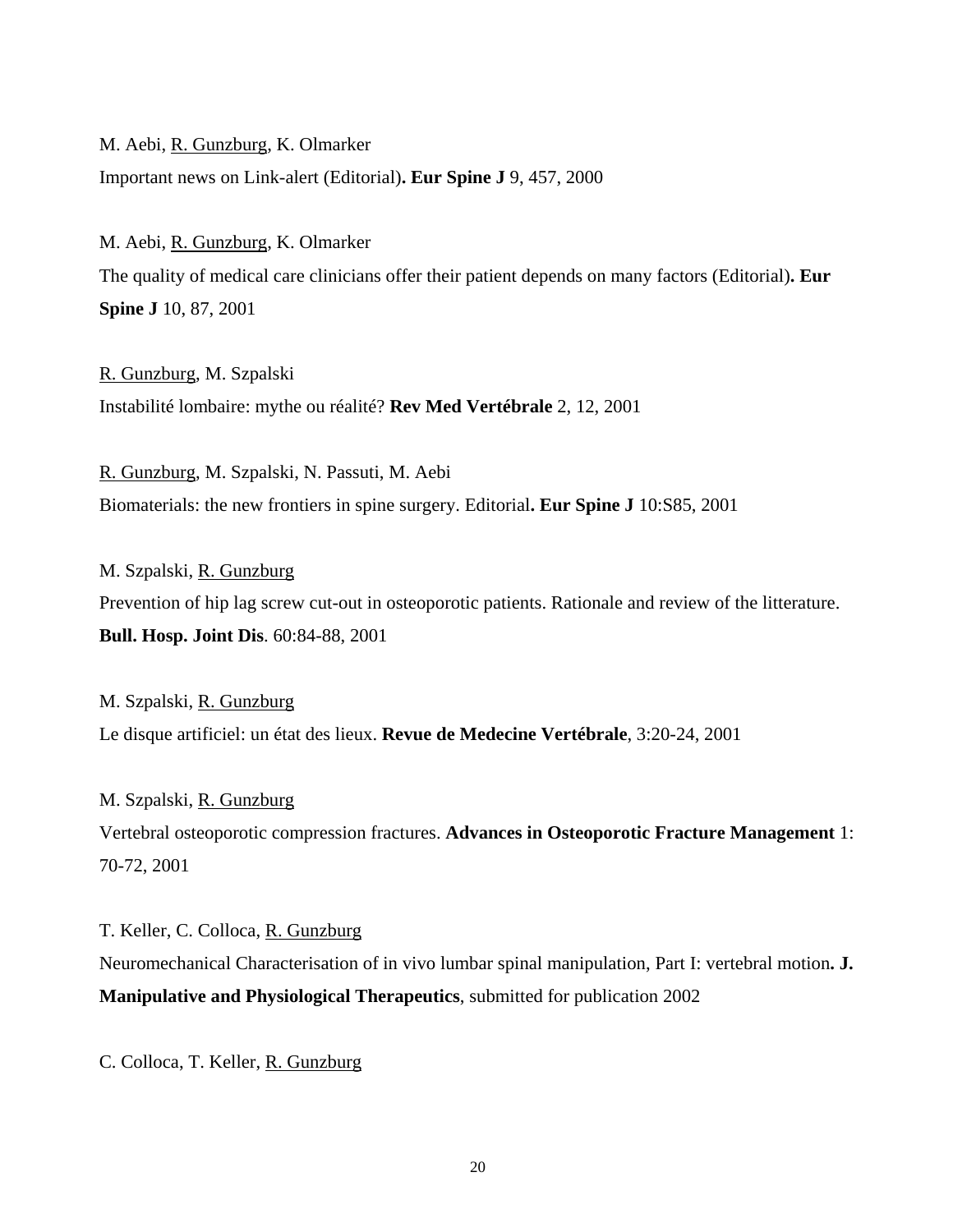Neuromechanical Characterisation of in vivo lumbar spinal manipulation, Part II: neurophysiological response**. J. Manipulative and Physiological Therapeutics**, submitted for publication 2002

R. Gunzburg, M. Szpalski

Use of a novel ß-tricalcium phosphate as a bone extender in interbody lumbar fusion. **Orthopaedics** 25, 591-596, 2002

M. Szpalski, <u>R. Gunzburg,</u> F. Balagué, M. Nordin, C. Mélot A 2-year prospective longitudinal study on low back pain in primary school children. **Eur Spine J**  11:459-63, 2002

R. Gunzburg, M. Mayer, M. Szpalski, M. Aebi Arthroplasty of the spine: the long quest for mobility. **Eur Spine J** 11:S63-S64, 2002

M. Szpalski, <u>R. Gunzburg,</u> M Mayer Spine arthroplasty: a historical review. **Eur Spine J** 11:S65-S84, 2002

M. Szpalski, R. Gunzburg Applications of calcium phosphate-based cancellous bone void fillers in trauma surgery. **Orthopaedics** 25, 601-609, 2002.

R. Gunzburg, M. Szpalski, M. Aebi The impact factor: publish, be cited or perish. **Eur Spine J**. 11 Suppl 1:S1, 2002

M. Szplaski, <u>R. Gunzburg</u> What are the advances for surgical therapy of inflammatory diseases of the spine**? Best Practice & Research Clinical Rheumatology** 16:141-154, 2002

T. Keller, R. Gunzburg, M. Szpalski, and K. Spratt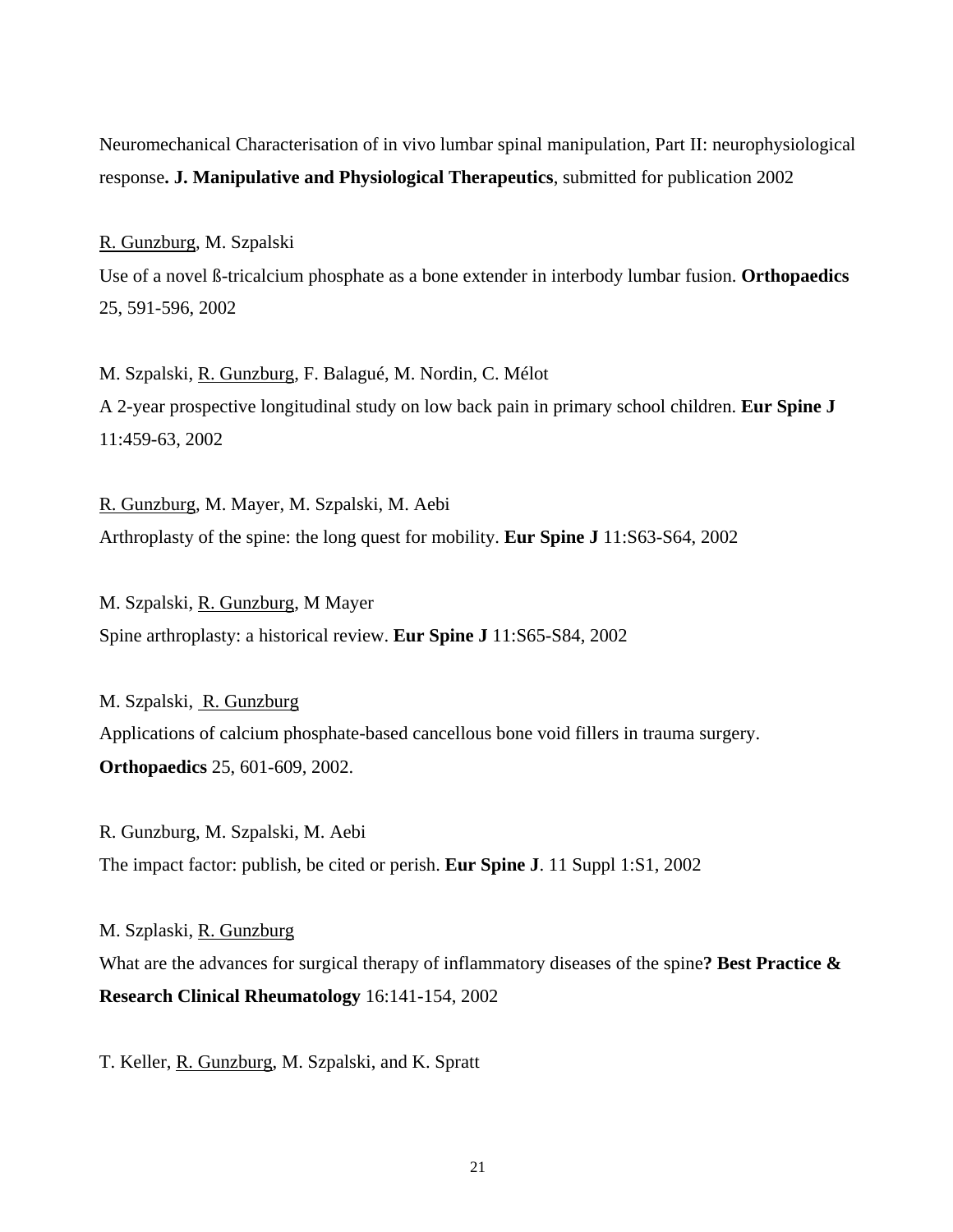Assessment of Trunk Function in Single and Multilevel Spinal Stenosis: A Prospective Clinical Trial. **Clinical Biomechanics** 18, 173-181, 2003

R. Gunzburg , T. S. Keller , M. Szpalski , K. Vandeputte , K. F. Spratt Clinical and psychofunctional measures of conservative decompression surgery for lumbar spinal stenosis: a prospective cohort study **Eur Spine J** 12:197-204, 2003

Colloca C, Keller T, <u>Gunzburg R</u> Neuromechanical characterization of in vivo lumbar spinal manipulation. Part I. Vertebral Motion. **J Manipulative Physiol Ther** 26:567-78, 2003

Colloca C, Keller T, <u>Gunzburg R</u> Neuromechanical characterization of in vivo lumbar spinal manipulation. Part II. Neurophysiological response. **J Manipulative Physiol Ther** 26:579-91, 2003

R. Gunzburg, T.S. Keller, M. Szpalski, K. Vandeputte, K.F Spratt

A Prospective study on Ct-scan outcomes after conservative decompression surgery for lumbar spinal stenosis. **J Spinal Disorders** 16, 261-267, 2003

R. Gunzburg, M. Szpalski, J. Van Goethem Initial assessement of whiplash patients, **Pain Res Manage** 8: 24-27, 2003

M. Szpalski, R. Gunzburg Lumbar spinal stenosis in the elderly: an overview. **Eur Spine J** 12 Suppl 2:S170-5, 2003

M. Szpalski, P.Y. Deschamps, J.P. Hayez, E. Raad, <u>R. Gunzburg,</u> T Keller, V. Kosmopoulos Prevention of Hip Lag Screw Cut-Out by Cement Augmentation: Description of a new Technique and Preliminary Clinical Results. **J. Orthop Trauma** 17, 2003.

M. Szpalski, R. Gunzburg, M. de Kleuver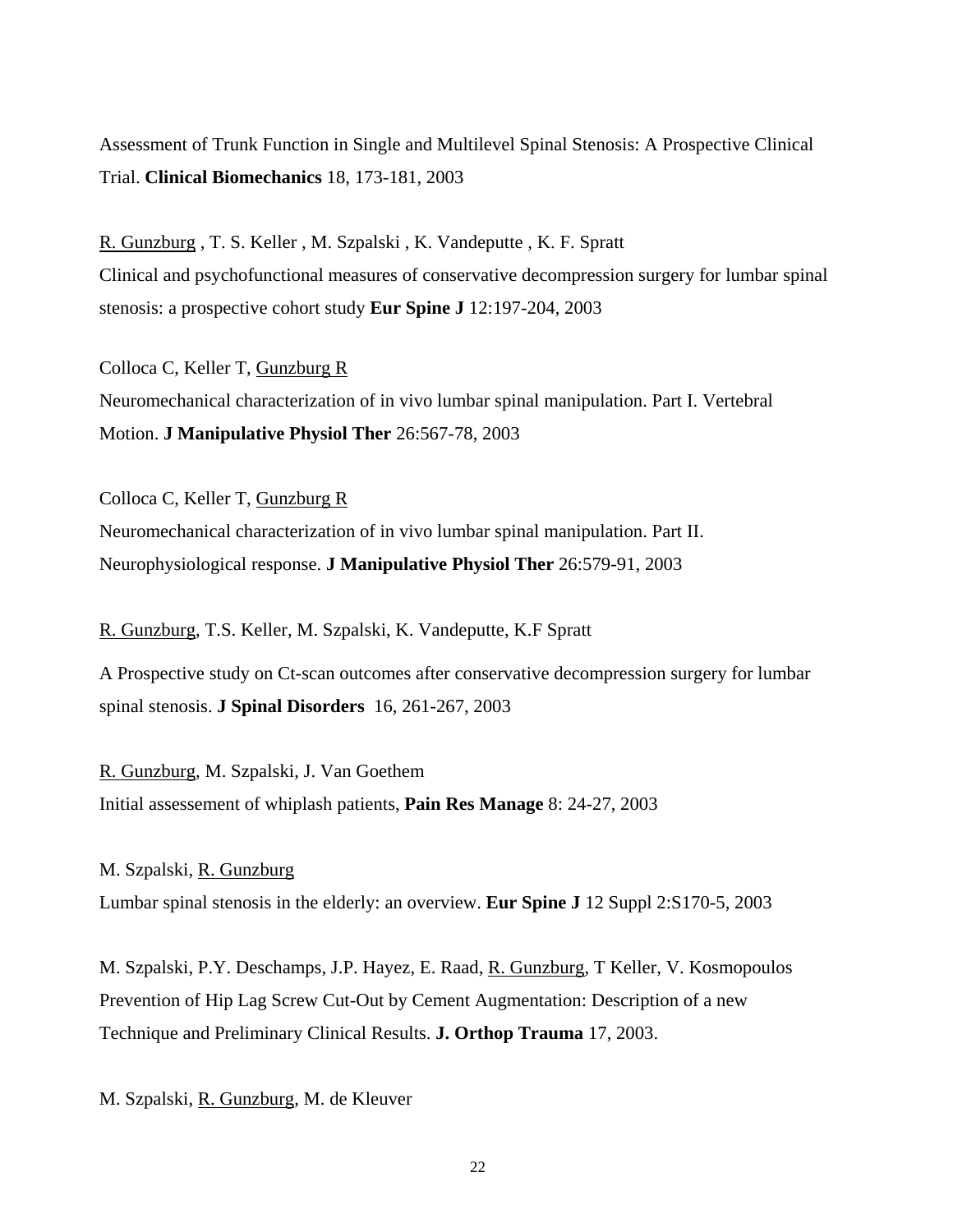Unethical research funding contracts: Just say NO! **Eur Spine** J 12: 107, 2003

M. Szpalski, C. Melot, <u>R. Gunzburg,</u> M. Aebi The aging of the population: a growing concern for spine care in the twenty-first century. **Eur Spine J** 12 Suppl 2:S81-3, 2003

R. Gunzburg, M. Szpalski The conservative surgical treatment of lumbar spinal stenosis in the elderly. **Eur Spine J** 12 Suppl 2:S176-80, 2003.

Szpalski M, Descamps PY, Hayez JP, Raad E, Gunzburg R, Keller TS, Kosmopoulos V. Prevention of hip lag screw cut-out by cement augmentation: description of a new technique and preliminary clinical results. **J Orthop Trauma**. 18:34-40, 2004

Colloca C, Keller T, Gunzburg R Biomechanical and neurophysiological responses to spinal manipulation in patients with lumbar radiculopathy. **J Manipulative Physiol Ther**. 27:1-15, 2004

K. Spratt, T. Keller, M. Szpalski, Vandeputte, R. Gunzburg A predictive model for surgical outcome after conservative decompression surgery for lumbar spinal stenosis. **Eur Spine J** 13, 14-21, 2004

F. Balagué, M. Szpalski, R. Gunzburg Postgraduate educational programs and the role of specialist's societies. **Eur Spine J** 13, 183, 2004

M. Szpalski, <u>R. Gunzburg,</u> B. Sztern An overview of blood sparing techniques used in spine surgery during the perioperative period. **Eur Spine J** Supplement 1 18-27, 2004

23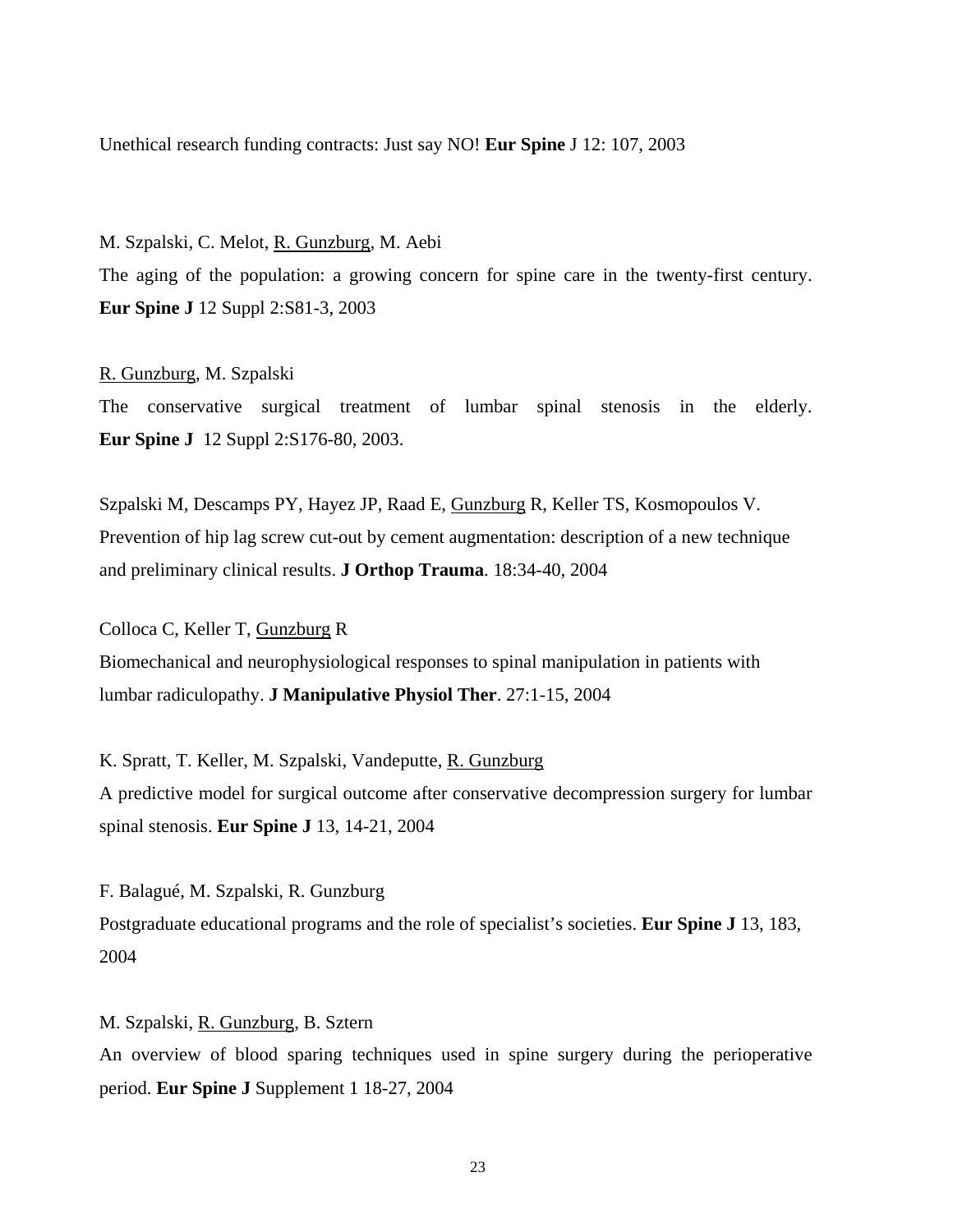M. Szpalski, <u>R. Gunzburg,</u> M. Aebi, R. Weiskopf

Research and evidence about of blood sparing techniques in spine surgery. **Eur Spine J** Supplement 1 2, 2004

R. Gunzburg, M. Szpalski Lumbar Spinal Stenosis: Clinical Features and New Trends in Surgical Treatment. **Geriatric Times** 5;4;11-13, 2004

R. Gunzburg, Szpalski, A. Wilke, M. Aebi After the dust settles. **Eur Spine J** 14, 2005

R. Gunzburg, M. Szpalski, M. Aebi Does it take two to tango? **Eur Spine J** 14, 919, 2005

#### R. Gunzburg

The Michel Benoist and Robert Mulholland yearly European Spine Journal Review Introduction. **Eur Spine J** 14, 2005

M. Szpalski, R. Gunzburg

Recombinant human bone morphogenetic protein-2: a novel osteoinductive alternative to autogenous bone graft? **Acta Orthop Belg** 71, 2005

C. Colloca, T. Keller, D. Harrison, R. Moore, <u>R. Gunzburg</u> Effect of spinal manipulation speed and force on vertebral movement and neuromuscular response. **Journal of Chiropractic Education** 19:4, 2005

C. [Colloca, T. Keller, D.](http://www.ncbi.nlm.nih.gov/entrez/query.fcgi?db=pubmed&cmd=Search&itool=pubmed_Abstract&term=%22Colloca+CJ%22%5BAuthor%5D) [Harrison, R. Moore, R.](http://www.ncbi.nlm.nih.gov/entrez/query.fcgi?db=pubmed&cmd=Search&itool=pubmed_Abstract&term=%22Harrison+DE%22%5BAuthor%5D) [Gunzburg, D. Harrison](http://www.ncbi.nlm.nih.gov/entrez/query.fcgi?db=pubmed&cmd=Search&itool=pubmed_Abstract&term=%22Gunzburg+R%22%5BAuthor%5D)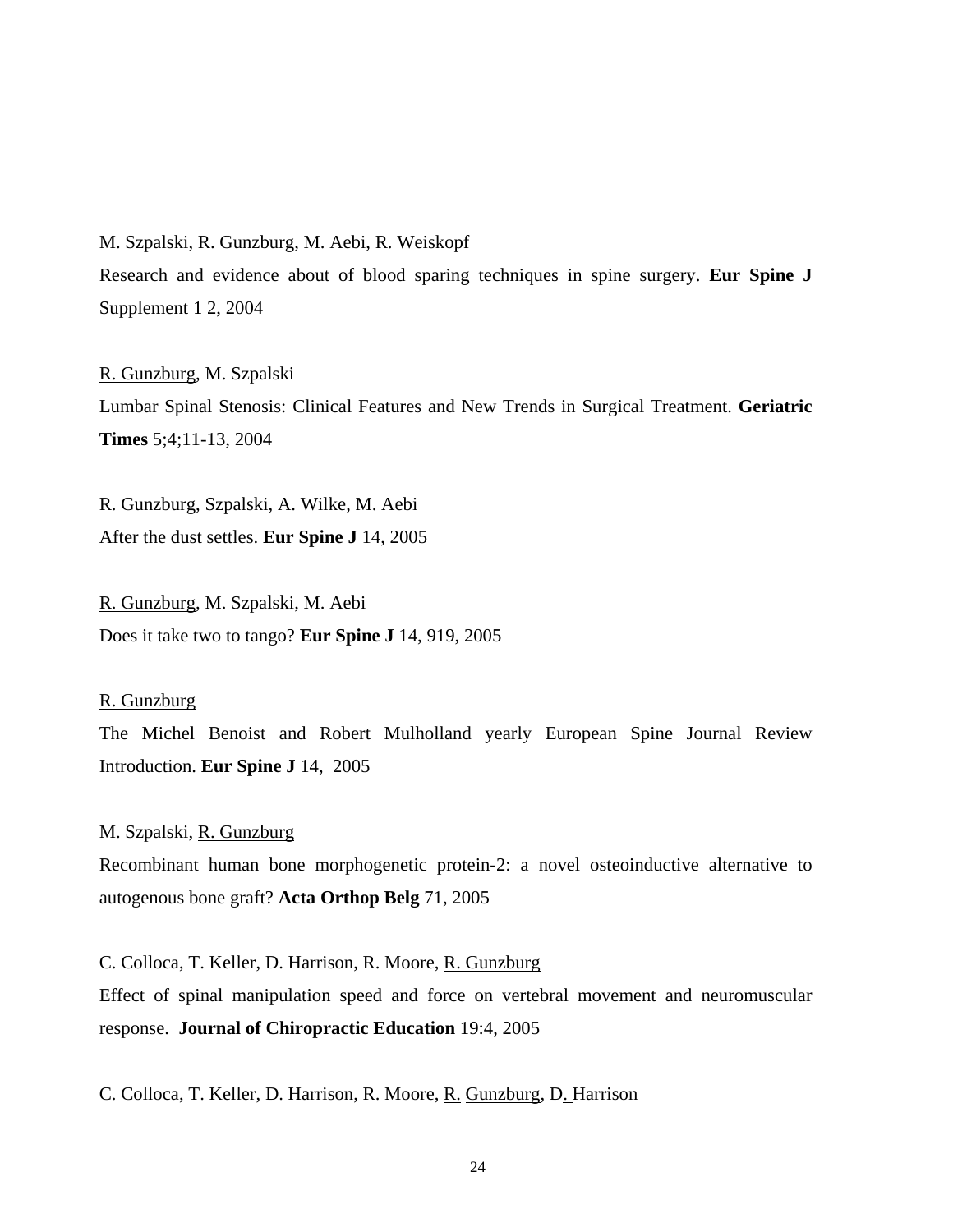Spinal manipulation force and duration affect vertebral movement and neuromuscular responses. **Clinical Biomechanics** 21:254-62, 2006

C. Colloca, T. Keller, R. Moore, R. Gunzburg, D. Harrison, D. Harrison. Vertebral motion responses are altered by force-time profiles and disc degeneration. In: **52nd Annual Meeting of the Orthopaedic Research Society**, Transactions 31:1221, 2006

C. Colloca, T. Keller, D. Harrison, R. Moore, R. Gunzburg, D. Harrison. Neuromuscular contributions to dynamic posteroanterior spinal stiffness. **Journal of Chiropractic Education** 20:6, 2006

T. Keller, C. Colloca, R. Moore, R. Gunzburg, D. Harrison, D. Harrison. Three-dimensional intersegmental motion validation of mechanical force spinal manipulation. **Journal of Chiropractic Education** 20:26, 2006

F. Balagué, <u>R. Gunzburg</u> Lumbar disk herniation: are the symptoms relevant for surgery? **Eur Spine J** 15, 575-6, 2006

T. Keller, C. Colloca, R. Moore, <u>R. Gunzburg</u>, D. Harrison, D. Harrison Three-dimensional vertebral motions produced by mechanical force Spinal manipulation**. J. Manipulative Physiol Ther** 29:426-436, 2006

C. Colloca, T. Keller, D. Harrison, R. Moore, R. Gunzburg, D. Harrison Spinal manipulation force and duration affect vertebral movement and neuromuscular responses. **Clinical Biomechanics** 21:254-62, 2006

T. Keller, C. Colloca, R. Moore, R. Gunzburg, D. Harrison Increased multi-axial lumbar motion responses during multiple-impulse mechanical force manually assisted spinal manipulation**. Chiropr Osteopat** 14, 6, 2006

M. Aebi, R. Gunzburg, M. Szpalski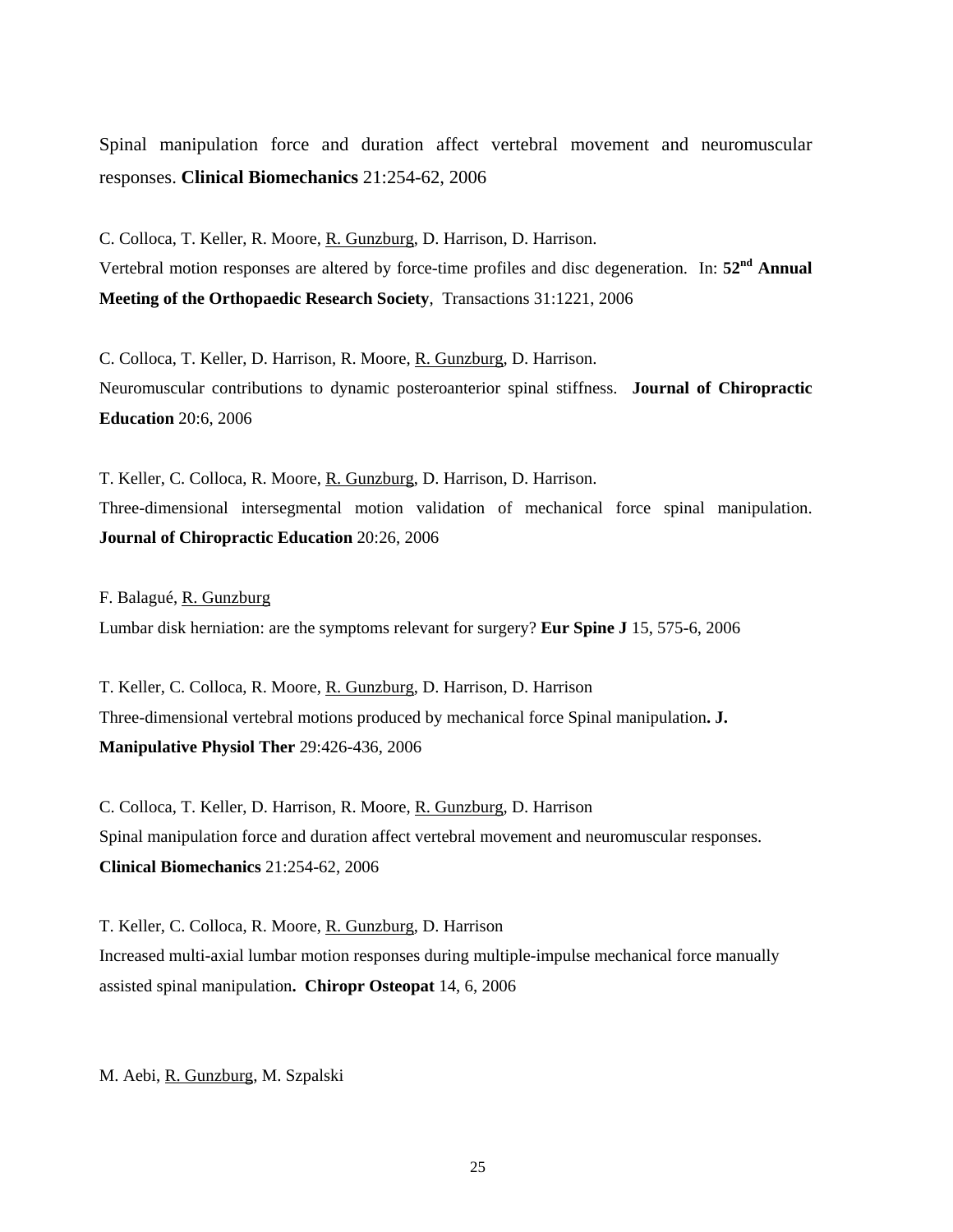Controversies in new technologies: how should a scientific journal stand? **Eur Spine J** 15, 1033-4, 2006

T. Keller, C. Colloca, D. Harrison, R. Moore, <u>R. Gunzburg</u> Muscular contributions to dynamic dorsoventral lumbar spine stiffness. **Eur Spine J** 16:245-254, 2007

C. Colloca, T. Keller, R. Moore, R. Gunzburg, D. Harrison Intervertebral disc degeneration reduces vertebral motion responses. **Spine 32, E544-50,** 2007

C. Colloca, T. Keller, R. Moore, R. Gunzburg, D. Harrison Effects of disc degeneration on spinal manipulative neurophysiological responses. **Muscle & Nerve** 2006; in review.

C. Colloca, T. Keller, R. Moore, R. Gunzburg, D. Harrison

Intervertebral disc degeneration reduces vertebral motion responses. **Spine** 32:E544-50, 2007

C. Blanchette, A. Joshi, M. Szpalski, R. Gunzburg, M. Du Boisn, P. Donceel, W. Saunders Comparison between spinal surgery blood transfusion services costs and associated treatment practices in the United States and Belgium. **Current Medical Research and Opinion** 23, 2793–2804, 2007

R. Gunzburg & M. Szpalski

Recent developments in conservative surgical treatment of lumbar spinal stenosis in the elderly. **European Musculoskeletal Review**, 68-69, 2007

C. Colloca, T. Keller, R. Moore, R. Gunzburg, D. Harrison

Effects of disc degeneration on neurophysiological responses during dorsoventral mechanical excitation of the ovine lumbar spine, **J. Electromyography & Kinesiology** 18, 829-837, 2008

M. Aebi, <u>R. Gunzburg,</u> F. Pelissé, M. Szpalski Relations between surgeons and industry: the time of clarification has come, **Eur Spine J**, 2-3, 2008

B. Rydevik, M. Szpalski, M. Aebi, R. Gunzburg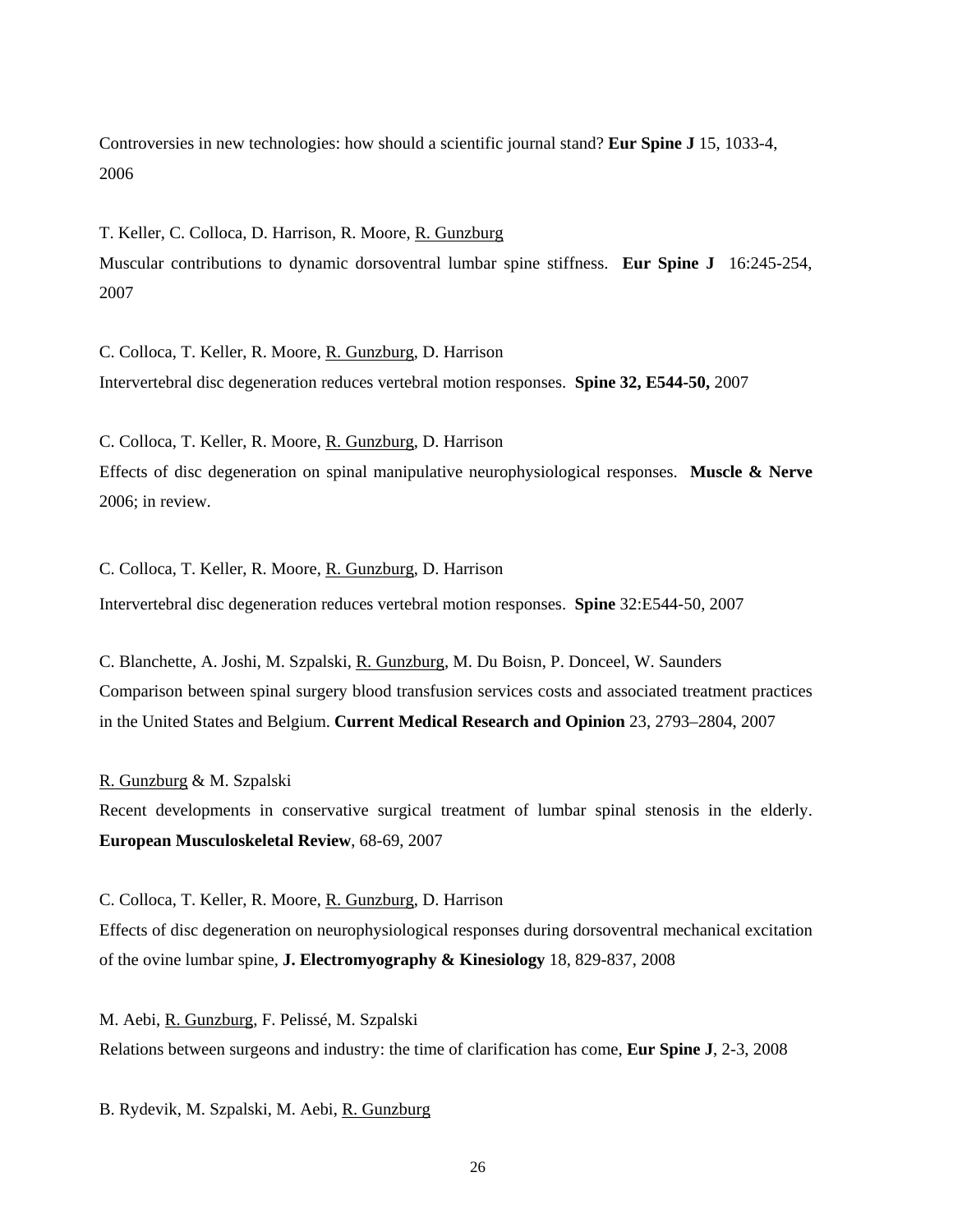Wiplash injuries and associated disorders: new insights into an old problem, **Eur Spine J**, 17 supp 3, 4- 16, 2008

C. Colloca, T. Keller, R. Moore, R. Gunzburg, D. Harrison.

Effects of disc degeneration on neurophysiological responses during dorsoventral mechanical excitation of the ovine lumbar spine. **J Electromyogr Kinesiol** 18, 829-37, 2008

R. [Gunzburg,](http://www.ncbi.nlm.nih.gov/sites/entrez?Db=pubmed&Cmd=Search&Term=%22Gunzburg%20R%22%5BAuthor%5D&itool=EntrezSystem2.PEntrez.Pubmed.Pubmed_ResultsPanel.Pubmed_DiscoveryPanel.Pubmed_RVAbstractPlus) M. [Szpalski,](http://www.ncbi.nlm.nih.gov/sites/entrez?Db=pubmed&Cmd=Search&Term=%22Szpalski%20M%22%5BAuthor%5D&itool=EntrezSystem2.PEntrez.Pubmed.Pubmed_ResultsPanel.Pubmed_DiscoveryPanel.Pubmed_RVAbstractPlus) S. [Callary,](http://www.ncbi.nlm.nih.gov/sites/entrez?Db=pubmed&Cmd=Search&Term=%22Callary%20SA%22%5BAuthor%5D&itool=EntrezSystem2.PEntrez.Pubmed.Pubmed_ResultsPanel.Pubmed_DiscoveryPanel.Pubmed_RVAbstractPlus) JC [Colloca,](http://www.ncbi.nlm.nih.gov/sites/entrez?Db=pubmed&Cmd=Search&Term=%22Colloca%20CJ%22%5BAuthor%5D&itool=EntrezSystem2.PEntrez.Pubmed.Pubmed_ResultsPanel.Pubmed_DiscoveryPanel.Pubmed_RVAbstractPlus) V. [Kosmopoulos,](http://www.ncbi.nlm.nih.gov/sites/entrez?Db=pubmed&Cmd=Search&Term=%22Kosmopoulos%20V%22%5BAuthor%5D&itool=EntrezSystem2.PEntrez.Pubmed.Pubmed_ResultsPanel.Pubmed_DiscoveryPanel.Pubmed_RVAbstractPlus) D. [Harrison,](http://www.ncbi.nlm.nih.gov/sites/entrez?Db=pubmed&Cmd=Search&Term=%22Harrison%20D%22%5BAuthor%5D&itool=EntrezSystem2.PEntrez.Pubmed.Pubmed_ResultsPanel.Pubmed_DiscoveryPanel.Pubmed_RVAbstractPlus) RJ. [Moore](http://www.ncbi.nlm.nih.gov/sites/entrez?Db=pubmed&Cmd=Search&Term=%22Moore%20RJ%22%5BAuthor%5D&itool=EntrezSystem2.PEntrez.Pubmed.Pubmed_ResultsPanel.Pubmed_DiscoveryPanel.Pubmed_RVAbstractPlus) Effect of a novel interspinous implant on lumbar spinal range of motion. **Eur Spine J** 2009

C. Blanchette, A. Joshi, M. Szpalski, R. Gunzburg, M. Du Bois, P. Donceel, W. Saunders The burden of blood transfusion in knee and hip surgeries in the US and Belgium. **J Medical Economics 12**, 171-179, 2009

#### *BOOKS*

**Instrumented fusion of the degenerative lumbar spine**, state of the art, questions, and Editors: Marek Szpalski, **Robert Gunzburg**, Dan M. Spengler, Alf Nachemson controversies Lippincott-Raven Publishers, Philadelphia-New York, ISBN 0-397-51801-3, 1996

Editors: **Robert Gunzburg,** Marek Szpalski **Whiplash Injuries** Lippincott-Raven Publishers, Philadelphia-New York, ISBN 0-397-51856-0, 1997

#### **Lumbar Spinal Instability**

Editors: Marek Szpalski, **Robert Gunzburg,** Malcolm H. Pope Lippincott Williams & Wilkins, Philadelphia, ISBN 0-7817-1906-2, 1998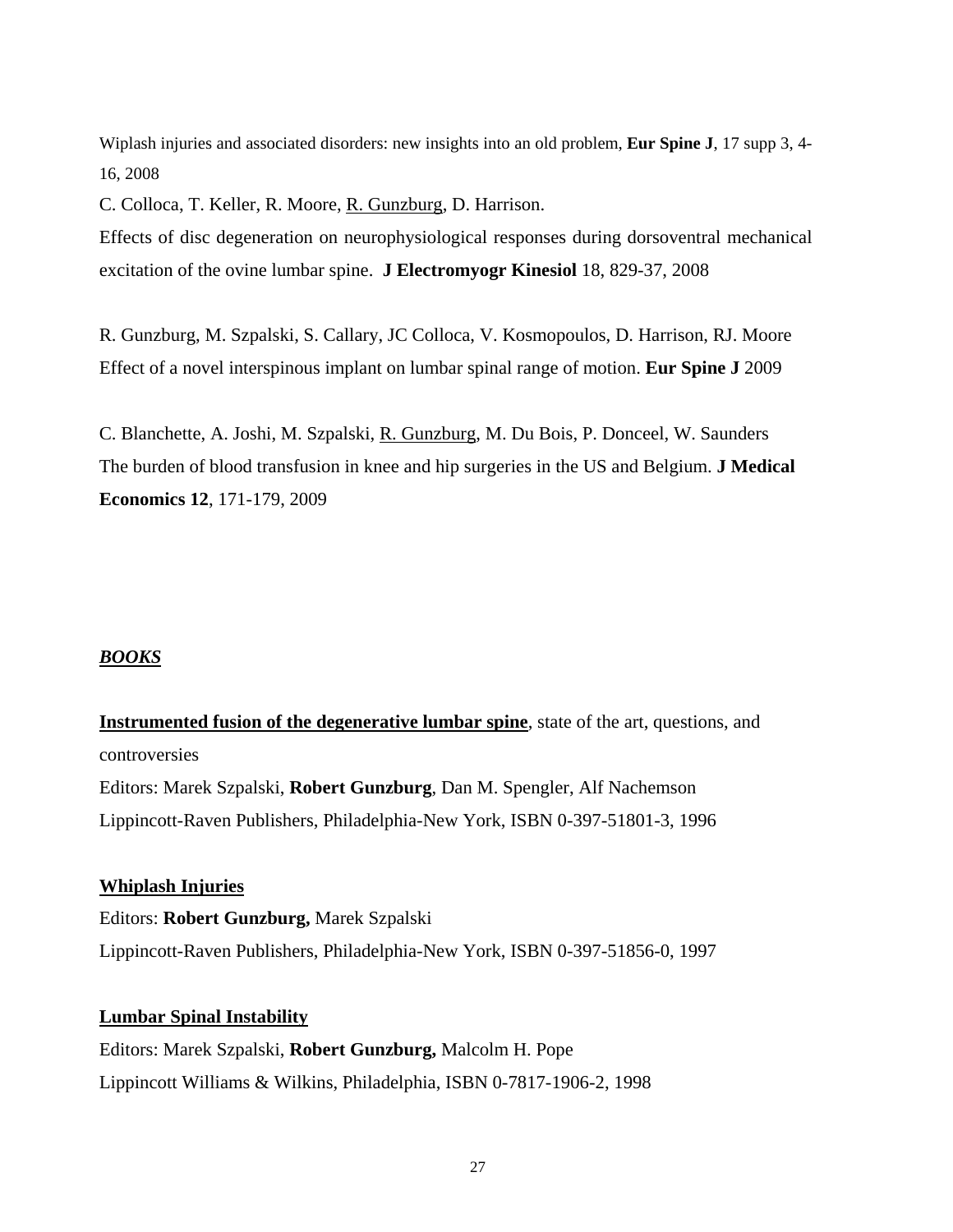#### **Lumbar Spinal Stenosis**

Editors: **Robert Gunzburg**, Marek Szpalski Lippincott Williams & Wilkins, Philadelphia, ISBN 0-7817-2380-9, 1999

### **The Degenerative Cervical Spine**

Editors: Marek Szpalski, **Robert Gunzburg** Lippincott, Williams & Wilkins, Philadelphia, ISBN 0-7817-3037-6, 2000

# **The Disc Herniation in the Third Millennium**

Editors: **Robert Gunzburg,** Marek Szpalski Lippincott, Williams & Wilkins, Philadelphia, ISBN 0-7817-3600-5, 2001

# **The Use of Bone Substitutes in Spine Surgery**

Editors: **Robert Gunzburg,** Marek Szpalski, Norbert Passuti, Max Aebi Springer-Verlag Berlin Heidelberg New-York, ISBN 3-540-42687-6, 2001

# **Osteoporotic Vertebral Compression Fractures**

Editors: **Robert Gunzburg,** Marek Szpalski Lippincott, Williams & Wilkins, Philadelphia, ISBN 0-7817-4262-5, 2002

# **Degenerative disc disease**

Editors: **Robert Gunzburg,** Marek Szpalski, G. Andersson Lippincott, Williams & Wilkins, Philadelphia, ISBN: 0781750733, 2003 Editors : Marek Szpalski, **Robert Gunzburg Coluna Cervical Degenerative** Reichmann & Affonso Editores, Rio de Janeiro, ISBN 85-87148-68-0

#### **Arthroplasty of the spine**

Editors: **Robert Gunzburg,** Michael Mayer, Marek Szpalski, Max Aebi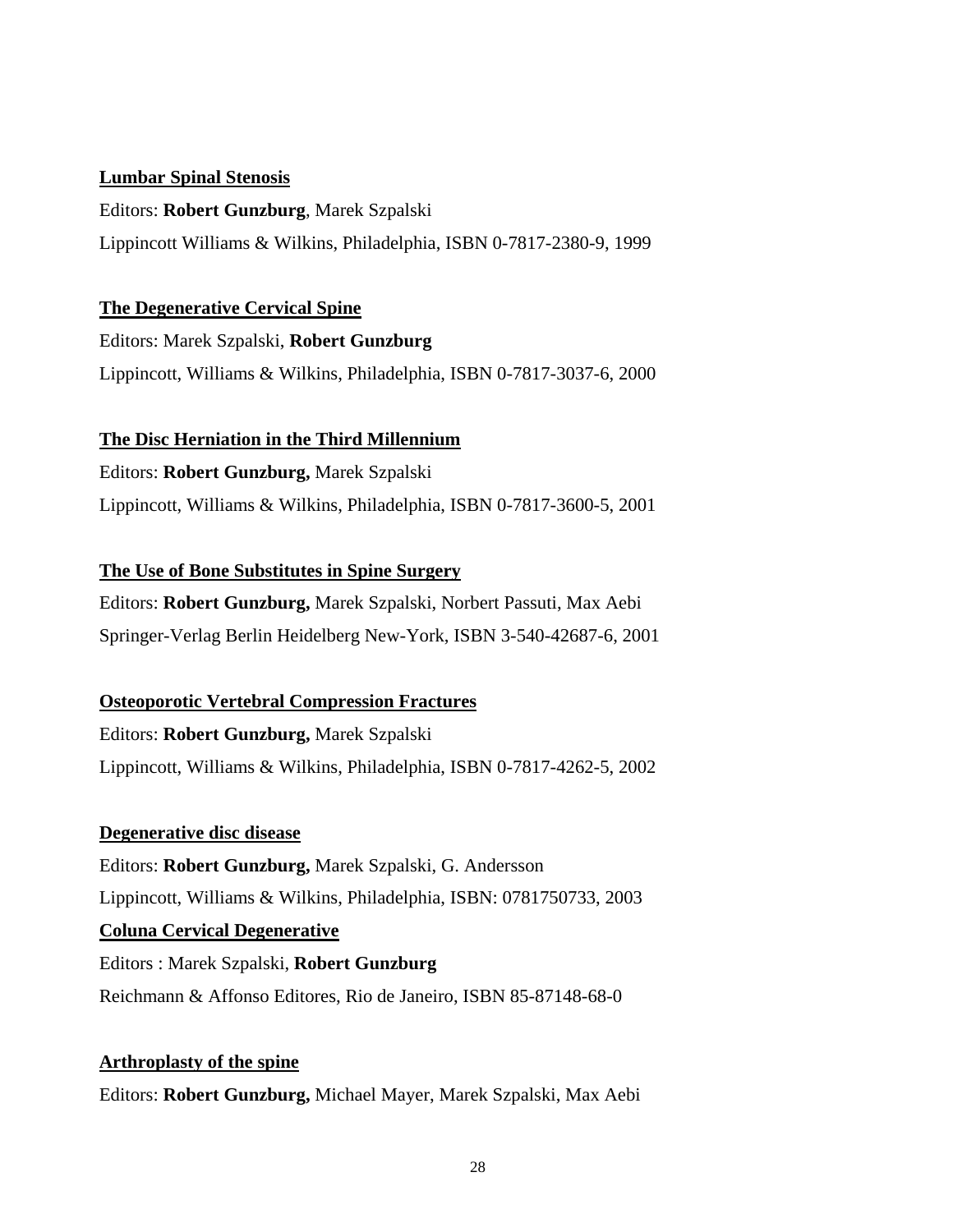Springer-Verlag Berlin Heidelberg New-York, ISBN 3-540-20259-1, 2003.

# **The Failed Spine**

Editors: Marek Szpalski, **Robert Gunzburg** Lippincott, Williams & Wilkins, Philadelphia, ISBN: 0-7817-9613-X, 2005

Editors: **Robert Gunzburg**, M. Szpalski **Spondylolysis, spondylolisthesis and degenerative spondylolisthesis** Lippincott, Williams & Wilkins, Philadelphia, ISBN: 0-7817-7633-3, 2006

### **Non-fusion Technologies in Spine Surgery**

Editors : Marek Szpalski, **Robert Gunzburg**, Jean-Charles Le Huec, Marco Brayda-Bruno Wolters Kluwer / Lippincott Williams & Wilkins, Philadelphia, ISBN 978-0-7817-6972-3, 2007

### **Vertebral Tumors**

#### Editors : **Robert Gunzburg**, Marek Szpalski

Wolters Kluwer / Lippincott Williams & Wilkins, Philadelphia, ISBN 0-7817-8867-6, 2007

#### **Nonfusion Technologies in Spine Surgery**

Editors : Marek Szpalski, **Robert Gunzburg**, Jean-Charles Le Huec, Marco Brayda Bruno Wolters Kluwer / Lippincott Williams & Wilkins, Philadelphia, ISBN-13: 978-0-7817-6972-3, 2007

# *C. BOOK CHAPTER*

#### R. Gunzburg

**Concepts actuels de l'arthroplastie totale de hanche**, in *La Hanche Traumatique*, Editions JURIDOC, Brussels, 247-252, 1995

R. Gunzburg, M. Szpalski, J.-P. Hayez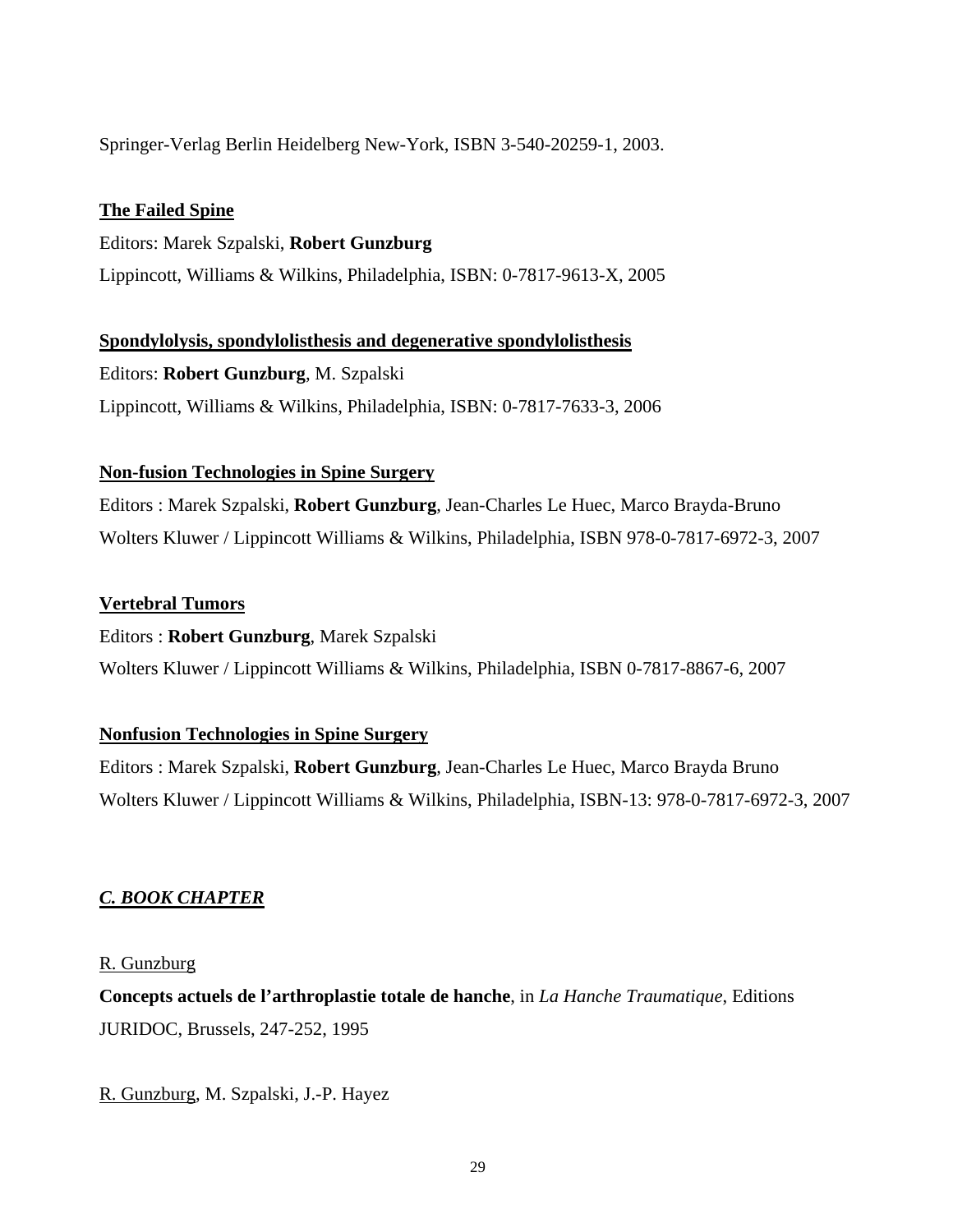**The surgical approach to the spine**, in *Instrumented Fusion of the Degenerative Lumbar Spine*, Szpalski, Gunzburg, Spengler & Nachemson, Lippincott-Raven, 1996, pp. 17-24

P. Parizel, J. Van Goethem, L. van den Hauwe, F. Deckers, R. Gunzburg, A. De Schepper **Imaging of spinal implants and radiologic assessment of fusion**, in *Instrumented fusion of the degenerative lumbar spine*, Lippincott-Raven, 25-34, 1996

M. Szpalski, R. Gunzburg, J.-P. Hayez, F. Michel, G. Beauherz, M. Soeur **Pharmacological interventions in Whiplash Associated Disorders**, in *Whiplash Injuries*, Gunzburg & Szpalski, Lippincott, 1997, pp. 175-182

R. Gunzburg, M. Szpalski

**Revision for Failed Lumbar and Lumbosacral Surgery Using Laparoscopically Inserted Cages**, in *Revision Spine Surgery*, Marguiles, Aebi & Farcy, Mosby Publishers 1999, pp. 614-622

R. Gunzburg, M. Szpalski, J. V Goethem **Initial assessment of whiplash patients**, in, Whiplash associated disorders – medical, biomechanical and legal aspects, Stämpfli Verlag AG Bern, 2001, pp 3-105

R. Gunzburg, M. Szpalski **Biology of Bone Grafting**, in The Lumbar Spine (third edition), Edited by H. Herkowitz, Williams & Wilkins, 2002

#### R. Gunzburg, M. Szpalski

**Surgical procedures: Cages, Prosthesis and Instrumentation**. In: Medical Radiology-Diagnostic Imaging, Imaging of the Spine Edt.: J. Van Goethem, L. van den Hauwe, P. Parizel, Springer, 2007, pp. 391-398

#### R. Gunzburg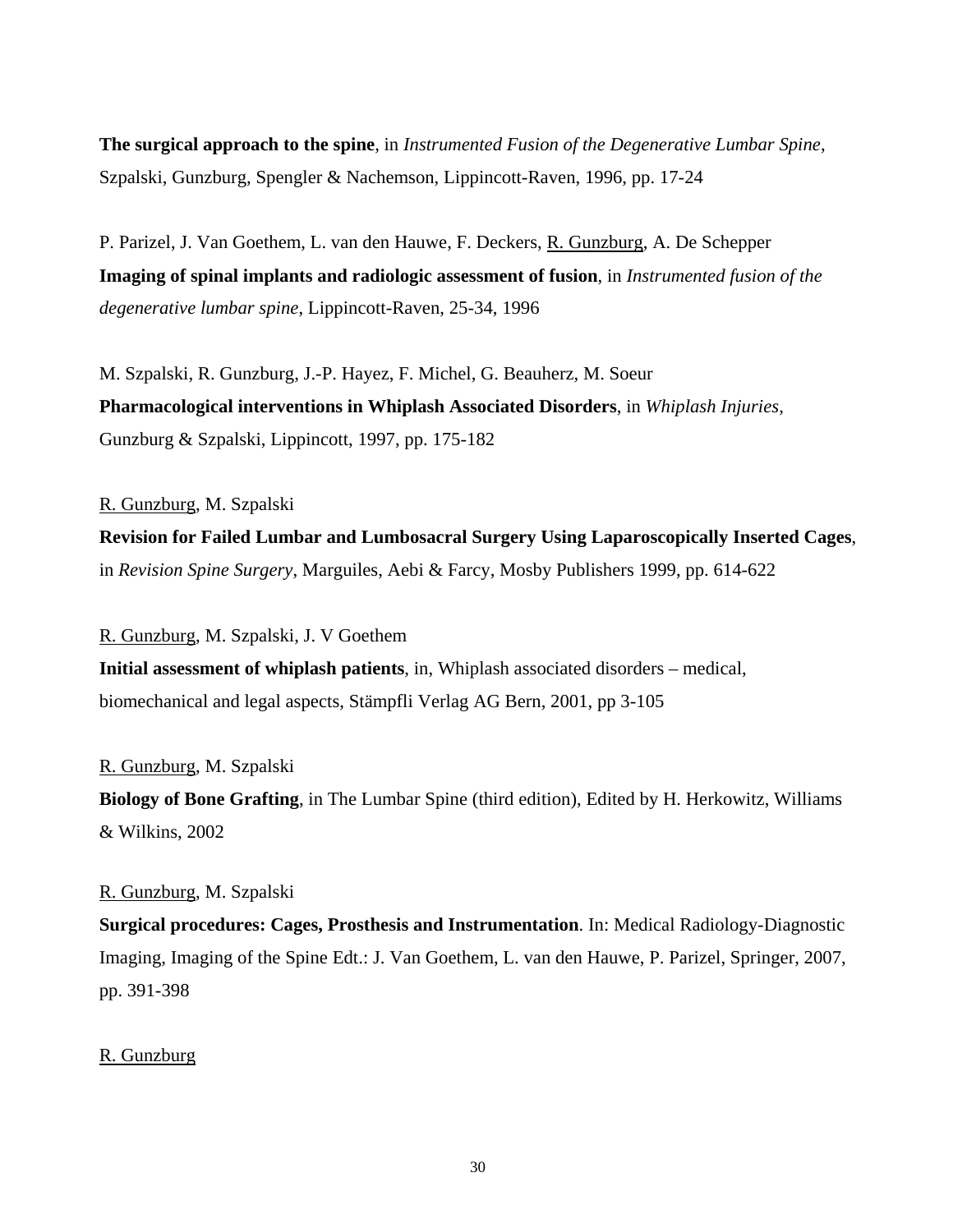**Dinosaur or State of the Art?**, Foreword for Spinal Disorders, Ets N. Boos and M. Aebi, Springer, 2008

M. Szpalski, R. Gunzburg

**Interspinous implants**. In : Emerging techniques is spine surgery. Edt.: Arvind Bhave, Jaypee, 2009.

#### *NATIONAL PUBLICATIONS*

R. Gunzburg, C. Arias, J. Wagner Notions de biomécanique du rachis humain, **Revue médicale de Bruxelles** 9, 80-83, 1988

R. Gunzburg, J. Wagner, S. Boulvin, L. Mokassa La fracture de l'extrémité supérieure du femur chez le vieillard. La prothèse céphalique**, Cahiers du corps des maîtres de stage des hôpitaux de l'ULB** 5, 29-31, 1988

D. Zorman, M. De Roose, R. Gunzburg, J. Wagner, F. Burny Le traitement des fractures du col fémoral par clou de Thornton**, Cahiers du corps des maîtres de stage des hôpitaux de l'ULB** 5, 19-23, 1988

D. Zorman, M. De Roose, R. Gunzburg, J. Wagner, F. Burny Intracapsular fractures of the neck of the femur treated with the Thornton nail**, Acta Orthopaedica Belgica** 54, 268-274, 1988

R. Gunzburg, L. Mokassa, J. Wagner Arthrodèse du coude par fixateur externe d'Ilizarov, **Acta Orthopaedica Belgica** 55, 593-597, 1989

R. Gunzburg, S. Boulvin, J. Wagner, R. Bourgois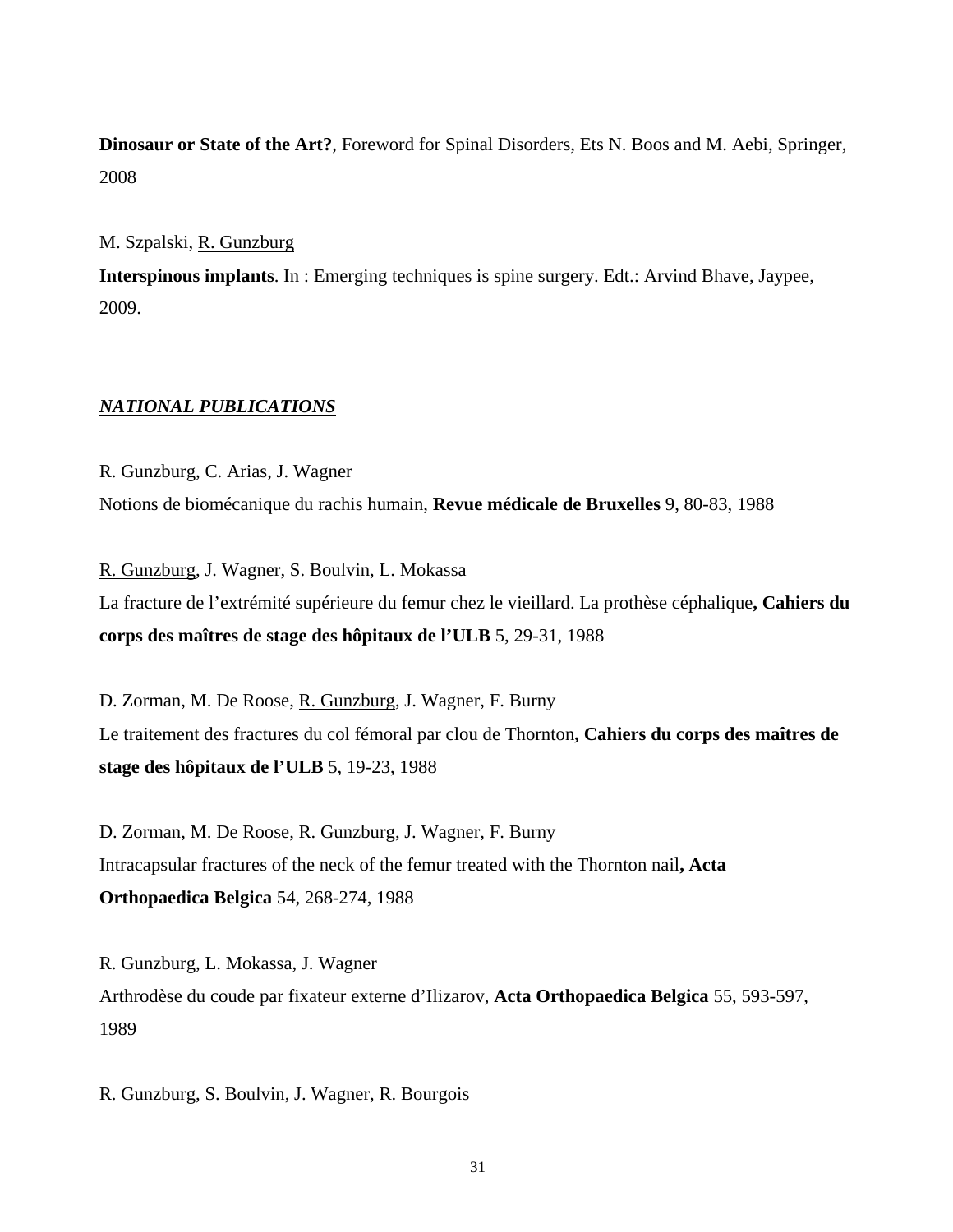Biomechanical behaviour of the tibio-fibular frame in non-union, **Acta Orthopaedica Belgica**

57, 234-241, 1991

# **INTERNATIONAL COMMUNICATIONS**

R. Gunzburg

Trauma and criminality in the Cape, Nottingham University Hospital, 1985

R. Gunzburg Biomécanique du Rachis, 5° Journée Orthopédique de Brugmann, 1986

R. Bouillet, R. Gunzburg et al Le traitement chirurgical de la sciatique, Annual Congress of the Belgian Society for Orthopaedics and Traumatology, 1986

R. Gunzburg, S. Boulvin, J. Wagner, R. Bourgois Biomechanical study of tibial non-union, 33° congress of the South-African Orthopaedic Association, Cape-Town, 1987

R. Gunzburg Les fractures de rotule, 6° Journée Orthopédique de Brugmann, 1987

D. Zorman, M. De Rooze, R. Gunzburg, J. Wagner, F. Burny L'enclouage fémoral de Thornton, Rencontres Belgo-Helléniques d'Orthopédie, Héraclion, 1987

R. Gunzburg, W.C. Hutton, R.D. Fraser In vitro and in vivo study of lumbar spinal rotation, Annual Meeting South-Australian Orthopaedic Association, Adelaide, 1988

S. Boulvin, R. Gunzburg, J. Wagner, R. Bourgois Biomechanical behaviour of the tibio-fibular unit in non-union, 6th congress of the European Society for Biomechanics, Bristol, U.K., 1988

R. Gunzburg, R.D. Fraser, R. Moore, B. Vernon-Roberts An experimental study comparing chemonucleolysis and percutaneous discectomy, The Facet Club Scientific Meeting, Adelaide, Australia, 1989

R. Gunzburg, W.C. Hutton, R.D. Fraser Lumbar spine rotation and the effect of flexion, Annual Meeting South-Australian Orthopaedic Association, Adelaide, 1989

R. Gunzburg, R.D. Fraser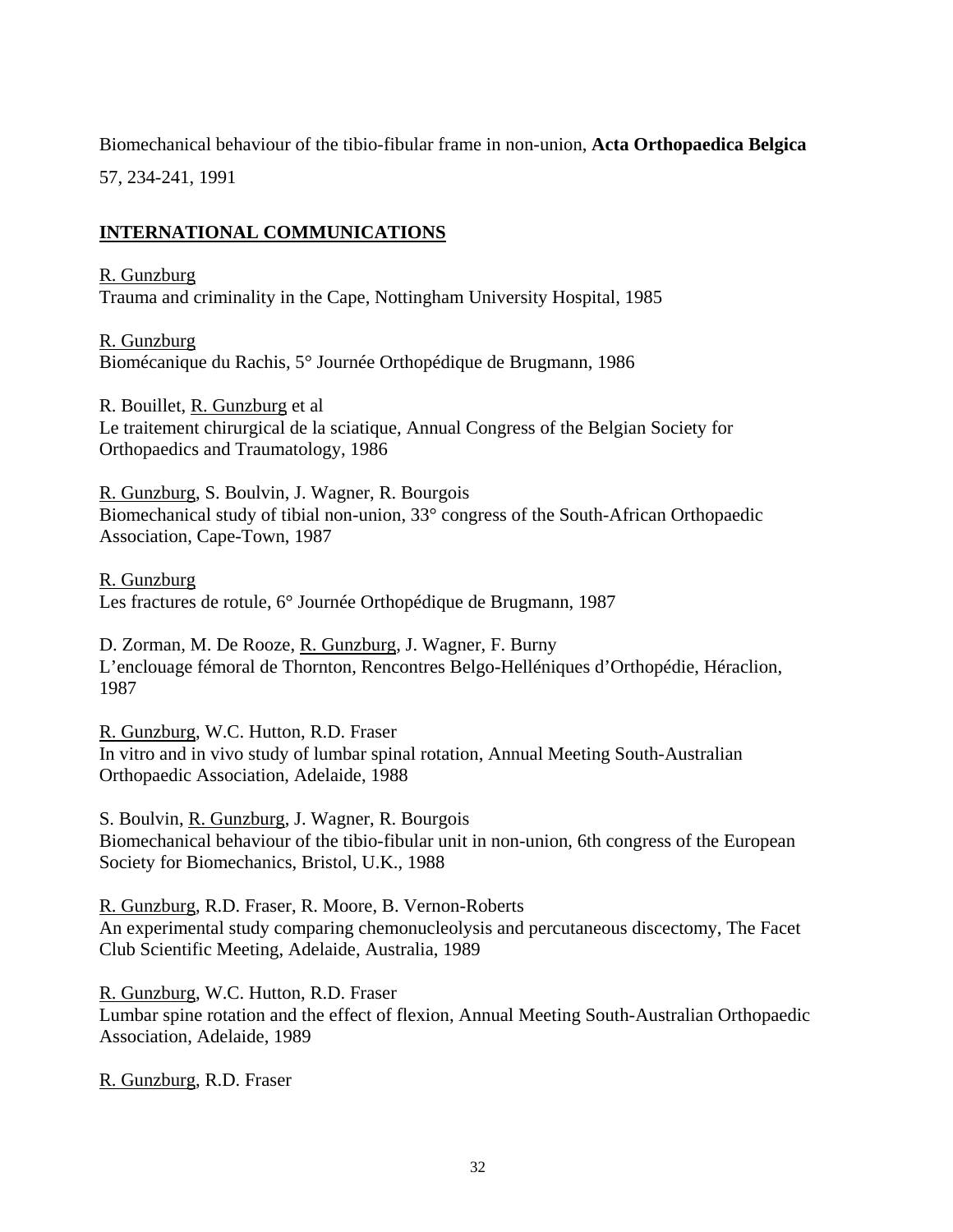Pediculolysis: a stress fracture of the lumbar pedicle, Instructional course of the International Society for the Study of the Lumbar Spine, Paris, France, 1989

R. Gunzburg, R.D. Fraser Pediculolysis: a stress fracture of the lumbar pedicle, SICOT European Zone Trainees' teaching Meeting, London, U.K., 1989

#### R. Gunzburg, W.C. Hutton, R.D. Fraser

The mechanical factors in low-back pain- with special reference to torsion, Eastern Orthopaedic Association, Twentieth Anniversary Meeting, The President's Distinguished Guest Lecture, Montreal, Canada, 1989

# R. Gunzburg, J. Gunzburg, J. Wagner, R.D. Fraser

The radiological interpretation of the lumbar pedicle-halo, 18th SICOT Congress, Montreal, Canada, 1990

#### R. Gunzburg

La combinaison flexion-rotation du rachis lombaire, une étude in vitro et in vivo. Annual Meeting of the Belgian Orthopaedic Association, 1990

#### R. Gunzburg, W.C. Hutton, R.D. Fraser

Axial Rotation of the Lumbar spine and the effect of flexion. An in vivo and in vitro biomechanical study. Annual Meeting of the International Society for the Study of the Lumbar Spine, Boston, U.S.A., 1990

R. Gunzburg, R.D. Fraser, R. Moore, B. Vernon-Roberts

An experimental study comparing chemonucleolysis and percutaneous discectomy, Annual Meeting of the International Society for the Study of the Lumbar Spine, Boston, U.S.A., 1990

#### R. Gunzburg, S. Boulvin, J. Wagner, R. Bourgois

Biomechanical behaviour of the tibio-fibular unit in non-union. Annual Meeting of the Belgian Orthopaedic Association, Ghent, 1991

#### R. Gunzburg, R.D. Fraser, W.C. Hutton

Axial rotation of the lumbar spine and the effect of flexion. Annual Meeting of the American Academy of Orthopaedic surgeons, Anaheim, U.S.A., 1991

### R. Gunzburg, R. Parkinson, R. Moore, F. Cantraine, W.C. Hutton, B. Vernon-Roberts, R.D. Fraser

A cadaveric study comparing discography, MRI, histology and mechanical behaviour of the human lumbar spine. Annual Meeting of the International Society for the Study of the Lumbar Spine, Heidelberg, Germany, 1991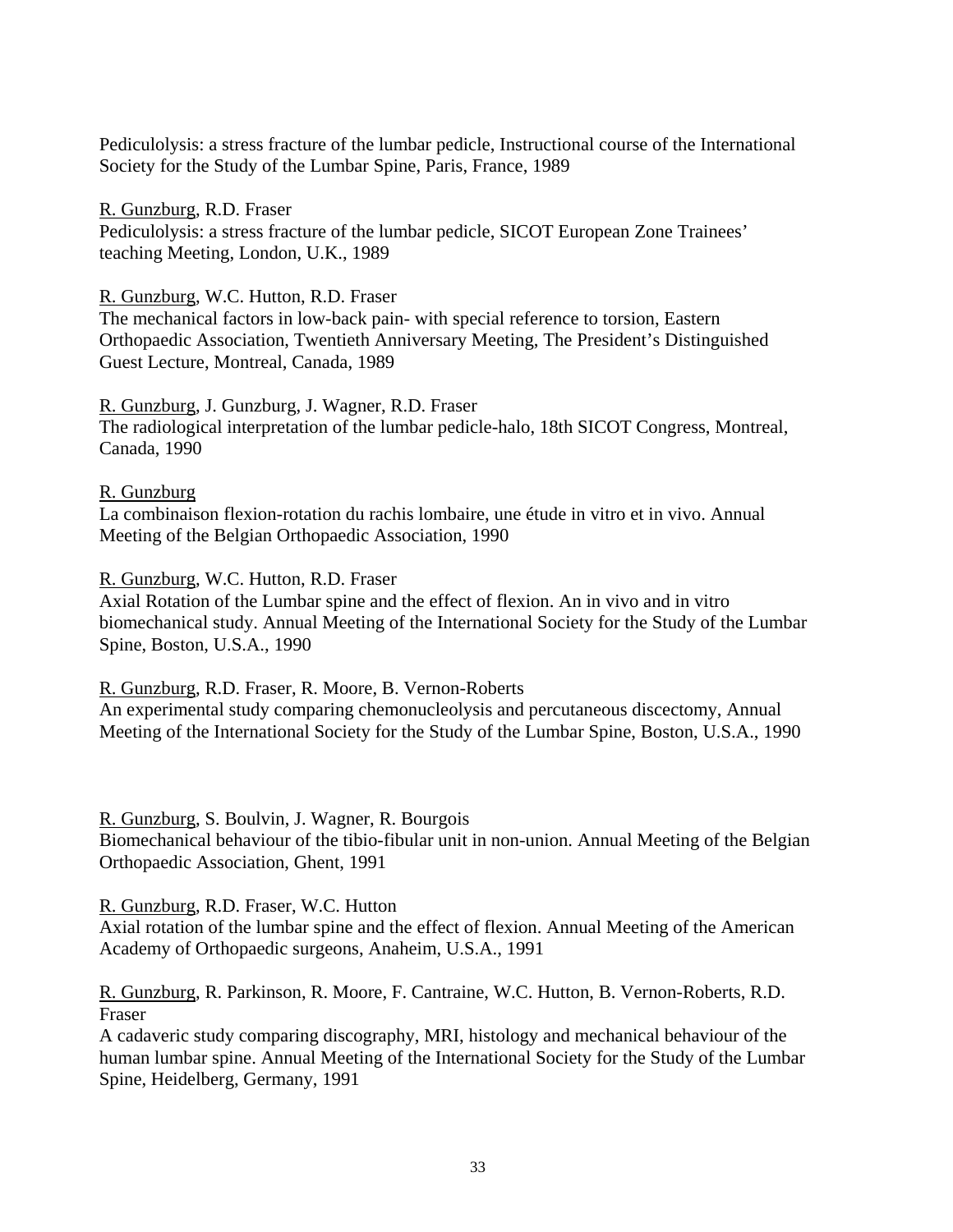R. Gunzburg, W.C. Hutton, G. Crane, R.D. Fraser

The role of the capsulo-ligamentous structures in rotation and combined flexion-rotation of the lumbar spine. Annual Meeting of the International Society for the Study of the Lumbar Spine, Heidelberg, Germany, 1991

R. Gunzburg, W.C. Hutton, G. Crane, R.D. Fraser

The role of capsulo-ligamentous structures in rotation and combined flexion-rotation of the lumbar spine. Annual Meeting of the International Society for the Study of the Lumbar Spine, Heidelberg, Germany, 1991

R. Gunzburg, R.D. Fraser

Pediculolysis: stress fracture of the lumbar pedicle. Annual Meeting of the European Spine Society, Rome, Italy, 1991

R. Gunzburg, R. Parkinson, R. Moore, F. Cantraine, W.C. Hutton, B. Vernon-Roberts, R.D. Fraser

A cadaveric study comparing discography, MRI, histology and mechanical behaviour of the human lumbar spine. Annual Meeting of the Spine Society of Australia, Adelaide, Australia, 1992

R. Gunzburg, R. Parkinson, R. Moore, F. Cantraine, W.C. Hutton, B. Vernon-Roberts, R.D. Fraser

A cadaveric study comparing discography, MRI, histology and mechanical behaviour of the human lumbar spine. Eurokine, VUB, 1992

R. Gunzburg, R. Parkinson, R. Moore, F. Cantraine, W.C. Hutton, B. Vernon-Roberts, R.D. Fraser

A cadaveric study comparing discography, MRI, histology and mechanical behaviour of the human lumbar spine. 38th Congress of the South-African Orthopaedic Association, Cape-Town, R.S.A., 1992

R. Gunzburg, R.D. Fraser, R. Moore, B. Vernon-Roberts

An experimental study comparing chemonucleolysis and percutaneous discectomy, 38th Congress of the South-African Orthopaedic Association, Cape-Town, R.S.A., 1992

R. Gunzburg

The epidemiology of spinal fractures in Belgium. Combined Meeting of the Belgian and Tunisian Orthopaedic Associations, Tunis, 1992

R. Gunzburg, F. Servais, J. Paternot, P. Martin, M. Verhas

Tomoscintigraphy of the lumbar spine: prospects and clinical application. Annual Meeting of the International Society for the Study of the Lumbar Spine, Marseilles, France, 1993

R. Gunzburg

Anterior lumbar fusion. 12th Orthopaedic day of Brugmann, 1993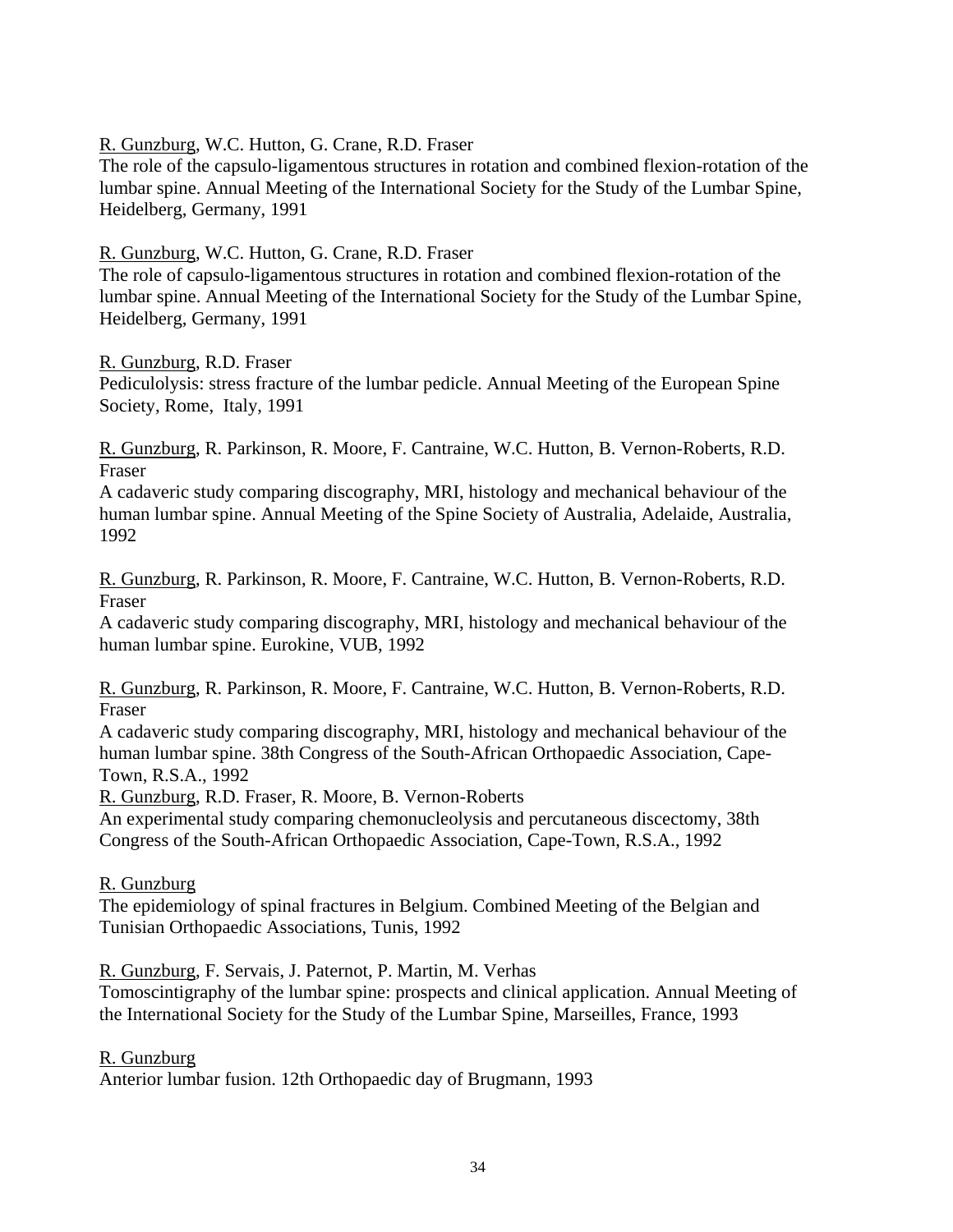## R. Schoofs, R. Gunzburg, W.C. Hutton

Flexion-rotation in the lumbar spine after fusion, Annual Meeting of the European Spine Society, Bochum, Germany, 1993

### R. Gunzburg

Les voies d'abord de la colonne lombaire. Belgian Orthopaedic Society, Brussels, 1993

#### R. Gunzburg, W.C. Hutton

The effects of posterior instrumentation on axial rotation of the lumbar spine. Annual Meeting of the European Spine Society, Madrid, Spain, 1994

### R. Gunzburg, W.C. Hutton

The effects of posterior instrumentation on axial rotation of the lumbar spine. First symposium of the International Society for the Study of the Lumbar Spine, Brussels, 1994.

### R. Gunzburg

Discography and tomoscintigraphy of the lumbar spine. First Instructional Course of the European Spine Society, Brussels, 1994

### R. Gunzburg

Extra-peritoneal Muscle Splitting Approach to the Lumbar Spine, New Frontiers in Spinal Surgery, 3° Annual European Spine Meeting, Leiden, Netherlands, 1995

# R. Gunzburg, W.C. Hutton

The effects of posterior instrumentation on axial rotation of the lumbar spine. Annual Meeting of the International Society for the Study of the Lumbar Spine, Helsinki, Finland, 1995

#### R. Gunzburg

Treatment options for degenerative disc disease using interbody fusion devices in an open anterior approach, 4° Annual International Spine Meeting, Amsterdam, Netherlands, 1996

#### R. Gunzburg

Facet Joint Injections, 11th Instructional Course of the International Society for the Study of the Lumbar Spine, in collaboration with the Hospital for Joint Diseases, New York, June 1996

#### R. Gunzburg

Animal Model for Anterior Lumbar Spinal Fusion, Hamburg, September, 1996

# R. Gunzburg

Facet Joint Injections, 11th Instructional Course of the International Society for the Study of the Lumbar Spine, in collaboration with the Hospital for Joint Diseases, New York, June 1996

# R. Gunzburg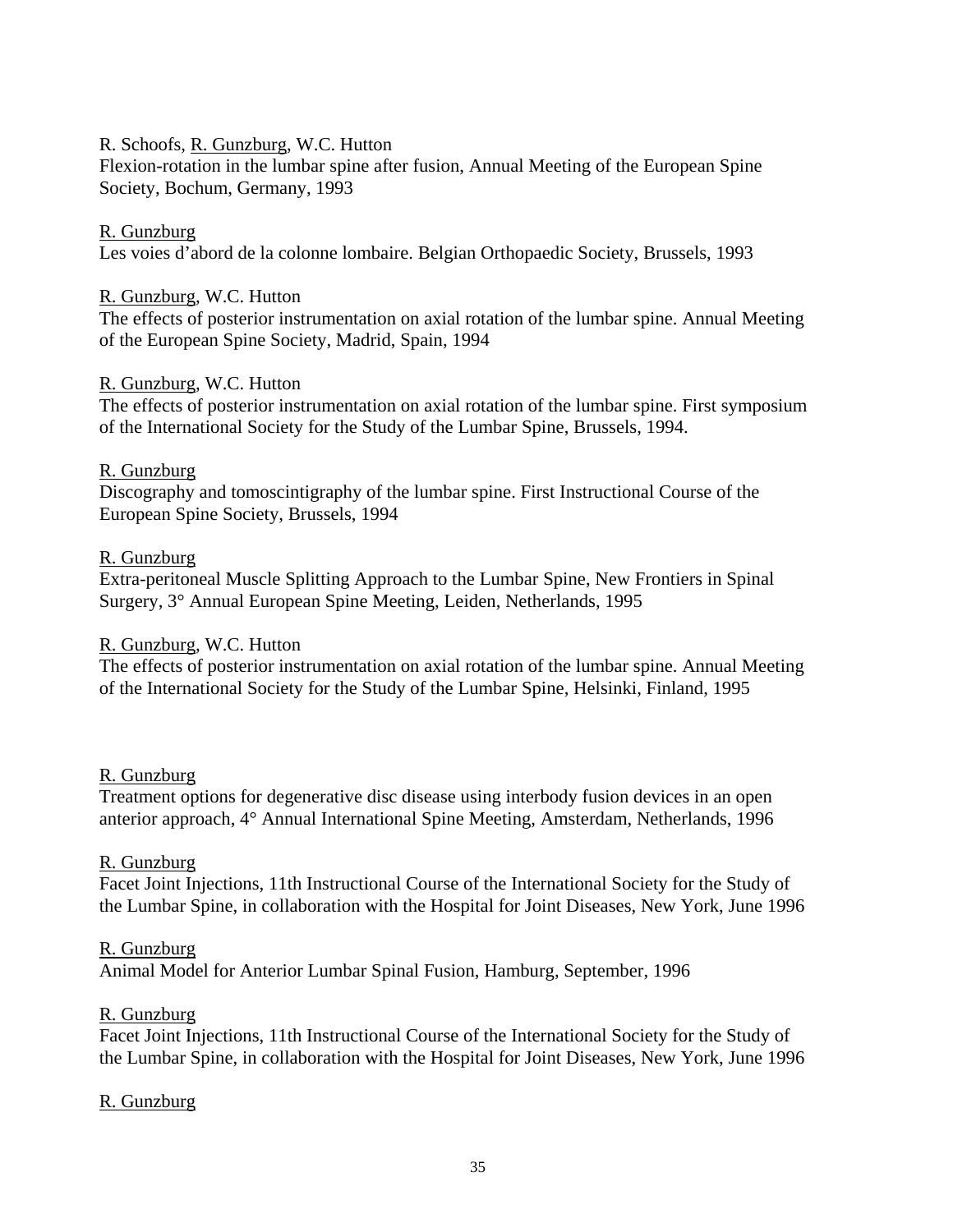Anterior cervical Plating, 1<sup>st</sup> combined meeting of the European Spine Society and European Spinal Deformities Society (EuroSpine), Zurich, 1996

# M. Szpalski, R. Gunzburg, F. Michel, J.-P. Hayez

Influence of lumbar braces on sometric and dynamic characteristics of trunk function, International Society for the Study of the Lumbar Spine, Singapore, 1997

# R. Gunzburg

Laparoscopic spinal fusion, EFORT (European Federation Orthopaedics and Traumatology) Barcelona, February 1997

# M. Szpalski, R. Gunzburg, F. Michel, JP Hayez

Revision for Failed Lumbar and Lumbosacral Surgery Using Laparoscopically inserted cages, Annual Meeting of the International Society for the Study of the Lumbar Spine, Singapore 1997

# R. Gunzburg, Willocx P, Szpalski M

Revision for Failed Lumbar and Lumbosacral Surgery Using Laparoscopically inserted cages, Annual Meeting of the International Society for the Study of the Lumbar Spine, Singapore 1997

# R. Gunzburg

Cervical plating, Instructional course on spine surgery, Instituto Ortopedico Rizzoli, Bologna, April 1997

# R. Gunzburg

Laparoscopic BAK implanting, Instructional course on spine surgery, Instituto Ortopedico Rizzoli, Bologna, April 1997

# R. Gunzburg

Revision for Failed Lumbar and Lumbosacral Surgery Using Laparoscopically inserted cages, Advances in Spinal Fixation, Institution of Mechanical Engineers, London, April 1997

# Szpalski, R. Gunzburg, M. Soeur et al

Prospective randomised double blind functional assessment of the efficacy of a NSAID in whiplash injuries, Annual meeting of the European Spine Society, Kos, September, 1997

# R. Gunzburg

Spondylodèse lombaire assistée par endoscopie, 16th Orthopaedic day of Brugmann, 1997

# M. Szpalski, R. Gunzburg, F. Michel, J.-P. Hayez

Are lumbar braces of any use in restricting trunk function? Annual meeting of the European Spine Society, Kos, September, 1997

# R. Gunzburg, P. Willocx, M. Szpalski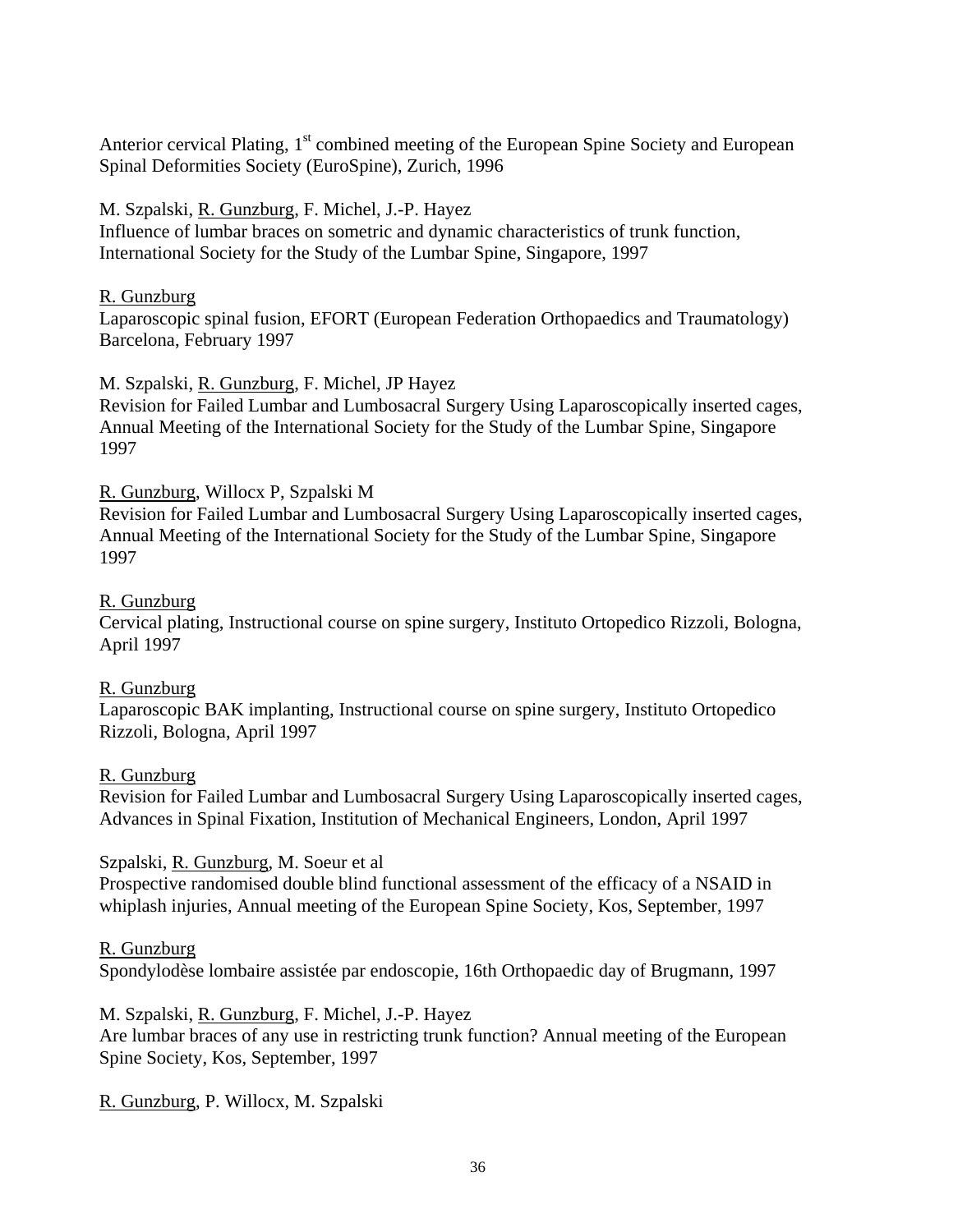Use of BAK anterior cages for failed fusion revisions, Annual meeting of the European Spine Society, Kos, September, 1997

### R. Gunzburg, K. Vandeputte, P. Willocx, M. Szpalski

Use of anterior cages in the revision of failed lumbar and lumbo-sacral fusions, Joined meeting of the Société Suisse d'Orthopédie (SSO) and the Société Belge de Chirurgie Orthopédique et de Traumatologie (SOBCOT), Montreux, September, 1997

R. Gunzburg, K. Vandeputte, P. Willocx, M. Szpalski

Influence of lumbar support belts on lumbar spine motion, Joined meeting of the Société Suisse d'Orthopédie (SSO) and the Société Belge de Chirurgie Orthopédique et de Traumatologie (SOBCOT), Montreux, September, 1997

R. Gunzburg Indication and technique for surgery in non radicular back pain, AO Spine course, Davos, Switzerland, 1998

#### R. Gunzburg

Spinal stenosis, AO Spine course, Davos, Switzerland, 1998

### R. Gunzburg

The in situ fusions for spondylolisthesis, Deformities and degenerative diseases of the spine, current concepts and perspectives, Munster 1998

#### R. Gunzburg

Definition and diagnosis of degenerative instability, Deformities and degenerative diseases of the spine, current concepts and perspectives, Munster 1998

#### R. Gunzburg

State of the art in Lumbar Spinal Stenosis, International meeting on hip, knee and spine surgery, Interlaken, Switzerland 1998

# R. Gunzburg

Rotational spinal injuries, The Middlesbrough Spine symposium, Middlesbrough, United Kingdom, 1998

Keller, M. Szpalski, R. Gunzburg, F. Michel Motion Analysis in spinal stenosis, 5<sup>th</sup> BISS (Brussels International Spine Symposium), 1998

# R. Gunzburg

Technical modalities of spondylodesis, Journées du Rachis de l'Hôpital Beaujeon, Paris, 1998

# R. Gunzburg, P. Willocx, M. Szpalski

Revision for failed lumbar and lumbosacral surgery using laparoscopically inserted cages,  $2<sup>nd</sup>$ International Roy-Camille Meeting on Spine, Paris, 1998.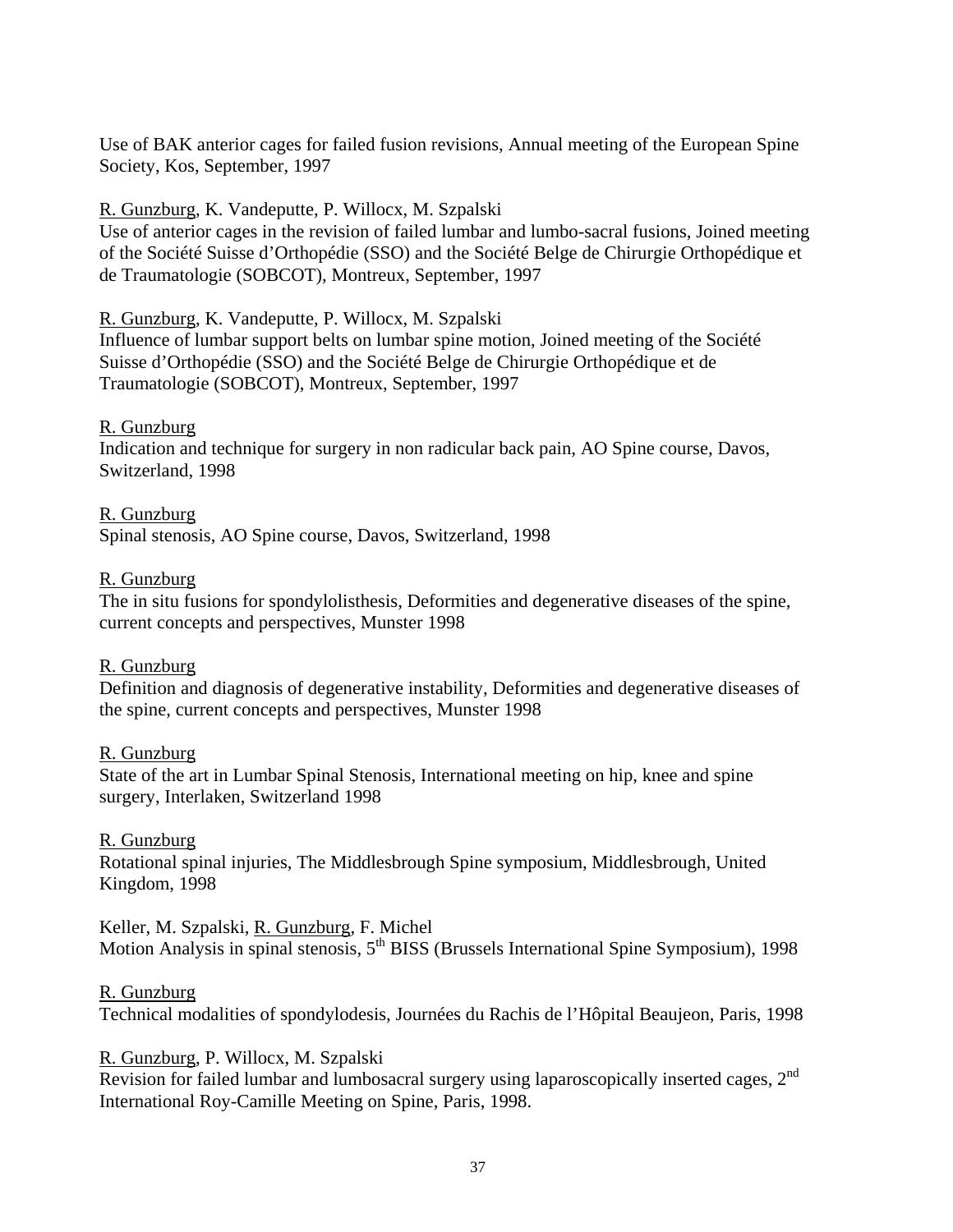R. Gunzburg, C. Melot, F. Balagué, M. Nordin, M. Szpalski Low Back Pain in School Children: a Prospective Longitudinal Study, Grenoble, 1999

M. Szpalski, R. Gunzburg The use of non-steroid anti-inflammatory drugs in Whiplash Associated Disorders, Physical Medicine Research Foundation, Vancouver, 1999.

#### R. Gunzburg, M. Szpalski

Les modalités techniques de l'arthrodèse lombaire, Journée de l'Hôpital Beaujeon, Paris, 1999.

#### R. Gunzburg

Diagnosis of lumbar spinal stenosis, Controversies in spinal surgery, South African Spine Society, Bloemfontein, South-Africa, 1999.

#### R. Gunzburg

State of the Art in Spinal Surgery, Controversies in spinal surgery, South African Spine Society, Bloemfontein, South-Africa, 1999.

Keller, M. Szpalski, R. Gunzburg Role of trunk motion analysis in single and multilevel stenosis, Hawaii, 1999

R. Gunzburg, M. Szpalski, D. Duyck, M. Nordin, F. Balagué, C. Mélot A prospective longitudinal study on low back pain in schoolchildren,  $26<sup>th</sup>$  ISSLS, Hawaii, 1999

R. Gunzburg Definition of WAD, Whiplash Associated Disorders, Tel Aviv, Israel, 1999

#### R. Gunzburg

Lombalgies chez les ecoliers: une étude longitudinale prospective, Le dos de l'enfant et de l'adolescent et la prévention des lombalgies, Grenoble, 1999.

#### R. Gunzburg

The single expert, a view from Belgium,  $6<sup>th</sup>$  Teesside Spine Symposium, Leeds, 2000.

#### R. Gunzburg

Chronic low back pain: case studies, ECMT (European Continual Medical Training), Antwerp 2000.

# R. Gunzburg

Spondylolysis, spondylolisthesis and their medico-legal implications,  $6<sup>th</sup>$  Teesside Spine Symposium, Leeds, 2000.

#### R. Gunzburg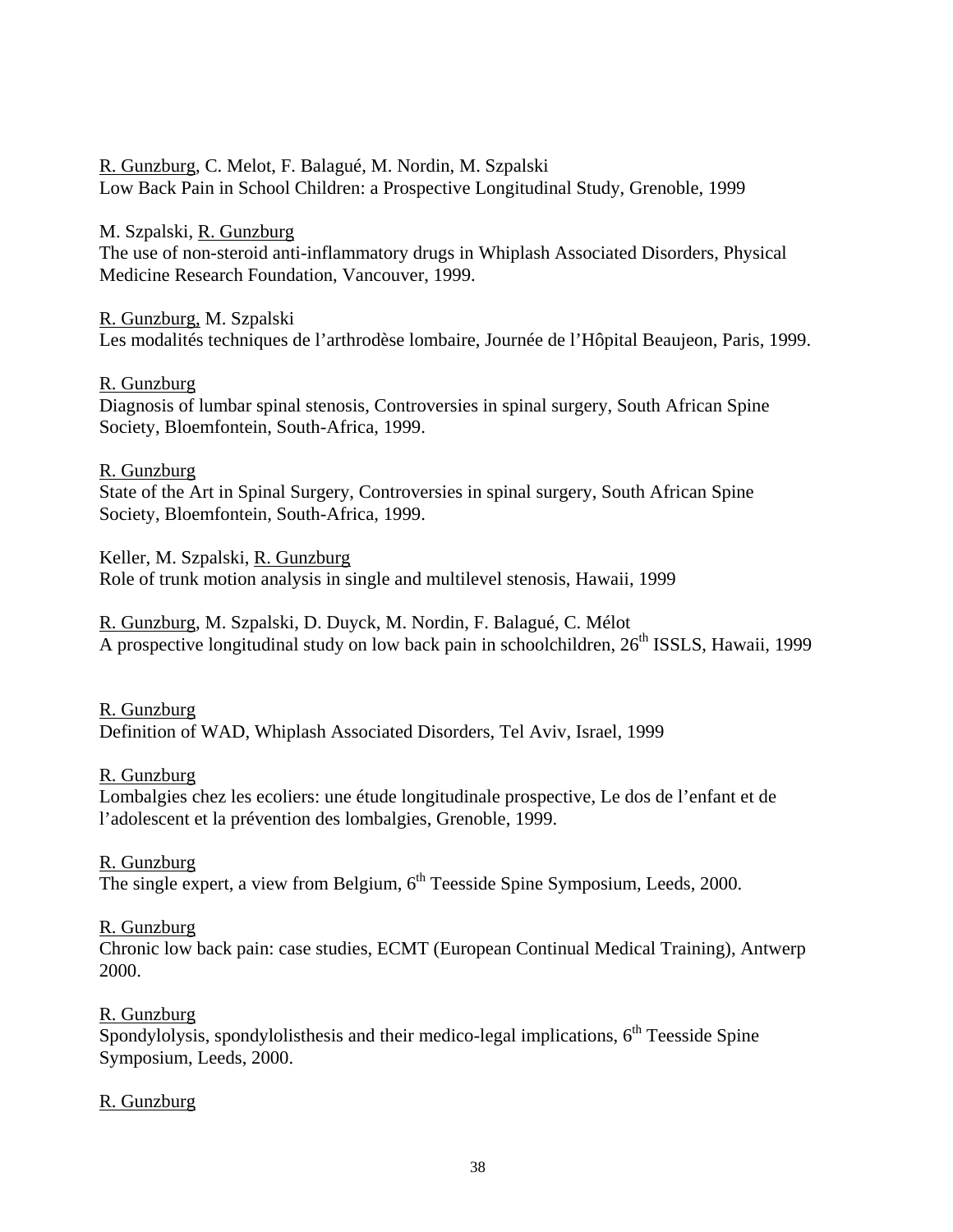The surgical techniques of anterior cervical fusion without internal fixation, Royal College of Surgeons, London, 2000.

### R. Gunzburg, M. Szpalski

Lumbar spinal stenosis: etiology, etiopathogenesis, clinical presentation, diagnosis, medical and surgical treatment,  $26<sup>th</sup>$  Annual meeting of the Chilean Orthopaedic and Trauma Society, November, 2000

## R. Gunzburg

Biomechanics of flexion-rotation in the lumbar spine,  $26<sup>th</sup>$  Annual meeting of the Chilean Orthopaedic and Trauma Society, November, 2000

### R. Gunzburg

Spondylolysis, spondylolisthesis and degenerative spondylolysthesis. Back Pain and Disability: Unraveling the puzzle, Physical Medicine Research Foundation, New-York, 2000

### R. Gunzburg

Theoretical overview of the various methods of lumbar fusion and their approaches, Belgian Society for Orthopaedics and Traumatology, Namur, 2000.

### R. Gunzburg

Initial assessment of Whiplash, International Congress on Whiplash Associated Disorders, Bern, March 2001

# R. Gunzburg

State of the art in spinal surgery,  $8<sup>th</sup>$  Annual meeting of the Brazilian Spine Society, April, 2001

# R. Gunzburg, M. Szpalski

Disc herniation in the third millennium,  $8<sup>th</sup>$  Annual meeting of the Brazilian Spine Society, April, 2001

# R. Gunzburg

Experience with Vitoss, First International Symposium on Advanced Spine Surgery, Instituto Ortopedica Galeazzi, Milan, Italy 2001

R. Gunzburg, M. Szpalski

L'instabilité Lombaire, mythe ou réalité, Société Française du Rachis, Paris, France 2001

# M. Szpalski, R. Gunzburg

Les prothèses discales, Actualité Medicale du Rachis, Paris, France 2001

M. Szpalski, R. Gunzburg, F. Balagué, M. Nordin, C. Mélot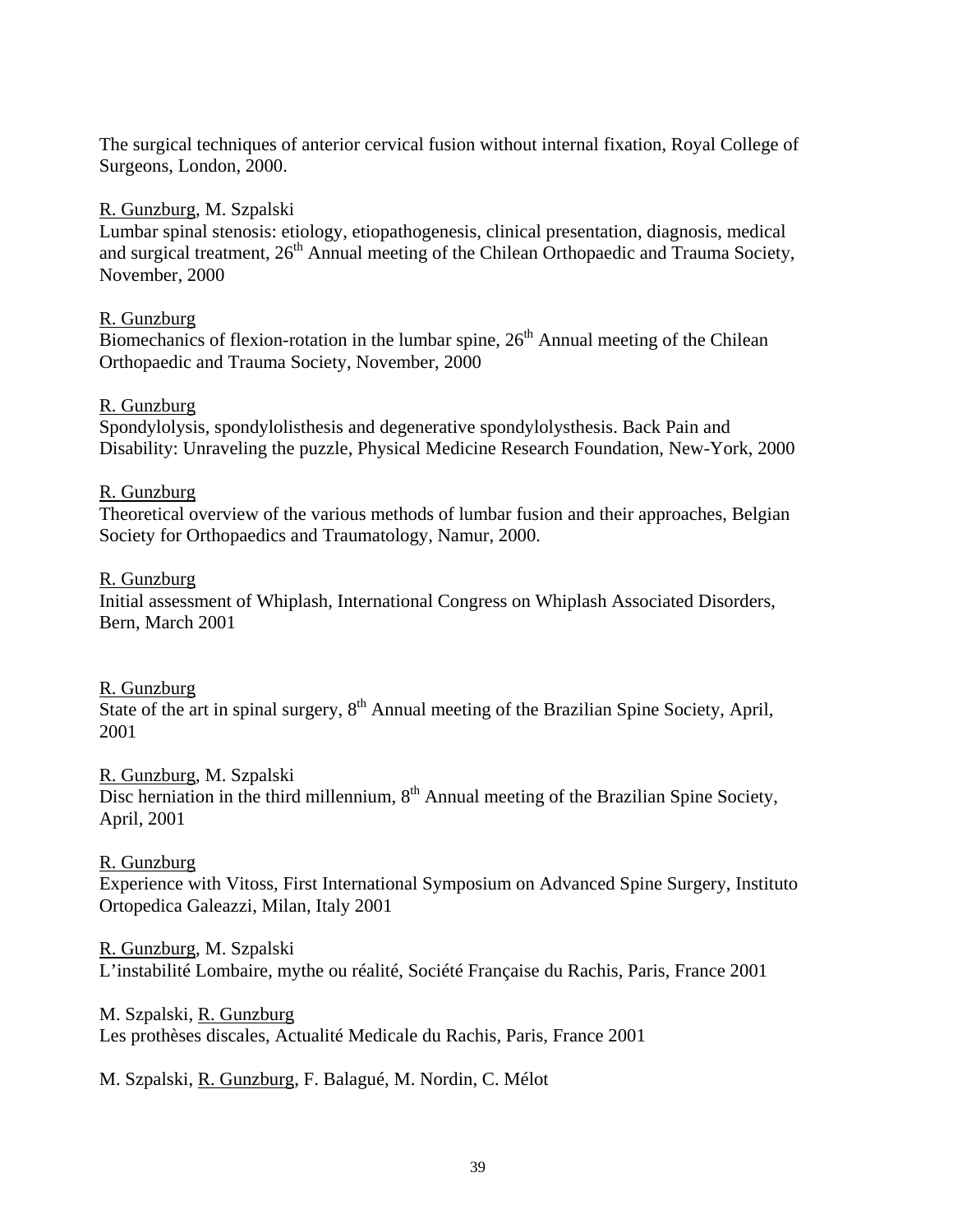A prospective longitudinal study on low back pain in primary school children. EuroSpine, Annual Meeting Spine Society of Europe, Göteborg, Sweden, 2001

R. Gunzburg, M. Szpalski

A highly poprous beta-tricalcium phosphate/bone marrow graft promotes osteoinductivity in a rat subcutaneous model. EuroSpine, Annual Meeting Spine Society of Europe, Göteborg, Sweden, 2001

C. Colloca, T. Keller, R. Gunzburg

Toward an understanding of the chiropractic adjustment: a neuromechanical model derived from original data. *Sixth Biennial World Federation of Chiropractic*, Paris, France, 2001

M. Szpalski, P.-Y. Descamps, J.-P. Hayez, R. Gunzburg Utilisation d'un ciment osteointégrable dans la stabilisation des vis à compression de hanche. Fédération des biomatériaux ostéoarticulaires. Valenciennes, France, 2001

R. Gunzburg, L. Bellincampi, T. Clineff, E. Erbe

Osteoinductivity of subcutaneous ultraporous Beta-TCP with isologous bone marrow in rats, . Bone Substitutes in Spinal Surgery, Swiss Spine Institute, Zurich, Switzerland, 2001

L. Bellincampi, E. Ledet, B. Sachs, T. Clineff, E. Erbe (gegeven door R. Gunzburg) PLF and iliac crest repair with a synthetic cancellous bone in the baboon. Bone Substitutes in Spinal Surgery, Swiss Spine Institute, Zurich, Switzerland, 2001

R. Gunzburg, L. Bellincampi, T. Clineff, E. Erbe

Osteoinductivity of subcutaneous ultraporous Beta-TCP with isologous bone marrow in rats. Biotechnologies for Spinal Surgery, Halle, Germany, 2002

R. Gunzburg, M. Szpalski

A new ultraporous Beta-TCP in spinal fusion in the human. A prospective randomised trial. Biotechnologies for Spinal Surgery, Halle, Germany, 2002

R. Gunzburg, M. Szpalski

Vitoss combined with autologous bone marrow induces new bone formation. Britisch Orthopaedic Research Society Annual Meeting, Leeds, United Kingdom, 2002

R. Gunzburg, T.S. Keller, M. Szpalski, K. Vandeputte, K.F Spratt. A predictive model for surgical outcome after conservative decompression surgery for lumbar spinal stenosis.  $29<sup>th</sup>$ ISSLS (Annual Meeting International Society for the Study of the Lumbar Spine), Cleveland, USA, 2002

R. Gunzburg, T.S. Keller, M. Szpalski, K. Vandeputte, K.F Spratt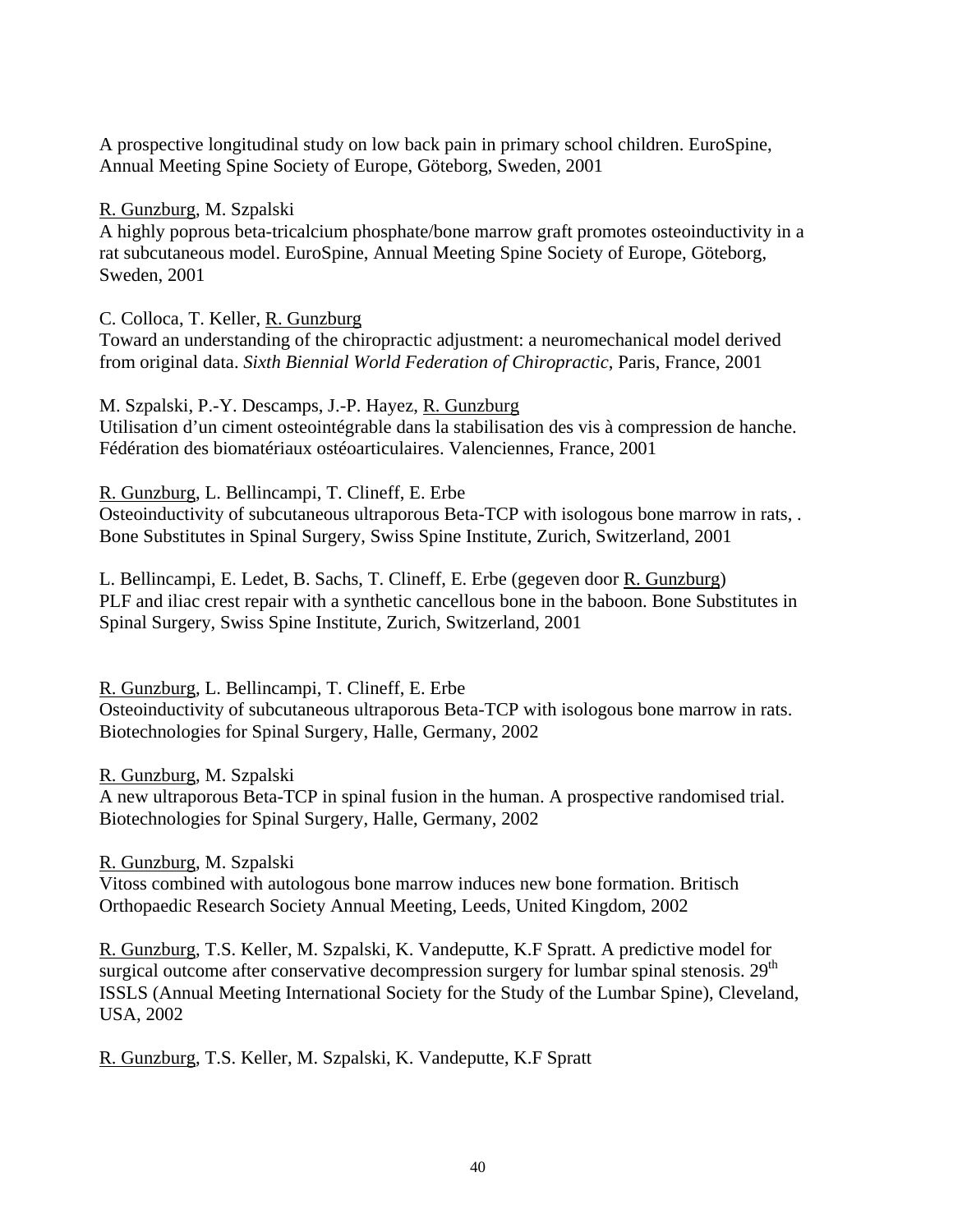Clinical and Psychofunctional Measures of Conservative Decompression Surgery for Lumbar Spinal Stenosis: A Prospective Cohort Study. 29<sup>th</sup> ISSLS (Annual Meeting International Society for the Study of the Lumbar Spine), Cleveland, USA, 2002

#### R. Gunzburg

Initial asessement in whiplash trauma.  $28<sup>th</sup>$  Annual meeting of the Spine, Heraclion, 2002.

#### R. Gunzburg

What is spinal Instability? IXth Congres of Brazilian Spine Society, Fortaleza, Brazil 2003

#### C. Colloca, T. Keller, R. Gunzburg

Biomechanical and Neurophysiological Responses to Spinal Manipulation in Patients With Lumbar Radiculopathy. *7th Biennial Congress of the World Federation of Chiropractic*, Orlando, FL, May 1-4, 2003

### C. Colloca, T. Keller, R. Gunzburg

Biomechanical and Neurophysiological Responses to Spinal Manipulation in Patients with Lumbar Radiculopathy). 7th Biennial Congress of the World Federation of Chiropractic, Orlando, FL, May 1-3, 2003

#### R. Gunzburg

Medical Meetings and Conferences: Past, present, Future. Annual meeting Spine Society of Australia. Coolum, Australia, 2004

#### R. Gunzburg

Do medical journals help us in the day to day practice? Annual meeting Spine Society of Australia. Coolum, Australia, 2004

#### R. Gunzburg

 $\overline{\text{Management}}$  of lytic spondylolisthesis.  $10^{\text{th}}$  Teesside Spine Symposium, Leeds 2004

#### R. Gunzburg

 $\overline{\text{Management}}$  of spondylolysis.  $10^{\text{th}}$  Teesside Spine Symposium, Leeds 2004

#### R. Gunzburg

The surgical approach in lumbar disc replacement, Davos 2005

C. Colloca, T. Keller, D. Harrison, R. Moore, R. Gunzburg, D. Harrison Neuromuscular contributions to dynamic posteroanterior lumbar spinal stiffness.  $32<sup>nd</sup>$  Annual Meeting of the International Society for the Study of the Lumbar Spine, New York, NY, 2005

T. Keller, C. Colloca, D. Harrison, R. Moore, R. Gunzburg, D. Harrison Frequency dependence of dynamic posteroanterior spinal stiffness.  $32<sup>nd</sup>$  Annual Meeting of the International Society for the Study of the Lumbar Spine, New York, NY, 2005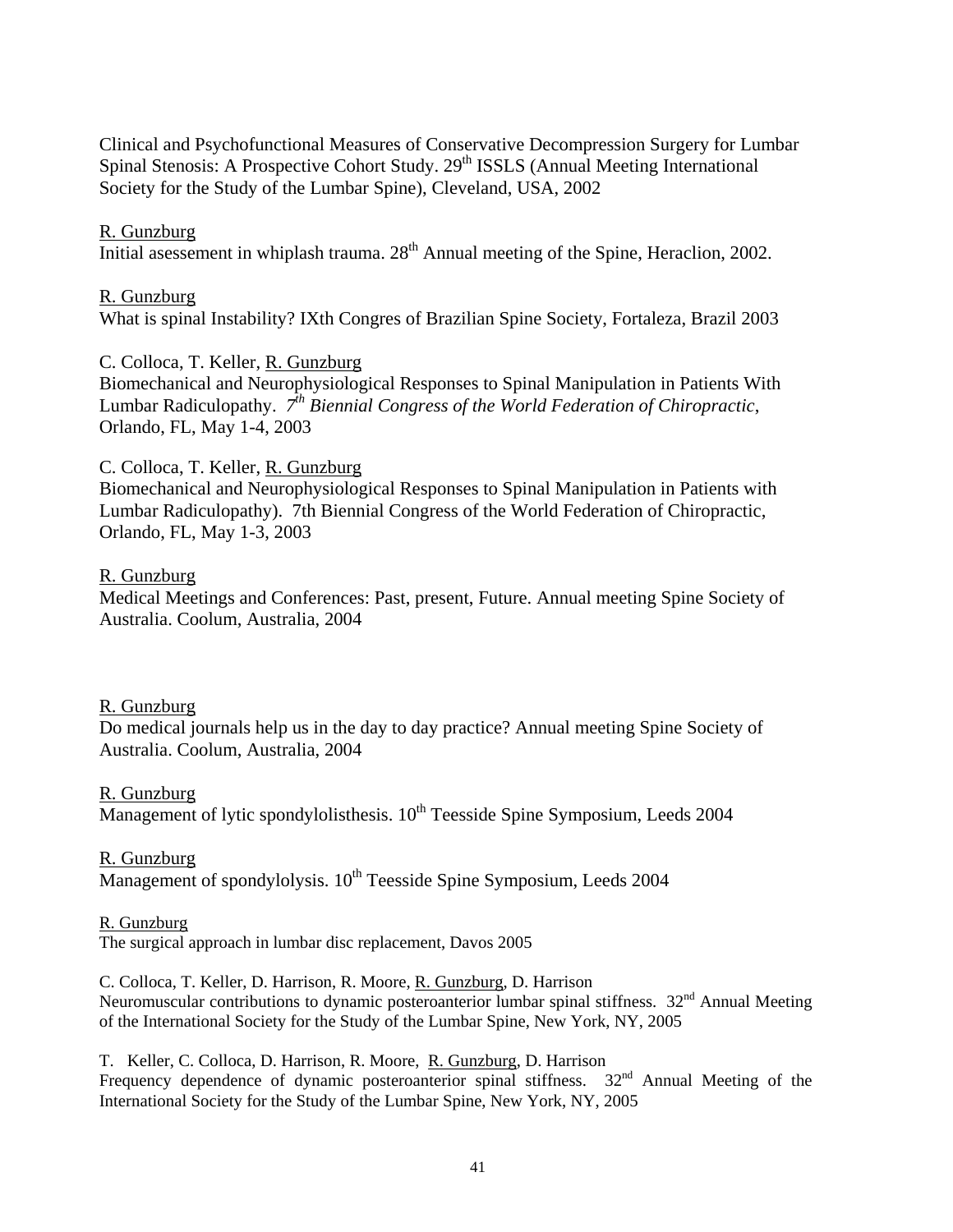C. Colloca, T. Keller, R. Moore, R. Gunzburg, D. Harrison, D.

Experimentally induced disc degeneration reduces vertebral motions and neuromuscular responses during lumbar spinal manipulation: an animal model. Sydney, Australia, 2005

C. Colloca, T. Keller, R. Moore, D. Harrison, R. Gunzburg Validation of a non-invasive dynamic spinal stiffness assessment methodology in an animal model of intervertebral disc degeneration. Chicago, USA, 2006

C. Colloca, T. Keller, R. Moore, R. Gunzburg, D. Harrison, D. Harrison Neuromuscular and vertebral motion responses are reduced by intervertebral disc degeneration. ISSLS, Bergen, Norway, 2006

R. Gunzburg, M. Szpalski, M. Dubois, C. Mélot

Surgeon dependent cost of fusion and decompression: a population study. ISSLS, Bergen, Norway, 2006

### R. Gunzburg

Biomechanics and ethiology of spinal stenosis, V Symposium clinica La Luz, Madrid, Spain, 2007

R. Gunzburg

Spinal stenosis in the elderly, V Symposium clinica La Luz, Madrid, Spain, 2007

R. Gunzburg

Minimal invasive technique in Spinal stenosis, V Symposium clinica La Luz, Madrid, Spain, 2007

# R. Gunzburg

Outcomes and economy in spine surgery, Inspiration, Chantilly, France, 2007

#### R. Gunzburg

Lumbar Spinal Instability, the ABC approach, VI Symposium clinica La Luz, Madrid, Spain, 2008

# R. Gunzburg

Lumbar Degenerative spondylolisthesis, VI Symposium clinica La Luz, Madrid, Spain, 2008

#### R. Gunzburg

Effect on intervertebral motion of a novel minimally invasive interspinous implant, Spine Society of Australia, Adelaide, 2008

#### R. Gunzburg

Lumbar Spinal Stenosis, VIII Congresso de cirurgia espinahal, Sao-Paulo, Brazil, 2008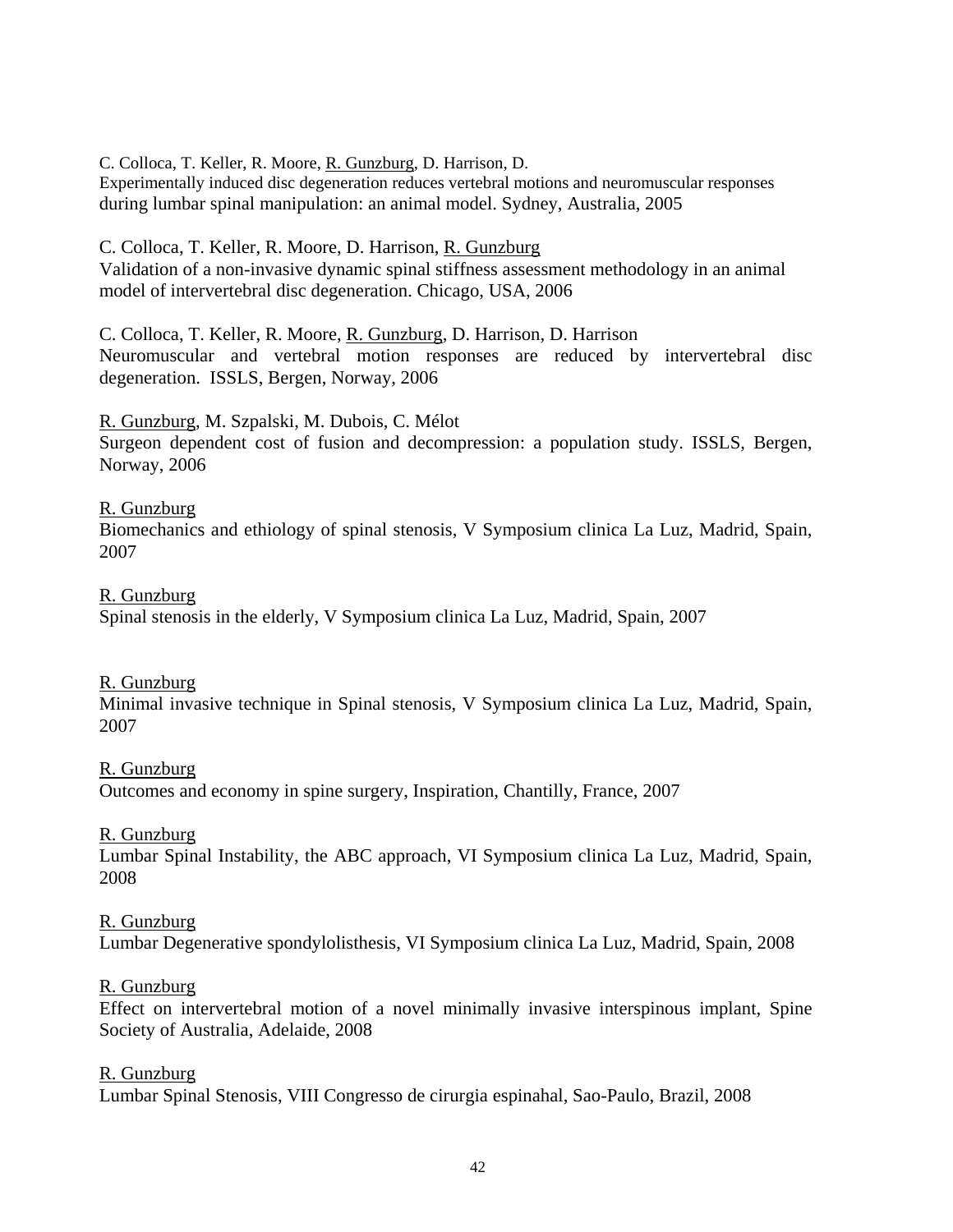#### R. Gunzburg

Non-fusion technique in degenerative disc disease, Chinese International Spine Forum, Beijing, China, 2008

#### R. Gunzburg

Intervertebral disc degeneration reduces vertebral motion responses,  $3<sup>rd</sup>$  International congress of spine deformitiy and non fusion techniques, Changhai, China, 2008

#### R. Gunzburg

**EuroSpine Society Presidential Lecture** at SpineWeek: Medical meetings and conferences, the past, the present, the future, Geneva, Switzerland, 2008

# **NATIONAL COMMUNICATIONS**

R. Gunzburg, S. Boulvin, L. Mokassa, J. Wagner Les prothèses de Moore, Enseignement CELO, 1987

R. Gunzburg Intradiscal Surgical techniques and pedicle pathology, Hôpital de Tivoli, La Louvière, Belgium, 1991

R. Gunzburg History and orthopaedic examination of the lumbosacral spine, Symposium EFKA, 1994

R. Gunzburg Spinal stenosis, when to fuse? Symposium EFKA, 1994.

R. Gunzburg Rughygiëne, Hef- en Til-technieken, Eeuwfeestkliniek Antwerpen, 1996

R. Gunzburg Cinématique de la colonne, EIBAL XII° session, March 1997

R. Gunzburg Pathogenesis and diagnosis of discogenic degenerative pain, Symposium Antwerp University, 1998.

R. Gunzburg Use and usefulness of discography, Antwerp, 1999.

R. Gunzburg

Medicolegal aspects of spinal stenosis, Antwerp, 1999.